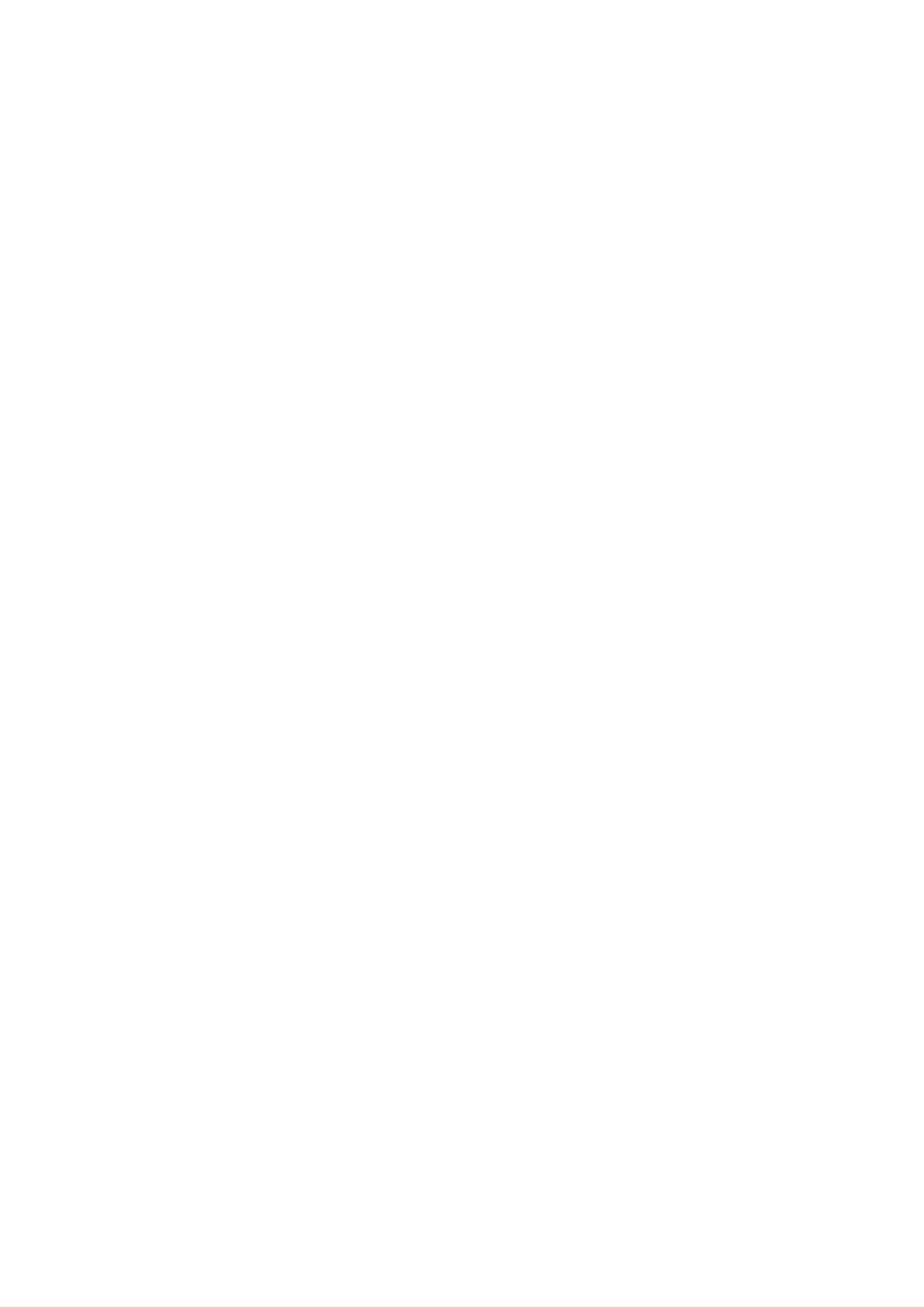# Investment and Investment Finance in Europe

Financing productivity growth

> Economics Department European Investment Bank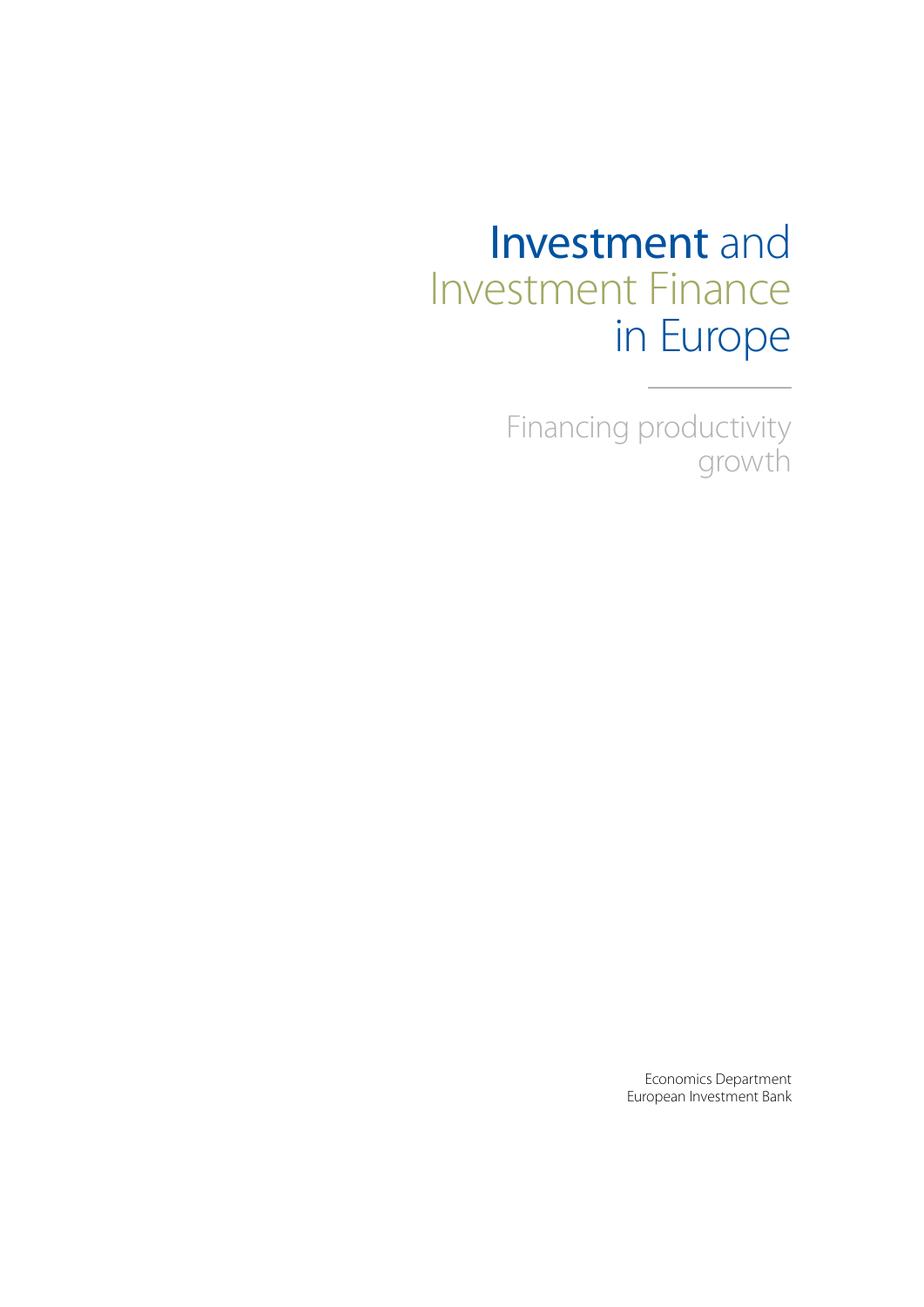#### **Investment and Investment Finance in Europe**

© Economics Department (EIB), 2016. All rights reserved. Short sections of text, not to exceed two paragraphs, may be quoted in the original language without explicit permission provided that the source is acknowledged.

#### **About the Report**

The EIB annual report on Investment and Investment Finance is designed to serve as a monitoring tool providing a comprehensive overview on the developments and drivers of investment and its financing in the EU. It combines an analysis and understanding of key market trends and developments, with a more in-depth thematic focus, which this year is devoted to the impact of financial constraints on investment dynamics. A new addition to the report this year is the new annual EIB Investment Survey (EIBIS). The report is a flagship product of the EIB Economics Department. It complements internal EIB analysis with contributions from leading experts on the field.

#### **About the Economics Department of the EIB**

The mission of the EIB Economics Department is to provide economic analyses and studies to support the Bank in its operations and in the definition of its positioning, strategy and policy. The Department, a team of 30 economists, is headed by Debora Revoltella, Director of Economics.

#### **Main Contributors to this year's report**

| Economic Editors | Atanas Kolev (lead), Philipp Brutscher, and Christoph Weiss, under the supervision of                                                                     |
|------------------|-----------------------------------------------------------------------------------------------------------------------------------------------------------|
|                  | Pedro De Lima, Head of Economic Studies                                                                                                                   |
| Introduction     | Atanas Kolev                                                                                                                                              |
| Chapter 1        | Atanas Koley (chapter leader), Tim Bending, Philipp-Bastian Brutscher, Rocco Bubicco,<br>and Tanja Tanayama.                                              |
| Chapter 2        | Carol Corrado (The Conference Board), Jonathan Haskel (Imperial College, CEPR and IZA),                                                                   |
|                  | Cecilia Jona-Lasinio (Istat and LUISS Lab), and Massimiliano lommi (Istat and LUISS Lab).                                                                 |
| Chapter 3        | Tim Bending and Philipp-Bastian Brutscher.                                                                                                                |
| Chapter 4        | Laurent Maurin (chapter leader), Carlo de Nicola, Natacha Valla, Marcin Wolski (Box 3), João Pinto                                                        |
|                  | (Catholic University, Portugal, Box 1) and Paulo Alves (Catholic University, Portugal, Box 1)                                                             |
| Chapter 5        | Hemlut Kraemer-Eis (EIF, chapter leader), Frank Lang (EIF), Wouter Torfs (EIF), and Salome<br>Gvetadze (EIF).                                             |
| Chapter 6        | Atanas Kolev (chapter leader), Pauline Bourgeon, Christoph Weiss, Noelia Jiménez (Banco de                                                                |
|                  | España, Box 2), Roberto Blanco (Banco de España, Box 2), Emilia Bonaccorsi di Patti (Banca d'Italia,<br>Box 3), Luísa Farinha (Banco de Portugal, Box 4). |
| Chapter 7        | Şebnem Kalemli-Özcan (University of Maryland, CEPR and NBER)                                                                                              |
|                  |                                                                                                                                                           |

#### **Published by the European Investment Bank.**

Linguistic editors: Peter Haynes, Chris Shaw Layout: Daniel Cima, Marlène Hignoul, EIB GraphicTeam Printed by Imprimerie Centrale SA on FSC Paper: FSC/Condat Silk (Cover), FSC/MagnoSatin (Content)



#### **Disclaimer**

The views expressed in this publication are those of the authors and do not necessarily reflect the position of the EIB.

#### **Acknowledgements**

Research assistance from Floriana Borino, Jonas Heipertz, Benedetta di Lupidio, Ilaria Nava, and Alena Wabitsch is gratefully acknowledged.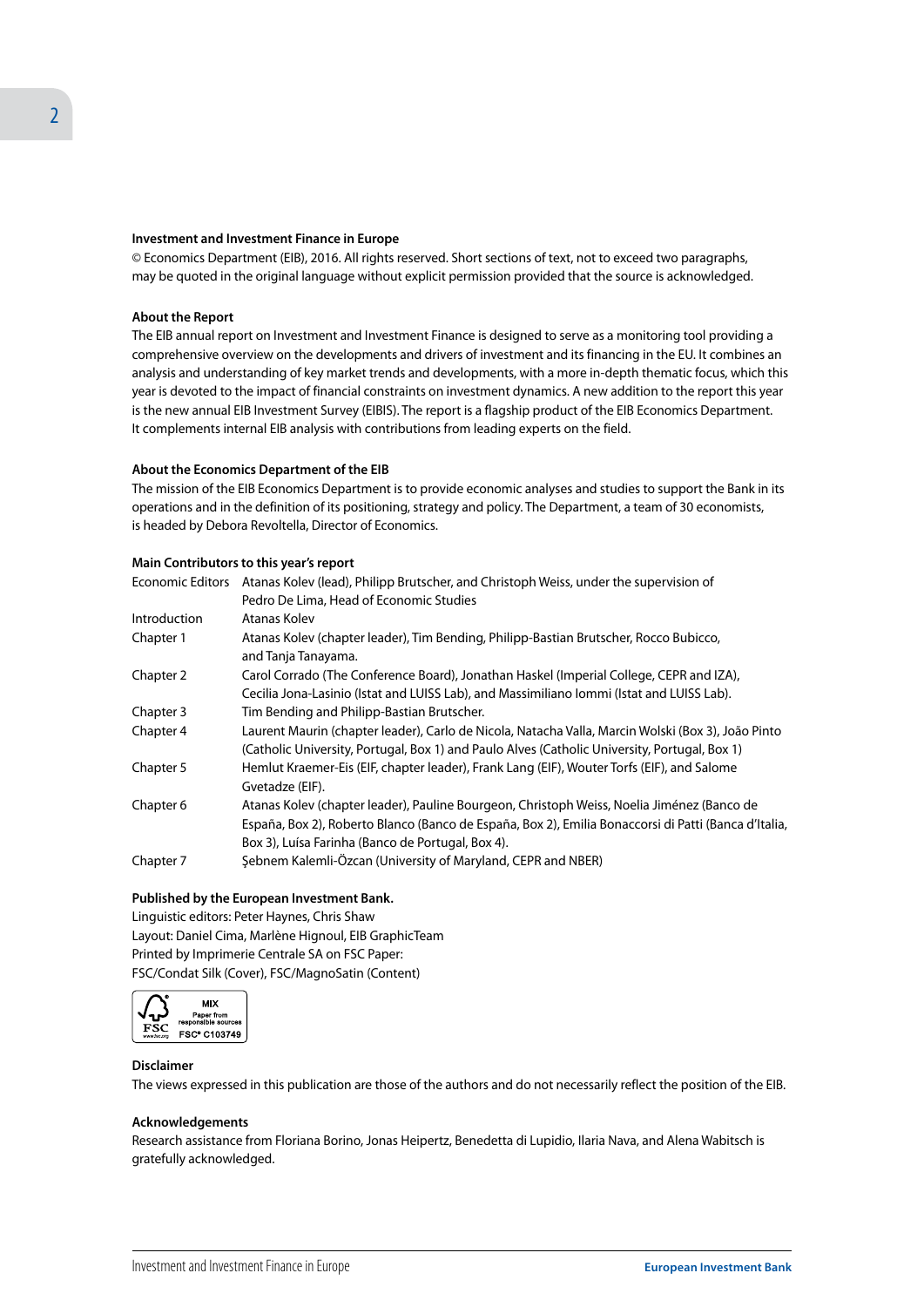| Executive summary |    |
|-------------------|----|
| Introduction      | 11 |

# **Part I: Gross fixed investment and intangible capital**

| 1. Gross fixed capital formation in the EU                                                             | 25. |
|--------------------------------------------------------------------------------------------------------|-----|
| 2. Growth, tangible and intangible investment in the EU and US<br>before and since the Great Recession | 73. |
| 3. The EIB Investment Survey: a preview                                                                | 103 |

## **Part II: Investment finance**

| 4. Credit conditions and corporate investment in Europe | 145 |
|---------------------------------------------------------|-----|
|                                                         |     |
| 5. Bottlenecks in financing SMEs' competitiveness       | 193 |

# **Part III: Financing productivity growth**

| 6. Credit supply and capital misallocation: implications for corporate investment | 225 |
|-----------------------------------------------------------------------------------|-----|
| 7. Financial frictions and sources of finance for European firms                  | 259 |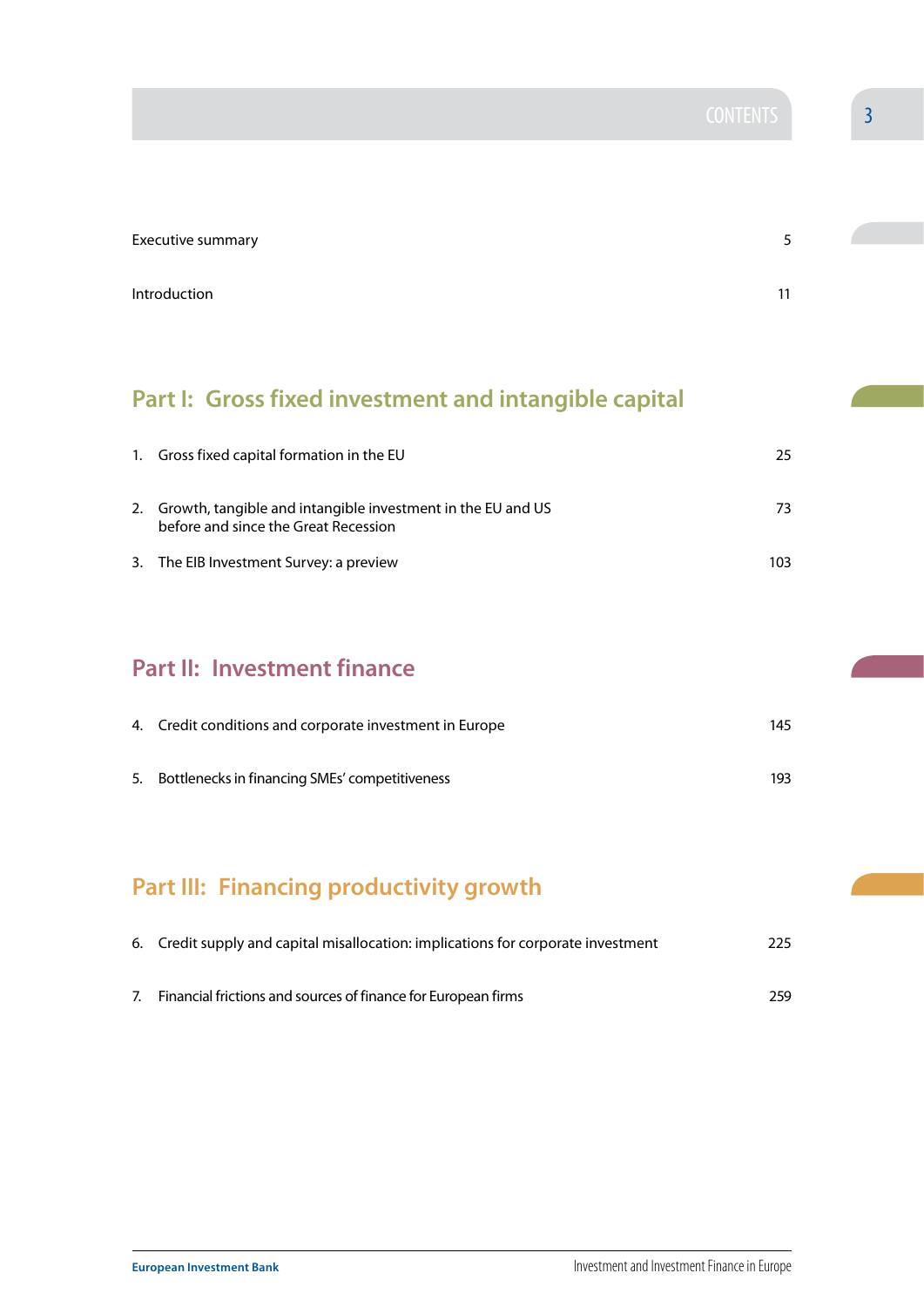Part II

# Investment finance

Chapter 4

# Credit conditions and corporate investment in Europe<sup>1</sup>

<sup>1</sup> This chapter was prepared by Laurent Maurin with contributions from Natacha Valla, Carlo de Nicola and Marcin Wolski (EIB) and research assistance by Benedetta di Lupidio and Alena Wabitsch.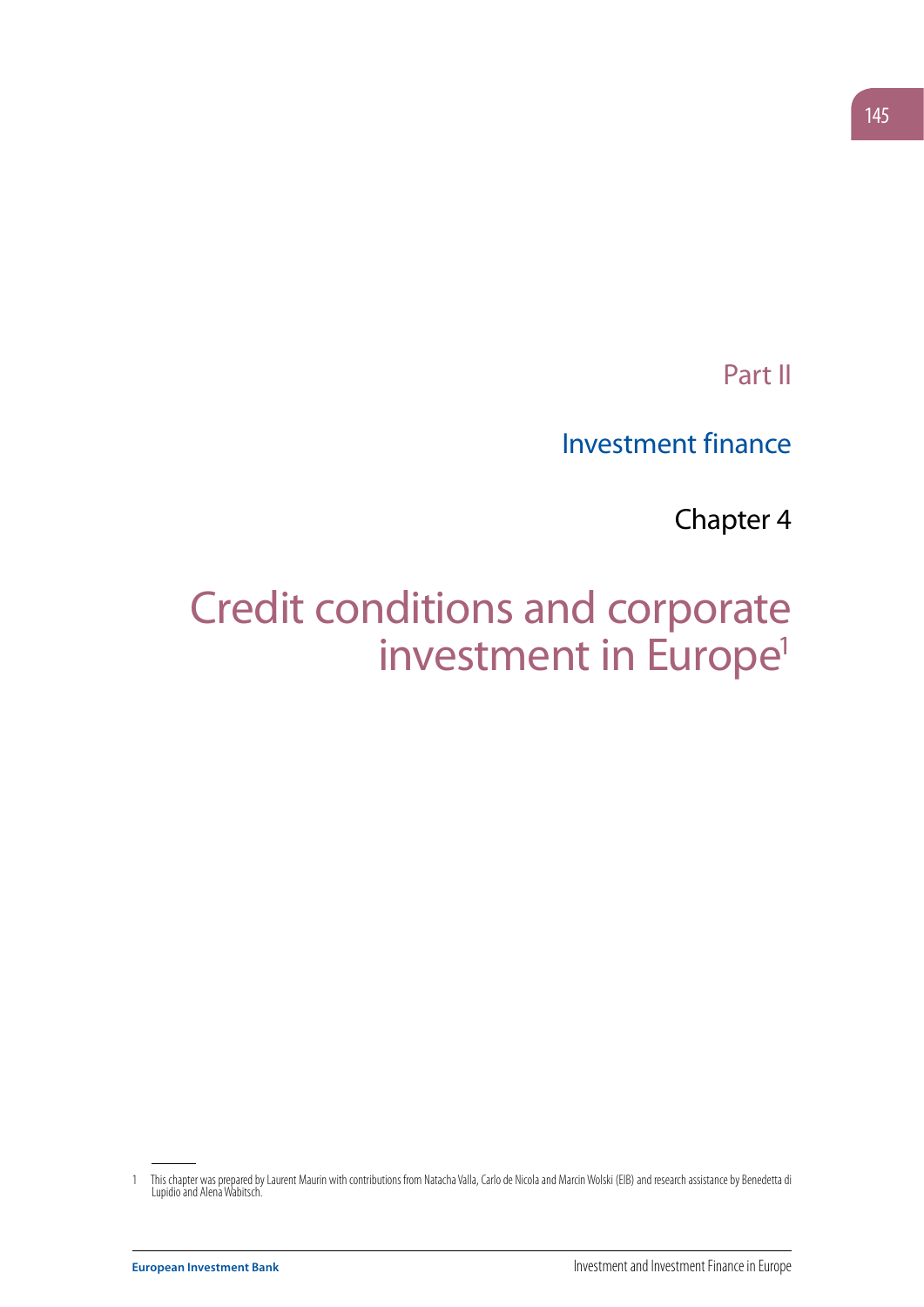146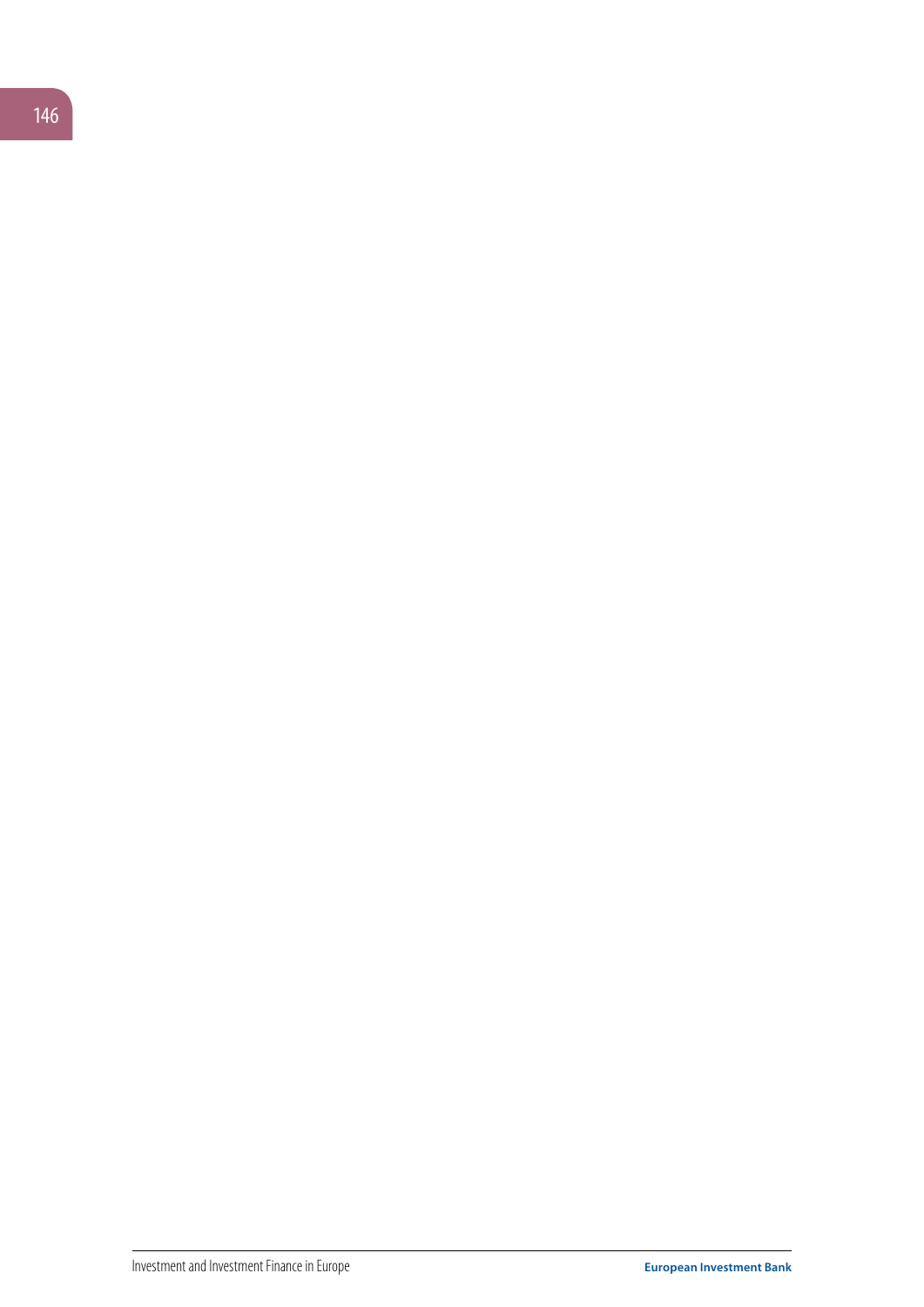# Investment finance

### *Chapter at a glance*

*This chapter analyses recent developments in credit conditions in the EU in order to discuss some of the possible factors behind the relative weakness in corporate investment at this stage of the recovery. With the sovereign debt crisis, Europe has gone through a major crisis. During its resolution, both the corporate and the banking sectors have become stronger.* 

- *• Financial conditions have gradually normalised over recent years, from adverse credit supply conditions to conditions broadly neutral for EU corporate investment. Together with the accommodative monetary policy stance, they should support capital expenditure.*
- *• The low interest rate environment may well reflect the profound deleveraging cycle that the banking and corporate sectors have gone through. To some extent, the length of the adjustment process may well reflect its magnitude, which pushed monetary policy to its limits in several parts of Europe. Besides, the current slow recovery may reflect some hysteresis effects from years of very low investment.*
- *• The EU financial system seems to be starting to revert slowly from a situation of high fragmentation. Between core countries and vulnerable countries, government bond yields, the corporate cost of bank borrowing, bank credits and, more widely, access to external finance are starting to move in tandem across the euro area. Still, some stigma effects cannot be denied at this stage. Compared to the pre-crisis situation, capital flows in the cohesion countries have not resumed yet.*
- *• The positive results of the 2016 EBA stress test have not been accompanied by a confidence rally in the banking sector. Despite the magnitude of the regulatory adjustment achieved, European banks continue to suffer from very low valuations. This most likely reflects a combination of factors, some of them being specific to some countries. The persistence of a low rate environment may require structural changes in the business model of some banking sectors.*
- *• The European financial market is underdeveloped and not well integrated. The crisis has shown the need to further develop the European debt and capital markets as an alternative source of finance for European corporations. The deepening of the corporate debt market is especially important to free up bottlenecks in the distribution of bank credits.*

*Putting aside the negative risks going forward, the conditions for a strengthening of economic activity are met. This will be accompanied by acceleration of corporate investment in Europe. Looking beyond the cycle, the development of deeper financial markets across Europe would help to achieve better resource allocation, reduce the likelihood of entering secular stagnation, and better protect European economies against shocks.*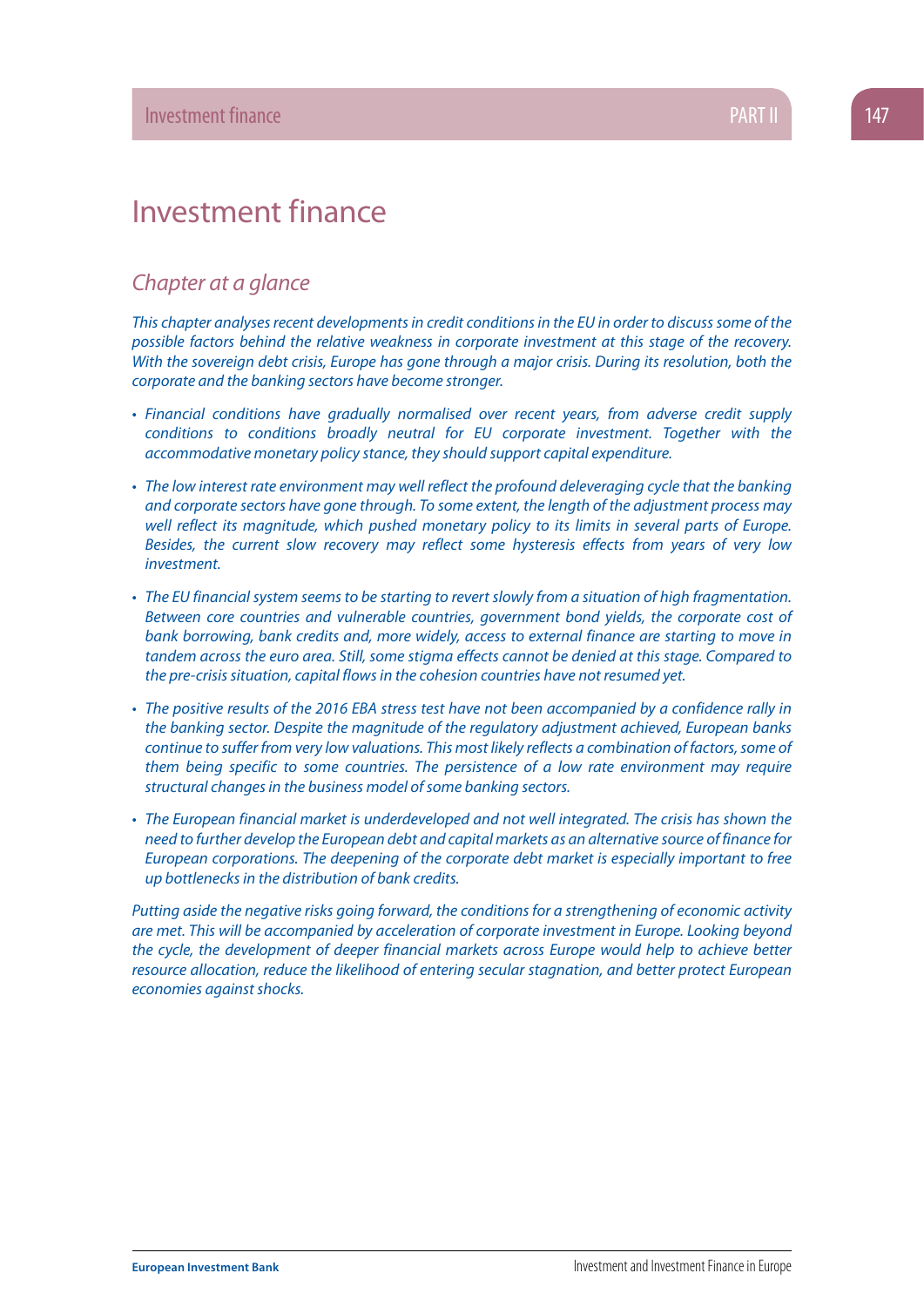We focus on the macro-financial environment of corporate investment in the EU, with a view to analysing how financing conditions, firms' financial policies and banks' credit supply conditions affect capital expenditure. The developments reviewed in this chapter support the view of a gradual normalisation over recent years, from adverse credit supply conditions to conditions broadly neutral for EU corporate investment overall, with some differences across groups of countries and types of firms. Asymmetric economic conditions between vulnerable and other economies continue to prevail, but are reducing. Cohesion countries are more affected by the retrenchment of cross-border financial flows. Small corporations are still facing tighter financing conditions.

We also find some evidence of increased financial soundness of the corporate sector, with some evidence of deleveraging, especially in vulnerable countries. As shown by the EBA 2016 stress test results, banks have also strengthened their balance sheets. However, their current valuation and its sensitivity to specific negative news or events suggest that they are continuing to evolve in a difficult environment. Looking forward, their capacity to accumulate capital may suffer from the environment of low and flat yields if it were to remain. Already, there are several signs that the business model of the European banking sector is being challenged.

This is one of the main risks with which the EU economy is confronted. Others such as the resurgence of uncertainty following the Brexit referendum, the persistent decline in long-term growth and the likelihood of entering a so-called secular stagnation scenario are also to be taken into consideration.

The current macro-financial environment results in a challenging situation for the financial system, banks and central banks, but also pension funds and more widely investment funds. So far, the financial system has proved relatively resilient, but its capacity to channel savings into their most efficient use may be harmed. On the monetary policy front, many of the parameters of current policies are close to their limits. The longer the current environment of low and flat yields remains in place, the higher the likelihood that the detrimental effects predominate.

In a context where monetary policy may start reaching the limits of what it can do to re-inflate the economy and keep price expectations anchored, support from other policies is urgently needed. On top of demand policy, structural policies aimed at deepening capital markets are needed. The European stock market remains undersized and Europe is missing a liquid and unified corporate debt market. The Banking Union and Capital Market Union (CMU) should become two pillars for increasing the efficient allocation of capital within the EU. The progress achieved since the crisis provides grounds for some cautious optimism but advancing more quickly and deeply in setting them up would increase the capacity of the EU economy to withstand the risks going forward.

This chapter consists of five sections and three boxes. In the first section, we review the macroeconomic environment surrounding corporate investment. Financial conditions have improved, but the negative impact of the rise in uncertainty resulting from the Brexit referendum may be expected. In the second section, we review the changes in worldwide cross-border financial flows in the aftermath of the financial crisis, with special attention devoted to countries belonging to the European Union. We show that FDI flows have proved relatively more resilient but intra-flows towards cohesion countries are still well below the pre-crisis level and several indicators suggest that the European financial system remains fragmented, thereby limiting the possibilities of risk-sharing. In the third section, we analyse the changes which have occurred regarding the financing of corporate capital expenditure. Financial resilience has increased along with reduced debt, a rise in income, a longer debt maturity structure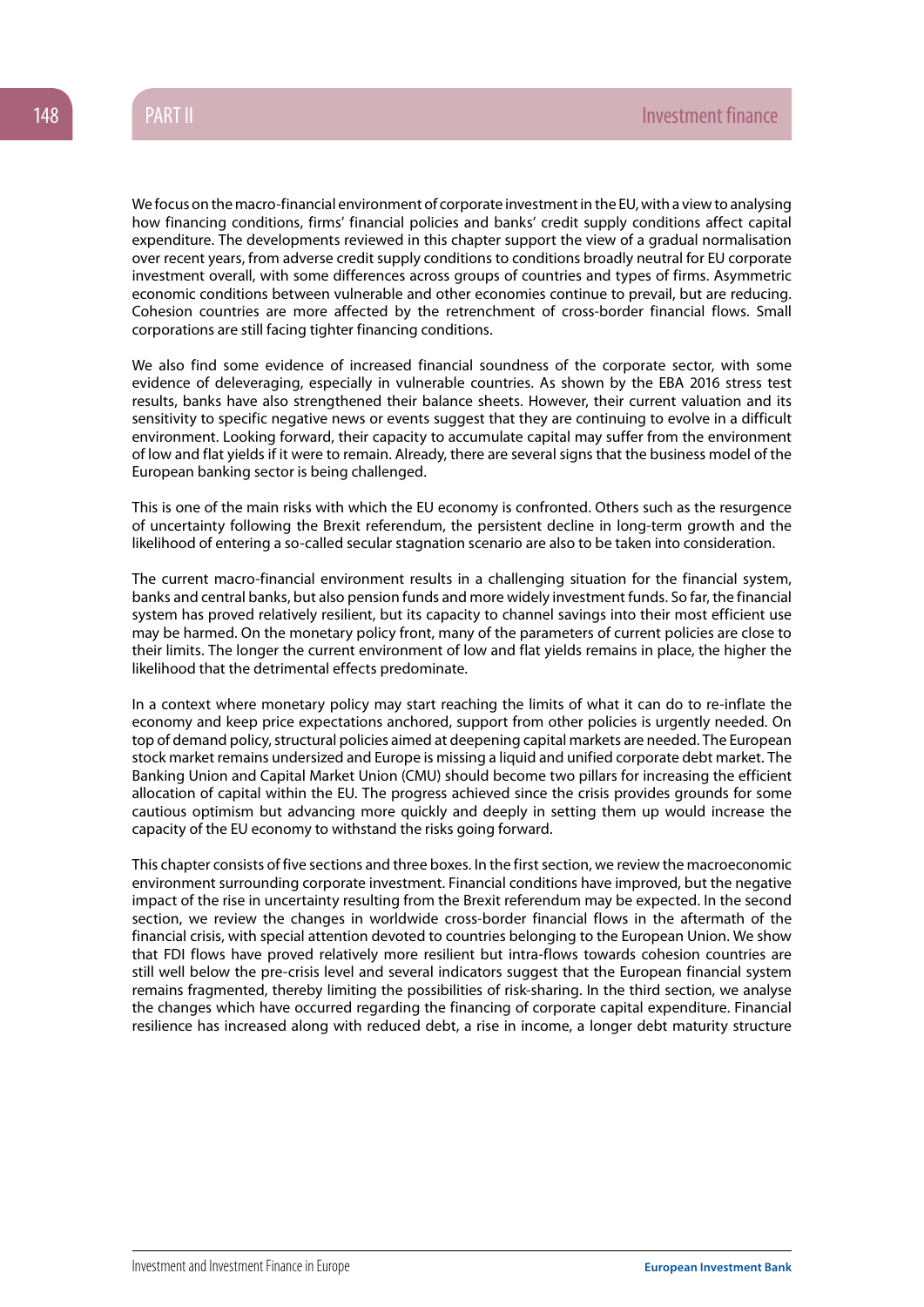and decreases in the cost of borrowing triggered by monetary policy. In the fourth section, we review the strengths and weaknesses of the EU banking sector. We show that banks go through a period of structural transformation and are probably affected by weak investor preference. The evolution of their balance sheets since the crisis will enable them to withstand current economic conditions as long as the low interest rate environment and the flat yield curve do not persist for too long. Section 5 concludes. The first box focuses on project finance and its attractiveness and peculiarity in comparison to corporate finance. The second box sheds some light on the role of demand and credit conditions in explaining the different pattern of financial flows in vulnerable and other countries. The third box presents models of bank lending rate pass-through to show that the risk components, mostly external to corporations, have contributed to raising bank lending spreads in the wake of the sovereign debt crisis.

# 4.1. Non-financial corporates' investment in the current macro-financial environment

In mid-2016, eight years after Lehman´s bankruptcy, EU GDP was around its pre-crisis level while investment and bank loans remained at a lower level. So far, as shown in detail in Chapter 1, the recovery which started after the sovereign debt crisis has remained lacklustre. A debate has emerged about the causes of the weak recovery in a context of very accommodative monetary policy. Some have advanced the hypothesis of secular stagnation while others have evoked a deep debt deflation episode. In Europe, the deleveraging pressure has been uneven, but was especially strong in vulnerable countries during the sovereign debt crisis (Box 2). More recently, since the end of June 2016, risks of an even weaker recovery have increased, along with the prospect of Brexit.

# 4.1.1. Ongoing recovery but investment abnormally weak…

Across Europe, the decline in bank loans came to a halt in 2015 and NFCs' investment picked up in 2016 (Figure 1). However, the recovery in capital expenditure appears subdued compared to previous historical episodes of recovery, such as in 2005. NFCs' investment remains well below its pre-crisis level and the investment share is well below its average value since the end of the nineties (Figure 2). While, after several years of weak investment, the reversion of investment towards this long-run value can be expected to provide support for investment, expectations such as those entailed in consensus economics support the view of a marginal acceleration of EU NFCs' investment this year and the next. This comes at odds with the very accommodative monetary policy stance and the fiscal stance as well as specific policy measures such as the so-called Juncker Plan. Indeed, as shown in Chapter 1, the longrun historical relationship between investment, demand, profits and the cost of borrowing accounts for part of the subdued capital expenditure. The projected strengthening of both domestic and external demand, and the historically low cost of external financing, should indeed provide stronger support for investment growth.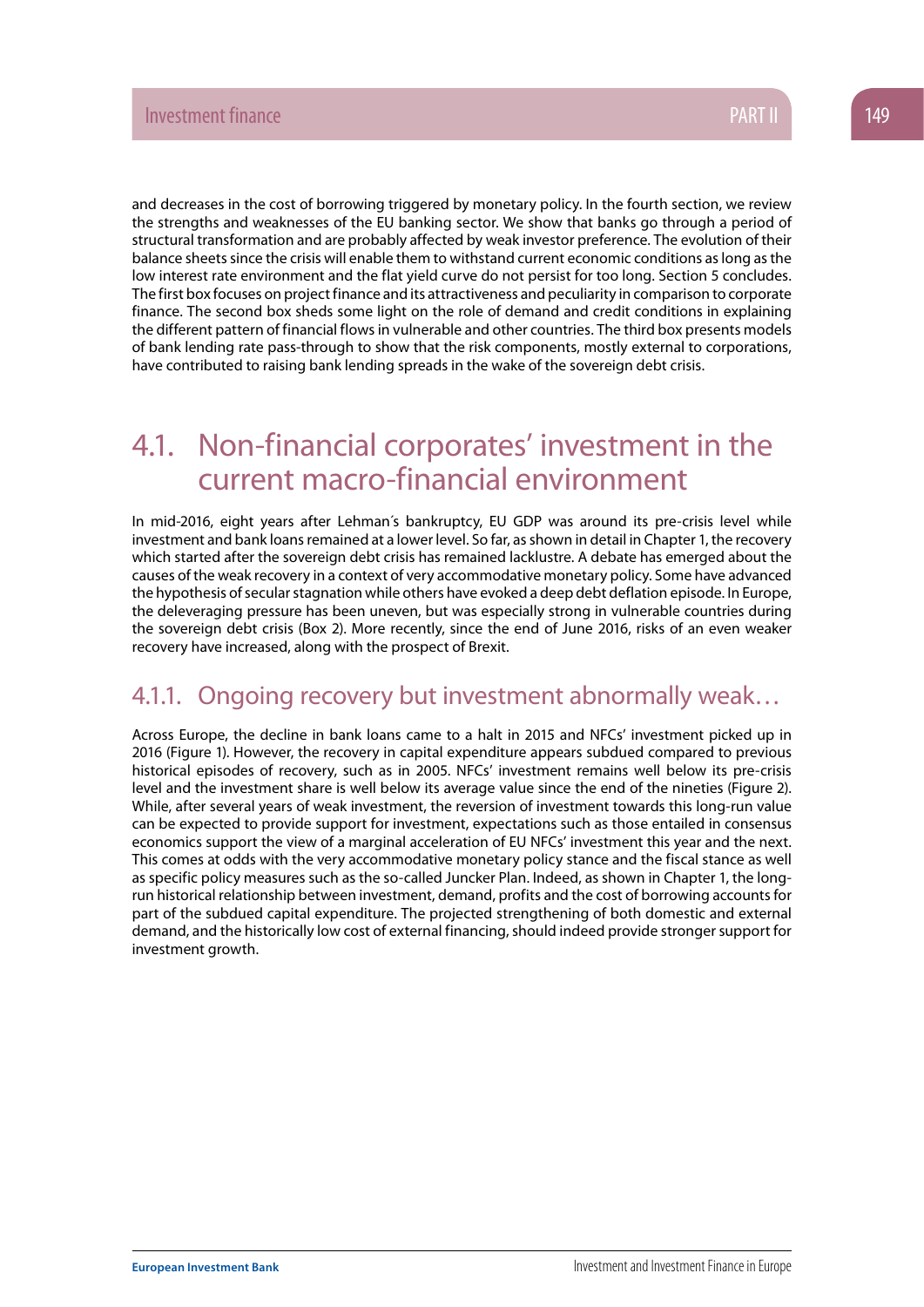



*Source: ECON calculations based on Eurostat.* 

### 4.1.2. … despite accommodative policies…

The past negative surprises in corporate investment conditional upon the macroeconomic environment are striking as financial fragmentation diminishes across the euro area, financing conditions have improved and both monetary and fiscal policies appear supportive. On the one hand, the fiscal stance is assessed to be slightly supportive (EC 2016 spring forecast), and the Juncker Plan is becoming an important tool for supporting demand. On the other hand, the very accommodative monetary policy stance has successfully contributed to reducing the cost of external financing for NFCs, with nonstandard measures (NSMs) in place to restore its transmission to the real economy.

More precisely, regarding monetary policy, across Europe several central banks have cut further the levels of monetary policy rates, and some, such as the Central Bank of Denmark, the Riksbank, and the ECB have entered into a so-called negative interest rate policy (NIRP) (Figure 3). Consequently, money market rates have become negative, and it has become clear that the Zero Lower Bound is below zero. The Zero Lower Bound corresponds to the monetary policy rate below which the resulting deposit rate in the banking sector would lead corporations and households to withdraw their bank deposits and hoard cash. Given, on the one hand, the uncertainty regarding the level of the ZLB and the impairments in the monetary transmission mechanism, and, on the other, the need to provide further monetary accommodation to restore a level of inflation ensuring the anchoring of inflation expectations, the cuts in monetary policy rates have been augmented by other measures, known as NSMs. Among these are forward guidance, liquidity injection measures and/or the asset purchase programme (APP) – first sovereign bonds, asset-backed securities and covered bonds, then bank debt and more lately, since June 2016, corporate bonds.<sup>2</sup> The policy package has contributed to flattening the safe risk yield curve so that a larger portion of it has entered negative rate territory. Even the long-end of the sovereign yield curve has also gone down substantially and stands at an historically exceptionally low level (Figure 4).

*Note: 4-quarter moving average. "Core countries" include Austria, Belgium, Germany, Denmark, Finland, France, Luxembourg, the Netherlands, Sweden and the UK. "Vulnerable Member States" (VMS) include Cyprus, Greece, Spain, Ireland, Italy, Slovenia and Portugal. "Cohesion countries" include Bulgaria, the Czech Republic, Estonia, Hungary, Lithuania, Latvia, Malta, Poland, Romania and Slovakia. The availability of the series depends on the indicator and the country. Hence, it is not possible to maintain a constant composition. For some, the country may be missing over the whole period. For others, it may have reported during the recent past only. In this case, the aggregate series is back-cast using a changing composition.*

<sup>2</sup> The full-allotment policy as well as the extension of the pool of collateral may also be considered as part of the NSMs.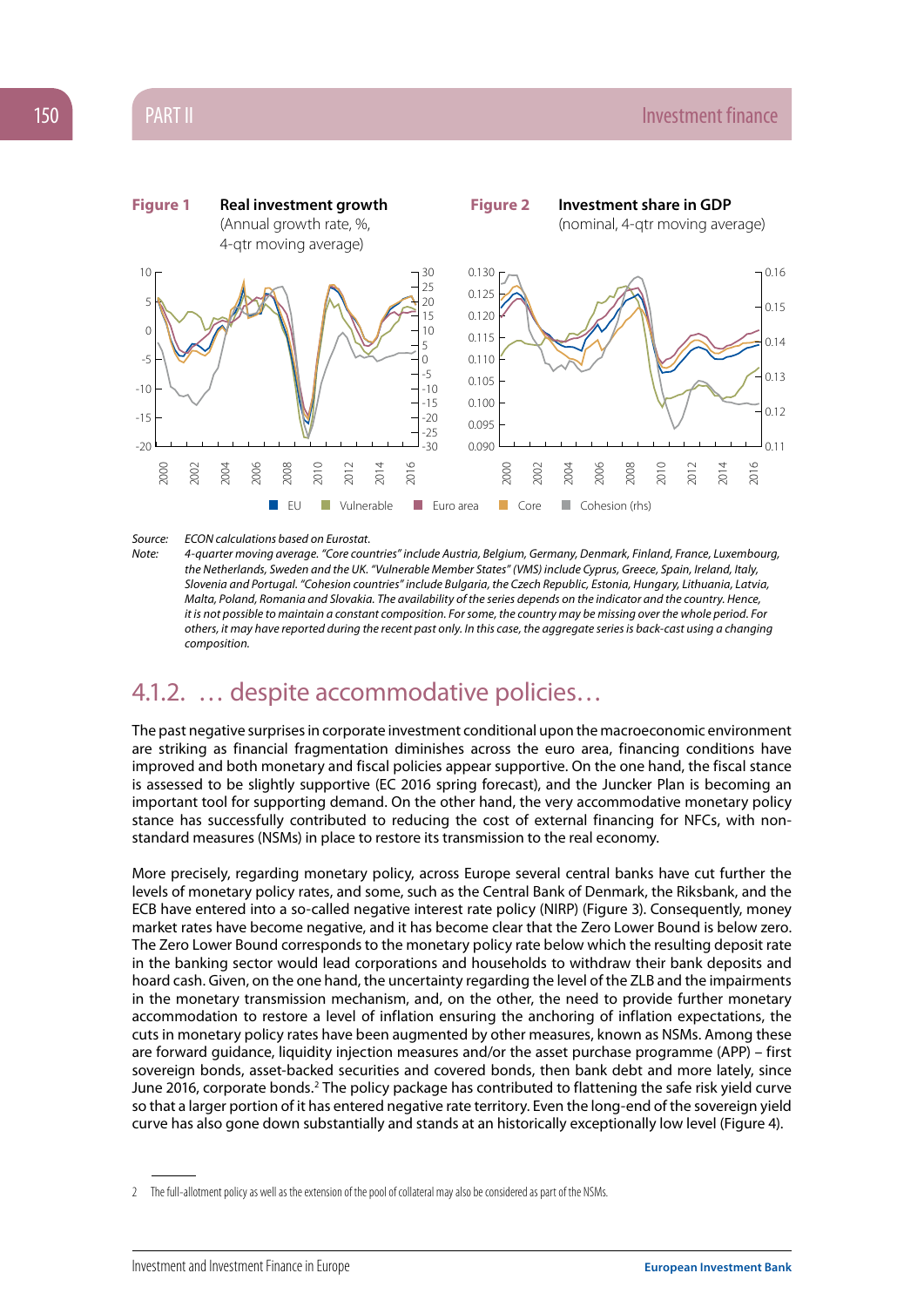### **Investment finance PART II** 151



Taking a longer-term perspective, long-term yields have declined in all euro area countries in the past three decades, possibly not only owing to the decline in inflation or, more recently, non-standard measures. In mid-2016, 18% (40%) of the world economy, weighted by GDP, is operating in an environment of negative (below 1%) central bank policy rates (Draghi, 2016). For most of the developed economies, government bond yields remain in negative territory over a large portion of the maturity spectrum (Figure 5).

#### **Figure 5 Government bond yields in negative territory**



*Source: ECON calculations based on Thomson Reuters.*

*Note: The x-axis refers to the maturity of the bonds in years. The countries in bold and italics belong to the EU. The graph refers to the yields recorded in July 2016.*

There are two main views on the main drivers of interest rates since the crisis, one related to cyclical factors, the "financial cycle", and the other related to structural factors, "secular stagnation". Each has very different implications in terms of outlook and policies required.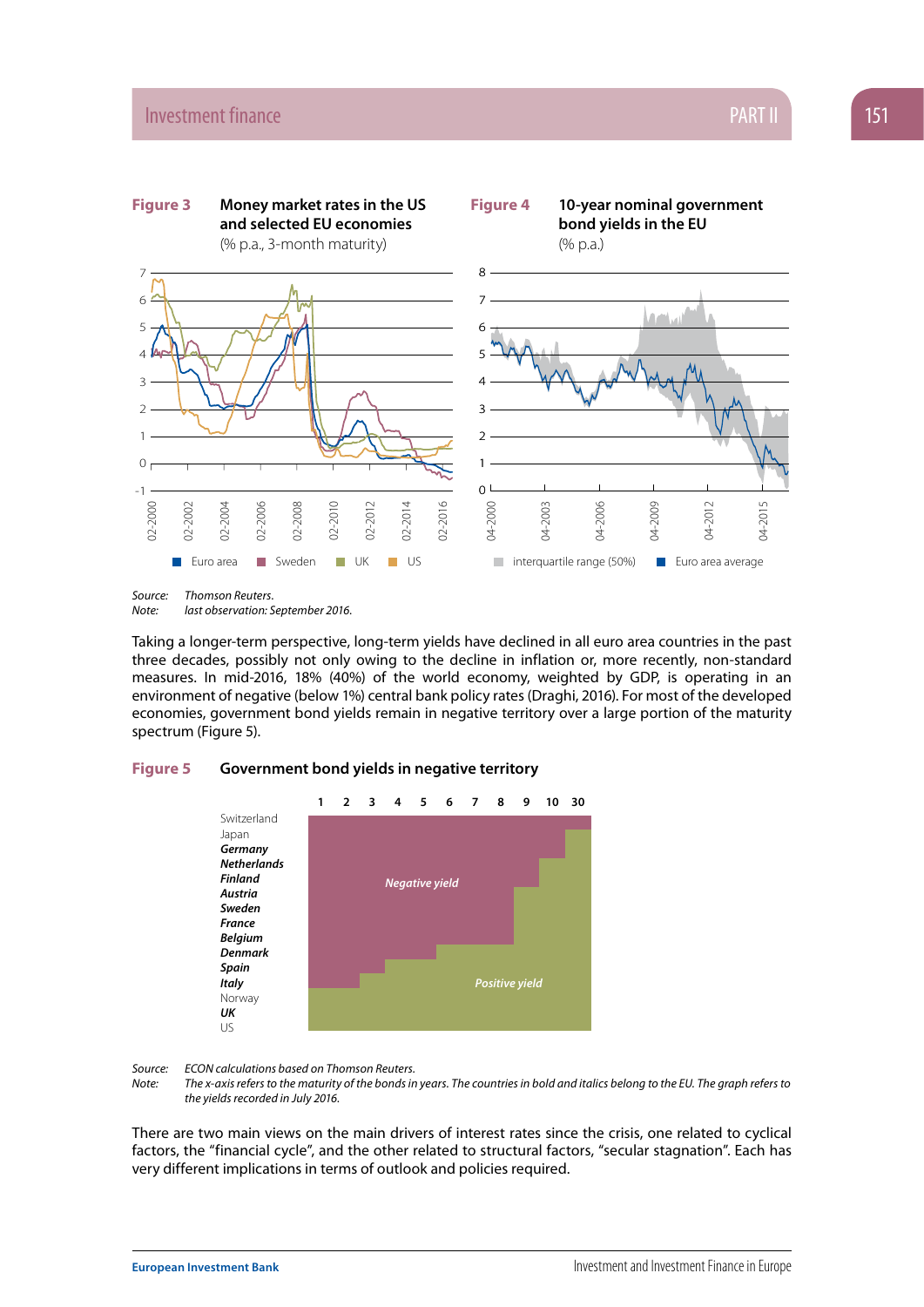According to the secular stagnation view (Hansen 1939), the current exceptional policy configuration reflects a strong decline in the neutral rate of interest, the monetary policy rate consistent with price stability when output is at its potential level. In turn, the lower neutral rate of interest results from ageing, lower demographic growth and slower technological progress, as well as possibly capital scrapping and the global saving glut.

The natural rate of interest may currently not be reachable owing to the ZLB, and this is one of the reasons why monetary policy needs to deploy non-standard measures to produce an equivalent monetary stimulus. Indeed, several analysts, commentators and policy makers have recognised the disappointing recovery of advanced economies despite the low levels of rates recorded for a long time (William, 2016). The reason is that the industrial world is plagued by an increasing propensity to save and a declining propensity to invest, resulting in a declining equilibrium real interest rate (Constâncio, 2016, ICMBS, 2015, Hördah et al., 2016). In such a secular stagnation scenario for Europe, potential growth is adjusted downward substantially, as the EU is ageing, agents revise their anticipations, productivity growth recedes and political pressures towards a reversal of the globalisation trend or EU construction strengthen.

Rachel and Smith (2015) estimate that structural factors can account for a decline of up to 450 bps in long-term real interest rates over the past 30 years. An empirical analysis by the IMF (2014) shows that common forces explain a large part of the worldwide decline in real rates. According to a principal component analysis, the weight of the first component of the variation in real rates at the global level increased from 55% between 1980 and 1995 to 75% between 1995 and 2012. Some estimates even point to a negative neutral interest rate currently in the euro area and more widely in Europe (Holston, Katryn, and Laubach, 2016). In this case, it is possible that the real interest rate will not increase back to a positive "normal" level (Eggertsson and Woodford, 2003).

An alternative to the secular stagnation view is provided by the debt cycle view, developed in section 3. In this case, low interest rates prevail for a long period but are not permanent, financial risks increase as the financial sector changes, the banking sector must shrink, the economy adjusts painfully, and deleveraging is slower/more costly as growth weakens. While the two views are usually presented as alternatives, they share common ground. Corporate deleveraging puts additional downward pressures on long-term interest rates. Furthermore, the long period of low activity with which it is associated leads economic agents to revise downward long-term anticipations of economic growth, thereby reinforcing the adverse impact of lower productivity and demographic trends.

# 4.1.3. … and loosened financing conditions

When filtering a large number of financial indicators available at relatively high frequency, the signal received is that, overall, financial conditions have remained relatively stable since 2015 in comparison to the marked swing recorded since the crisis. This assessment is confirmed by looking at the VIX indicator only up until the Brexit referendum (Figure 12). In mid-2016, financing conditions are estimated to be loosened compared to their level in 2014 (Figure 6). As they normalise, they are no longer hampering the economic outlook and investment, and, in some cases, are considered to be supportive.

Given the transmission lags, the past tighter financial conditions are estimated to have contributed to negatively affecting industrial production up until mid-2015 (Figure 7). But, since mid-2015, they have contributed to pushing up activity, compressing bank lending spreads and increasing loan demand. In the very last months, a slight reversal of the positive trend has been observed. This may be the first signs of the uncertainty shock surrounding the prospect of Brexit as, while the result of the referendum was not widely anticipated, the uncertainty it created contributed to creating volatility across financial markets.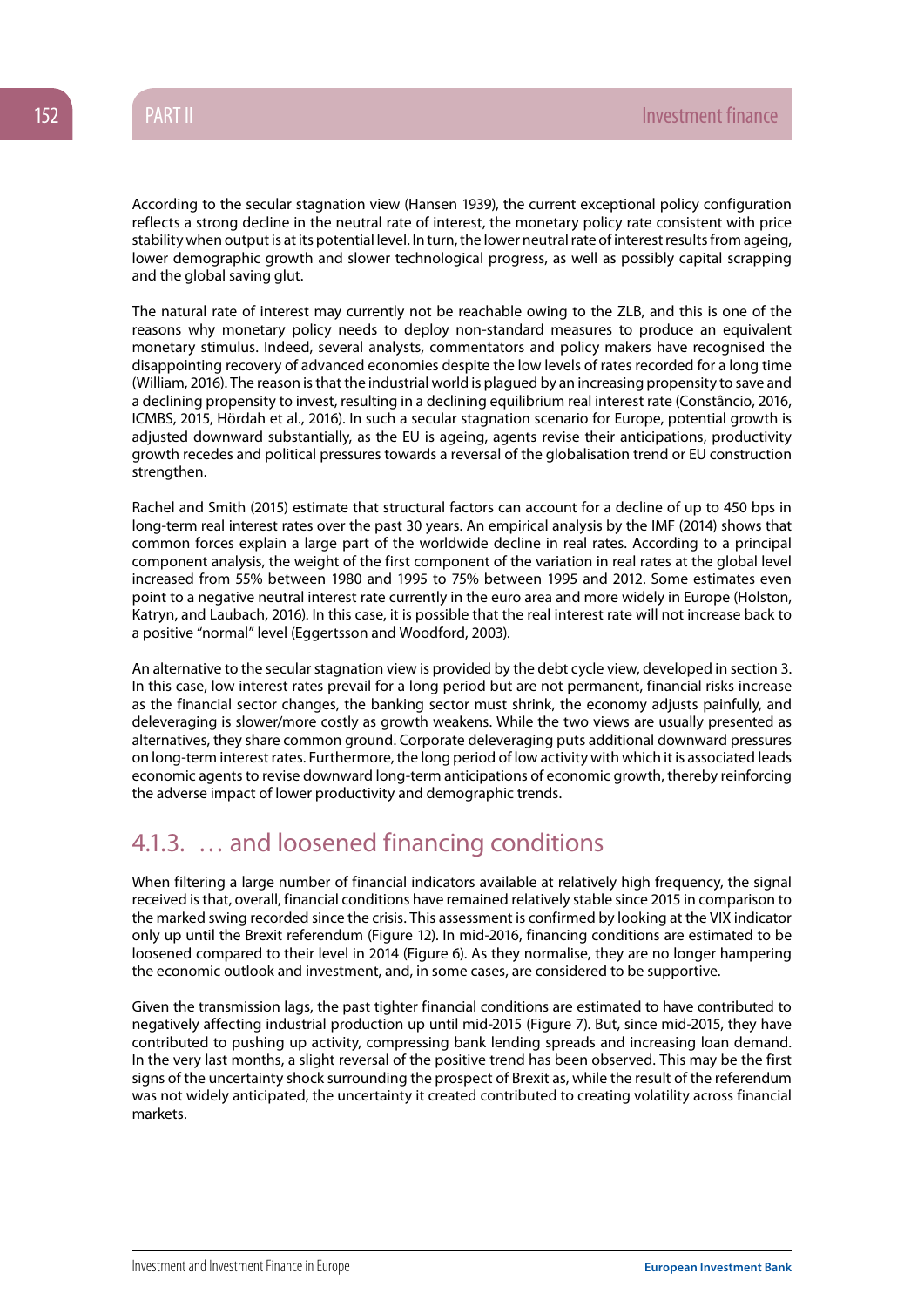#### **Investment finance** PART II 153



*Source: Author's calculations based on M. Darracq-Parries, L. Maurin, D. Moccero (2014). Note: An increase signifies a loosening in financing conditions. Last record is June 2016.*

The results of the UK referendum on 23 June may well translate into tightened financial conditions for the UK especially. The leave vote has resulted in financial market volatility, abrupt exchange rate changes, and a substantial increase in uncertainty. As it is well recognised that uncertainty is detrimental to economic activity (Carney, 2016, Bloom et al., 2007 or ECB, 2010), the uncertainty resulting from what is expected to be a protracted period of exit negotiations has the potential to damage the economic outlook in the UK and weaken the recovery in the EU.

The risks to the outlook, in both the short and the long runs, are not easy to read in indicators of financial market uncertainty (such as the VIX indicator shown in Figure 12) or in policy uncertainty indicators. While these indicators spiked in the very short term following the referendum outcome, in July 2016, they have mostly declined since then. Indeed, it should be noted that the reading of these indicators may be blurred at the current juncture. The post-Brexit decline may simply reflect the absence of new information, resulting in a wait-and-see attitude for investors and therefore preventing substantial changes in speculative positions and abrupt changes in asset prices. Moreover, the Brexit event is unprecedented, and this makes it difficult to infer from the past the nature of the shock, its magnitude and persistence. Yet, as shown in Chapter 3, respondents to the special question on Brexit incorporated in the 2016 investment survey emphasise the expected adverse impact on their investment plans.

Scenario analyses conducted by the European Commission suggest GDP losses of 0.25 to 0.50 p.p. until 2017 for the EU excluding the UK.<sup>3</sup> The ECB has put the economic impact on growth of Brexit for the euro area at between 0.2% and 0.5% of GDP over three years.

While uncertainty is expected to diminish over time, forthcoming changes in the economic and political relationships between the UK and the Member States could have a longer lasting impact on the medium to long-term economic outlook. The impact should remain contained however for the EU. Given the uncertainty surrounding the settlement of new relationships between the UK and the EU, large risks prevail, mostly on the downside, including that of lower potential growth.

<sup>3</sup> See European Commission (2016).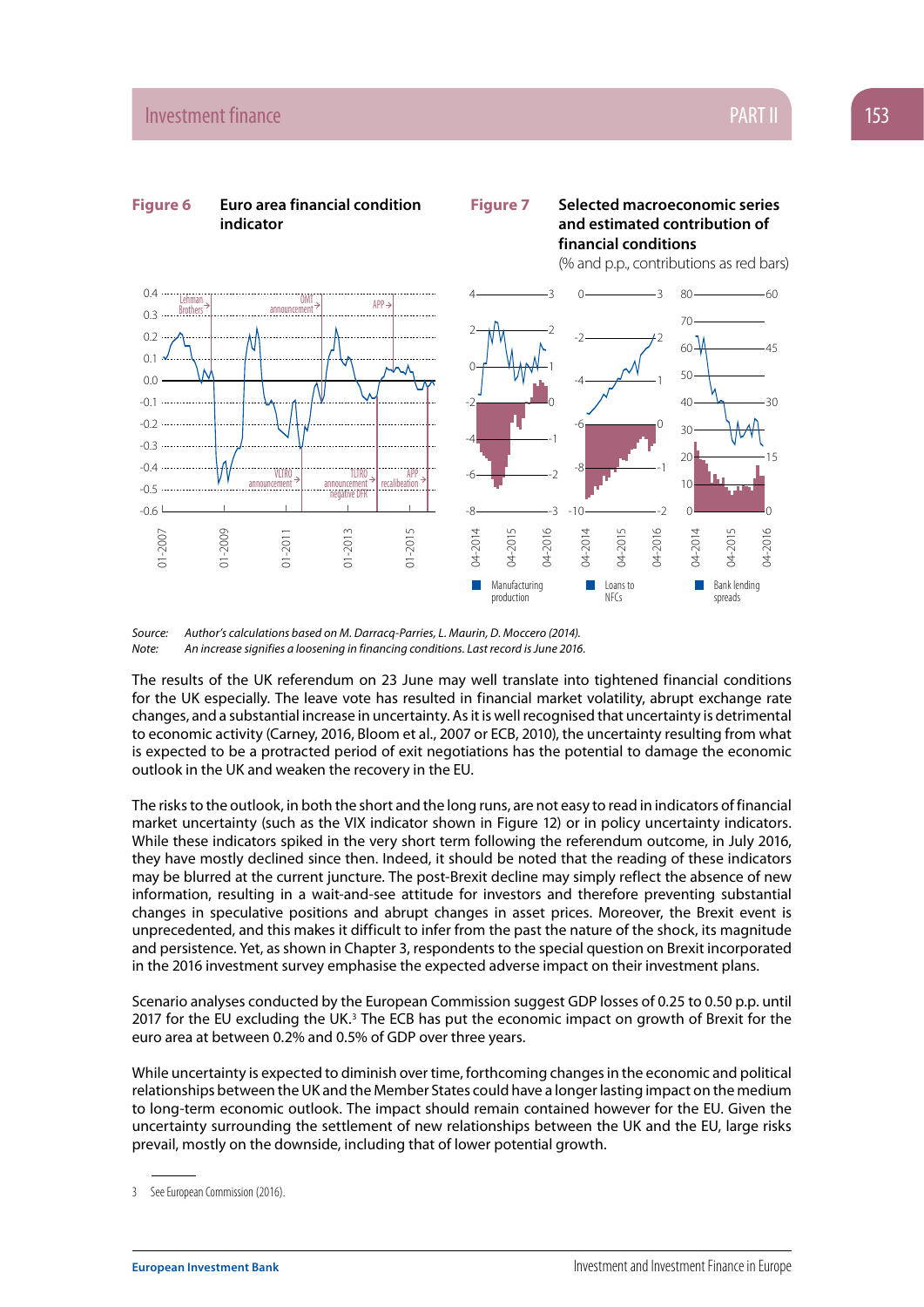# 4.2. How persistent are the changes in crossborder investment flows in Europe?

International financial flows play a central role in the international monetary system, not just because they represent the necessary counterpart to trade flows. Together with trade flows, they act as a powerful channel through which domestic shocks are transmitted across borders. In good times, they channel savings to the countries and regions of the world where they are most productive. In crisis times, they have the potential to disrupt the domestic financial systems of the most dependent economies. Hence, close monitoring of international financial flows is key to assessing the state of the global economic environment and the risks surrounding it.

In recent years, international capital flows have registered profound changes, not only in terms of their magnitude but also in terms of geographical distribution and composition, bank flows, foreign direct investment, and portfolio (debt and equity) flows. Besides, in Europe, the sovereign debt crisis triggered a process of defragmentation of the financial system. This resulted in fewer intra-Europe cross-border financial flows. In this section, we highlight the recent evolution of international financial flows with a special focus on intra-European flows. We provide evidence of the resilience of foreign direct investment and show that the European financial system remains fragmented.

### 4.2.1. The "Great Retrenchment" of gross international financial flows seems fairly persistent and applies mainly to Europe and advanced economies

The decade preceding the financial crisis which erupted in 2008 was one of financial globalisation. The ramping-up of international capital flows and the accumulation of external assets and liabilities in the decades preceding the global financial crisis were perhaps even more dramatic than the already impressive acceleration of trade flows and the development of current account imbalances that took place over this period. As suggested by the index of Chinn and Ito (2008), part of the robust expansion of gross financial flows can be related to increased financial liberalisation and greater capital account openness (Figure 8).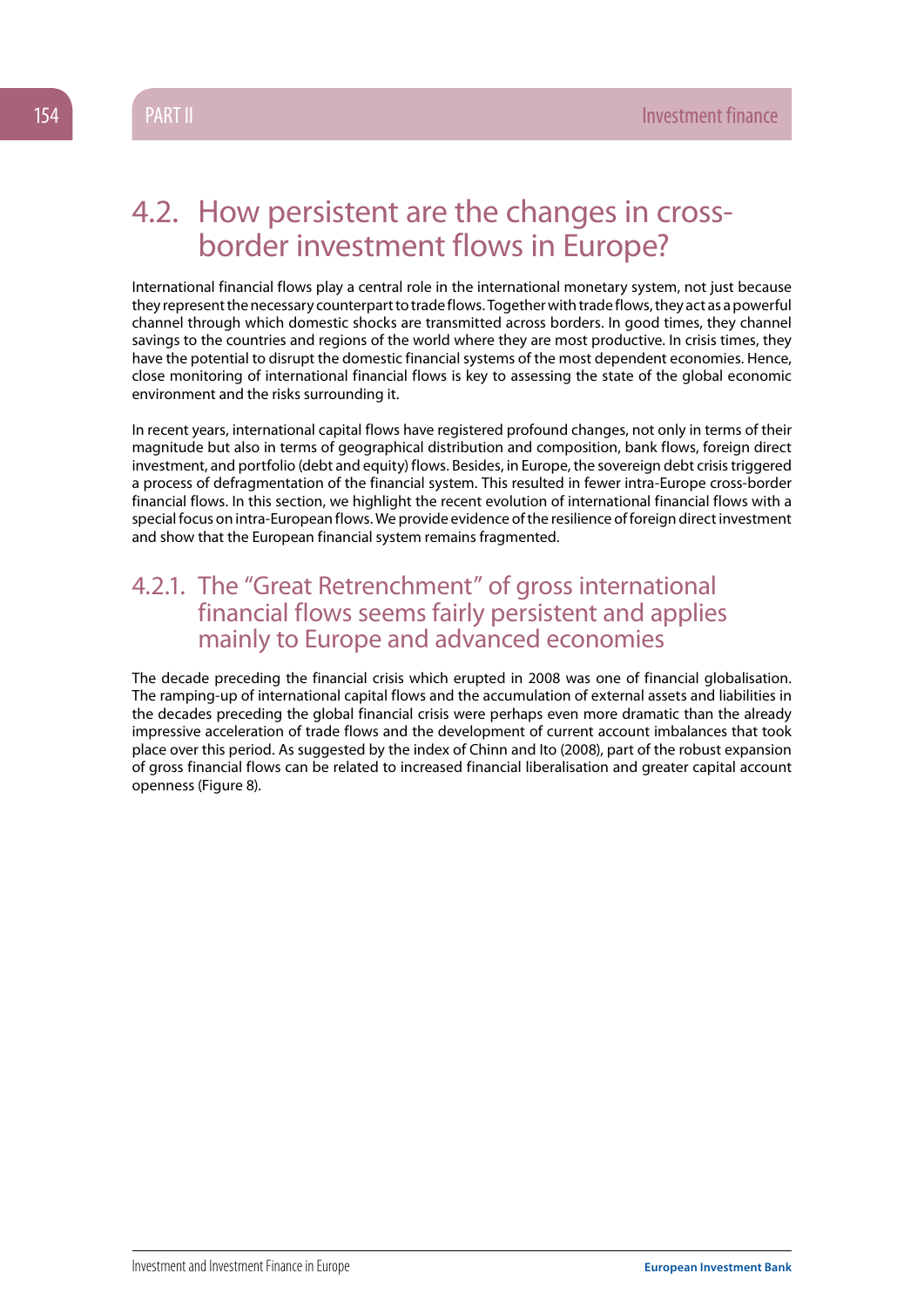### **Investment finance** PART II 155



In the years preceding 2008, gross international financial flows were very substantial, hovering around 8% of global GDP from 2005 to 2007.<sup>4</sup> The onset of the financial crisis in the summer of 2007 put a sudden stop to that flourishing regime and in the second quarter of 2008, international financial flows were abruptly reduced. In addition, the Lehman event set the stage for the banking collapse in the fourth quarter of 2008, when aggregate gross flows massively retrenched (Figure 9). In that quarter alone, their reversal was equivalent to -2% of global GDP.

*included). 2015 data partially extrapolated.*

Since then, gross cross-border financial flows have not returned to the buoyancy of the pre-crisis period, settling at a "new average" of around 4% of GDP in 2015. This muted revival is puzzling as it could mean, if it persists, that the global economy is becoming more fragmented than it used to be, after decades of increasing globalisation. Moreover, it raises questions about whether the pre-crisis intensification of global financial linkages was too exuberant.

The retrenchment in international financial flows seems to affect all economic regions, albeit to a different extent, being more pronounced for advanced than for emerging market economies. The EU has recorded significantly lower flows since the outburst of the crisis: in 2009, net flows declined by 3% of GDP (Figure 10). Among EU countries, the "core" ones suffered the largest shrinkage of net flows, of around 3.5% of GDP in 2009. In 2015, however, net flows sharply recovered, thereby driving the increase also recorded at the EU level, but gross flows remain well below their pre-crisis levels. Moreover, the increase in net flows recorded for "vulnerable" countries was much less pronounced, and, contrastingly, the "cohesion" countries continued to record diminishing net flows.<sup>5</sup>

<sup>4</sup> International financial flows suffer from measurement problems and reconciling stock and flow measures is a further challenge. For this reason, we need to rely on different data sources, including the IMF Balance of Payments database, BIS Locational Banking Statistics and the TICS data for the US.

<sup>5</sup> For a more detailed perspective on EU international financial flows in comparison to the rest of the world, see Bussière, Schmidt and Valla (2016).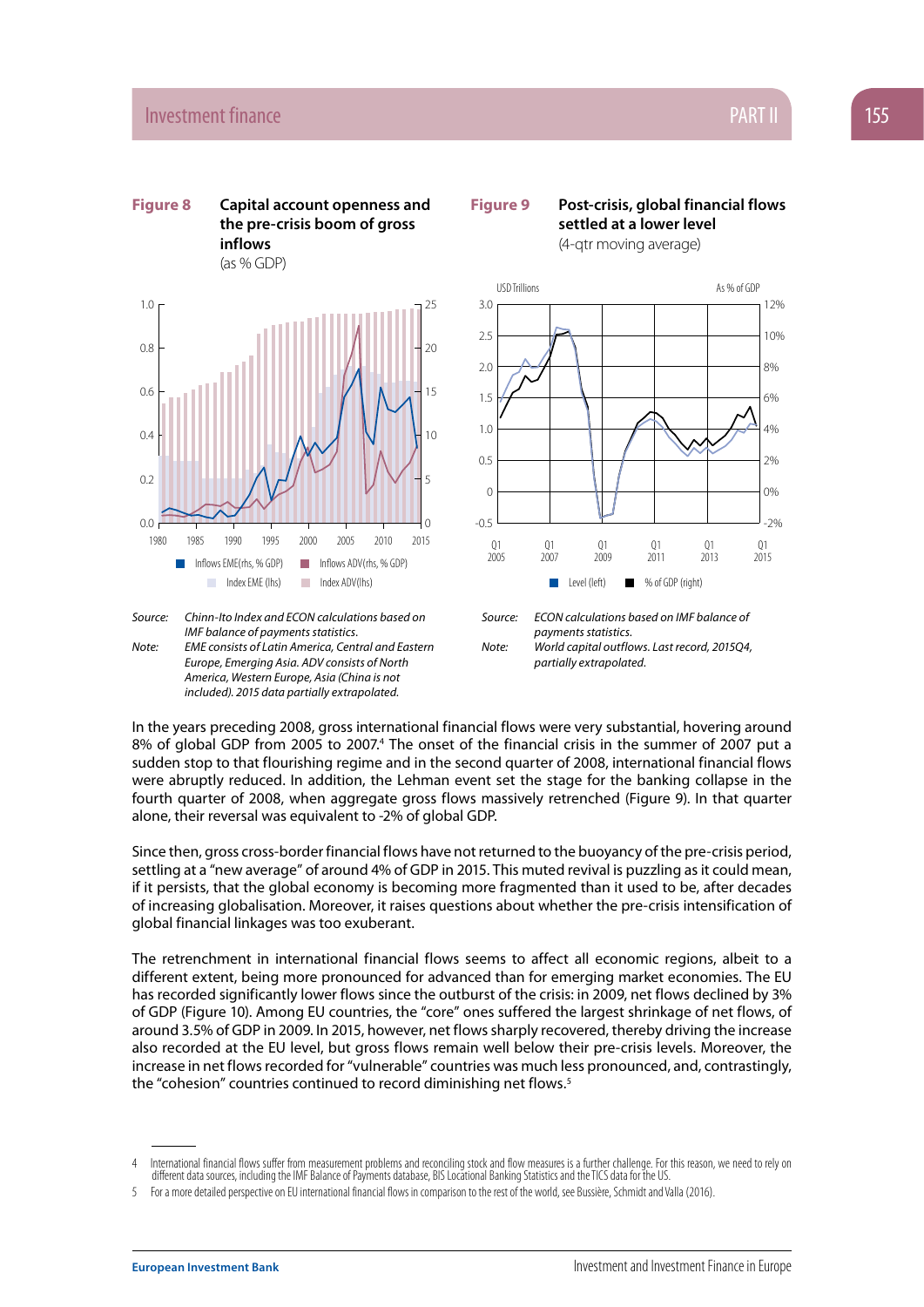These flows mirror the changes in the current account. In the EU, after having been substantially positive from 2012 to 2014, it became negative again in 2015. Looking at the core countries, and distinguishing between euro area and non-euro area Member States, it appears that the shift in the current account, from a substantial surplus in 2014 to a deficit in 2015 reflected the increase in the current account deficit of non-euro area countries, mostly the UK and Denmark. Core country members of the euro area continued to record a current account surplus of around 3% GDP at the end of 2015, mostly on the back of the very large current account surplus in Germany. Since the start of the sovereign debt crisis, both vulnerable and cohesion countries have recorded a major adjustment in their current account balance. At the end of the period, the current account of vulnerable countries is balanced and that of cohesion countries is in surplus. The changes in the current account balance have been mirrored by changes in the three main components of the financial balance, as we now analyse.

#### European Union Core Countries 5.0%  $-5.0%$ 8 8 2.5% 2.5% 4 4  $\Omega$  $0.006$  $\Omega$ 0.0% -2.5% -2.5% -4 -4 -5.0% -8 -5.0% -8 2015Q1 2011Q1 2011Q1 2013Q1 2001Q1 2003Q1 2015Q1 2001Q1 2003Q1 2005Q1 2007Q1  $2000$ 2005Q1 2007Q1 2009Q1 2013Q1 Vulnerable Countries Cohesion Countries 10% 0.4 10% 2 5% 0.2 5% 1  $\epsilon$  $0<sup>0</sup>$ 0% 0% -5%  $-0.2$ -5% -1 -10%  $-0.4$ -10% -2 2013Q1 2001Q1 2003Q1 2005Q1 2011Q1 2015Q1 2001Q1 2011Q1 2013Q1 2015Q1 2007Q1 2009Q1 2003Q1 2005Q1 2007Q1 2009Q1 F. Outflows **Inflows Net inflows**

#### **Figure 10 Evolution of capital outflows and inflows in the EU**

(level, USD trillions, lhs, and net flows in % GDP, rhs, both 4-qtr moving average)

*Source: ECON calculations based on IMF balance of payments statistics.*

*Note: See note to Figure 1 for the definition of the country groups. 4-quarter moving average. The net inflows are obtained by subtracting outflows from inflows. A positive (negative) inflow is associated with a current account deficit (surplus)*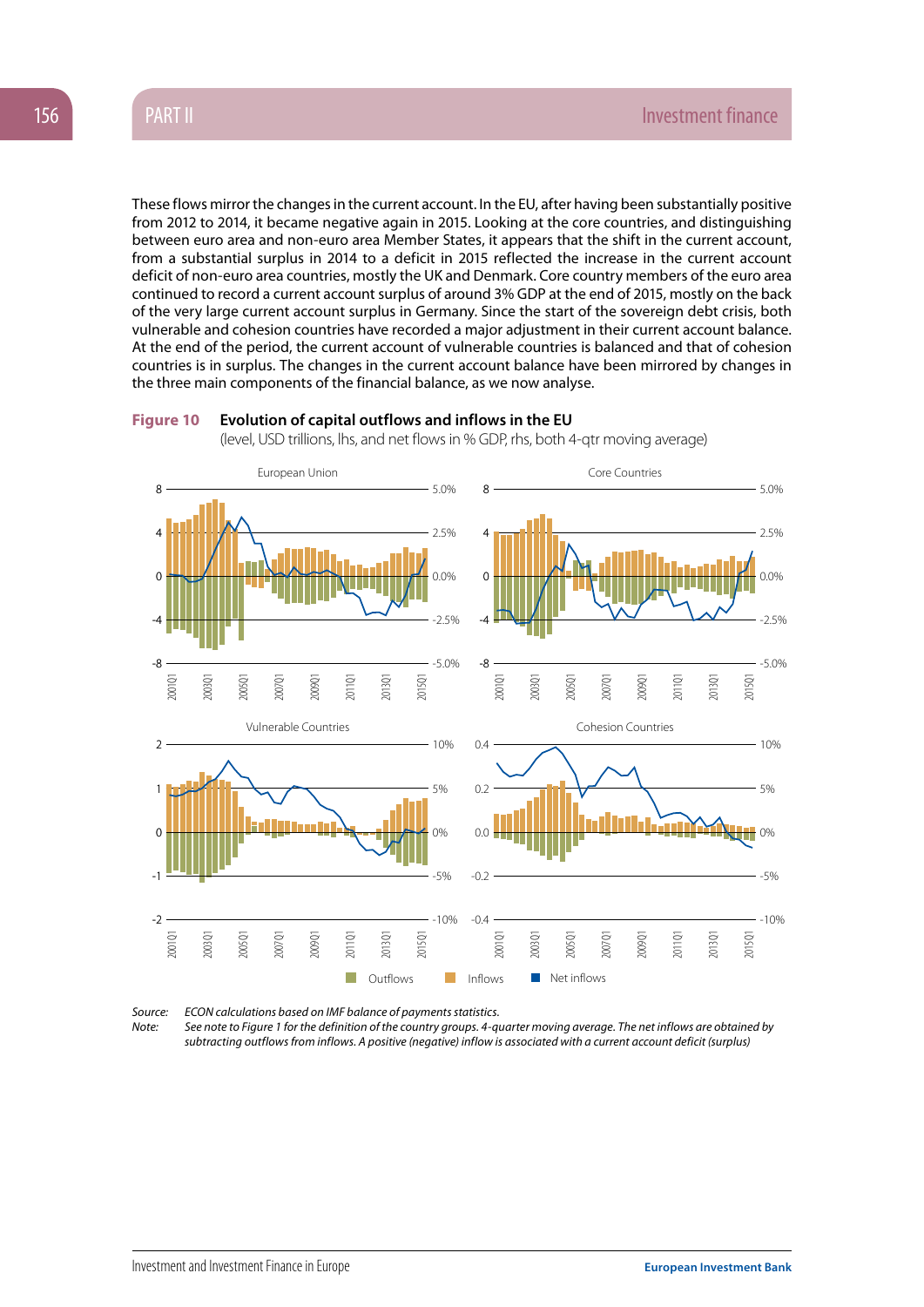# 4.2.2. The composition of international financial flows also changed

The collapse of international financial flows described above and the sharp shifts in the current account balances have been mirrored by uneven changes across the main categories of the financial account, foreign direct investment, equity and debt instruments in international portfolios, and "other investment" encompassing mostly bank flows.<sup>6</sup> Although all types of flows have been affected by the slowdown, some have been significantly more resilient than others, resulting in a marked change in the composition of financial flows. For each group of EU countries and each type of flow, we constructed a synthetic indicator that reflects the changes by type of flow, inflows and outflows. The indicator, called the "retrenchment ratio", reports the difference between the value of these flows in the pre-crisis period (2005Q1–2007Q2) and the post-crisis period (2012Q1–2014Q4) in relation to GDP. Table 1 reports the retrenchment indicator computed at the level of each of the main categories.

| <b>OWS</b> |     |              |                      |                     |         |       |              |                      |                      |      |
|------------|-----|--------------|----------------------|---------------------|---------|-------|--------------|----------------------|----------------------|------|
|            | aur | nlın<br>Debt | Direct<br>Investment | )ther<br>investment | otal    | TOIIO | olio<br>)ebt | Direct<br>Investment | ()ther<br>investment | otal |
|            |     | $-5$         |                      |                     | $-30.$  | - 1   |              |                      |                      |      |
| VUI        | 0.8 |              | Ξ.                   | $-10.9$             | $-19.2$ |       | $-14.$       |                      |                      |      |
| M⊦         |     | - 1          | Ξ.                   | $-11$               | -3.2    |       | $-()$        | $-5.4$               |                      | - 1  |
|            |     |              |                      |                     |         |       | -0           |                      |                      |      |

#### **Table 1 Retrenchment indicator decomposed across main categories (% GDP)**

*Source: Authors' calculations on the basis of IMF Balance of Payments (BoP) data (restricted sample).* 

*Note: Difference between average annual flows after the crisis (2012Q1-2014Q4) and before (2005Q1-2007Q2). CORE stands for Core Countries in the EU, VUL for Vulnerable Countries, COH for Cohesion Countries.*

The retrenchment indicator shows that the collapse of the *other investment* category explains the bulk of the financial retrenchment in Europe. It is particularly pronounced for core and vulnerable countries. This is related to the confidence crisis faced by the European banking sector in the wake of the sovereign debt crisis, which contributed to the fragmentation of the European financial system. This led it to undertake a deleveraging process, predominantly operated on external assets. This process lowered cross-border lending by banks to other financial institutions. Consequently, in Europe, local lending by foreign bank affiliates may now substitute for cross-border lending (IMF, 2015). This particularly suits the CESEE region, where roughly 50% of the international banks active in the area signal intentions to expand operations in the foreseeable future, albeit to a different extent among countries. Notably for the cohesion countries, the retrenchment of the other investment component has been much less pronounced in absolute terms and mostly focused on a reduction of inflows. This is associated with the specific nature of the banking sector in the region, which is dominated by international banks that used to finance local market development via direct funding from the parent company. As the crisis started, net inflows of intra-company loans declined, but massive outflows were prevented in the context of a gradual rebalancing of the local banking model towards more domestic financing.<sup>7</sup>

Turning to the other flows, one can note that the fall in *FDI flows* recorded in Western Europe was mainly driven by core countries, on the outflows side, and had a large impact on FDI inflows in cohesion countries, which declined much more than portfolio flows. Finally, *portfolio category flows* have fallen substantially in Western Europe, with the fall being less pronounced for equity flows.

Figure 11 shows the resulting changes in the composition of international financial flows in Europe. In the core countries, the other investment category (mostly bank flows) used to account for 47% of total

<sup>6</sup> By construction, the current account balance mirrors the financial balance and the capital balance.

See EIB (2016), "CESEE Bank Lending Survey, H1-2016".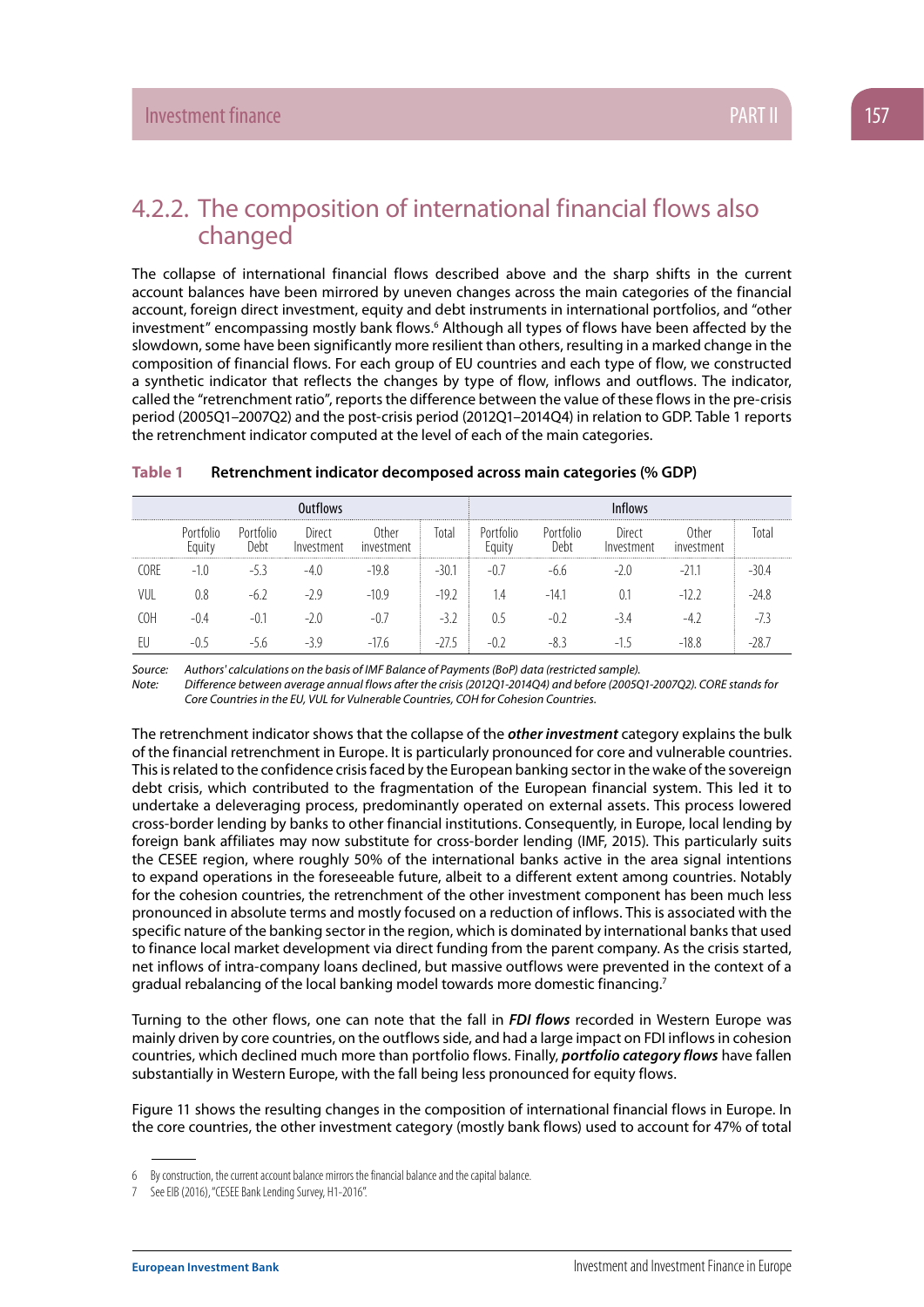flows before the crisis, whereas after the crisis they constitute a much smaller share of the total (8%). Conversely, the share of FDI has substantially increased in the core countries as well as the vulnerable countries. Differently in the cohesion countries, the decline in the share of other investment was not matched by an increase in the share of FDI flows but mostly by a shift towards portfolio flows. Within the portfolio category, the different paths described above have also led to a considerable reallocation: before the crisis, portfolio debt used to be two-thirds of the size of equity flows in the core and vulnerable countries, whereas they are now of roughly equal magnitudes in the former and in opposite proportions in the latter. On the other hand, one can notice portfolio debt overtaking equity flows after the crisis in the cohesion countries.

#### **Figure 11 The resilience of direct investment and equity flows contrasts with the contraction of bank flows and portfolio debt**



(average annual level, USD billions or millions)

The changing composition of international financial flows documented above is a striking feature of the global economic environment. Weak economic activity is both a factor that could have triggered this change and at the same time, since negative shocks are transmitted through financial linkages, a consequence of weaker financial flows. Another key feature to emphasise is that some types of flows seem to be inherently more volatile than others. In this respect, bank flows and portfolio flows are often described as "hot money" (see, for instance, Bluedorn et al., 2013). By contrast, FDI flows are typically more stable over time, which is why they are generally considered to be a safer form of financing (in addition to other benefits they carry, such as technological transfers). Also, within portfolio flows, equities have been more resilient than debt. Yet, overall, the behaviour of financial flows after the global financial crisis has therefore been faithful to their reputation: "hot money" (with the exception of equity flows) has evaporated quickly, whereas FDI has been more robust (Table 2).

#### **Table 2 Volatility of flows by sectors and by sub-periods**

(Coefficient of variation, entire world)

|       | `∩lır<br>auıt | Portfolio Debt | Direct<br>nvestment | )†her<br>investment |      | ttolio<br>)eht | lirect<br>Investment | .)ther<br>ivestment |  |
|-------|---------------|----------------|---------------------|---------------------|------|----------------|----------------------|---------------------|--|
| ∵ORF. | 1.36          |                |                     |                     |      |                |                      |                     |  |
| 'NH   | (1.4)         |                |                     |                     | - ku | ) 46           |                      | h /4                |  |
|       | 187           | ባደ             |                     | باجا                |      | Ih.            |                      |                     |  |

*Source: ECON calculations based on IMF balance of payments statistics. Note: See footnote to Table 1 for definition of the periods.*

*Source: ECON computations based on IMF balance of payments statistics. Note: See footnote to Table 1 for the definition of the periods.*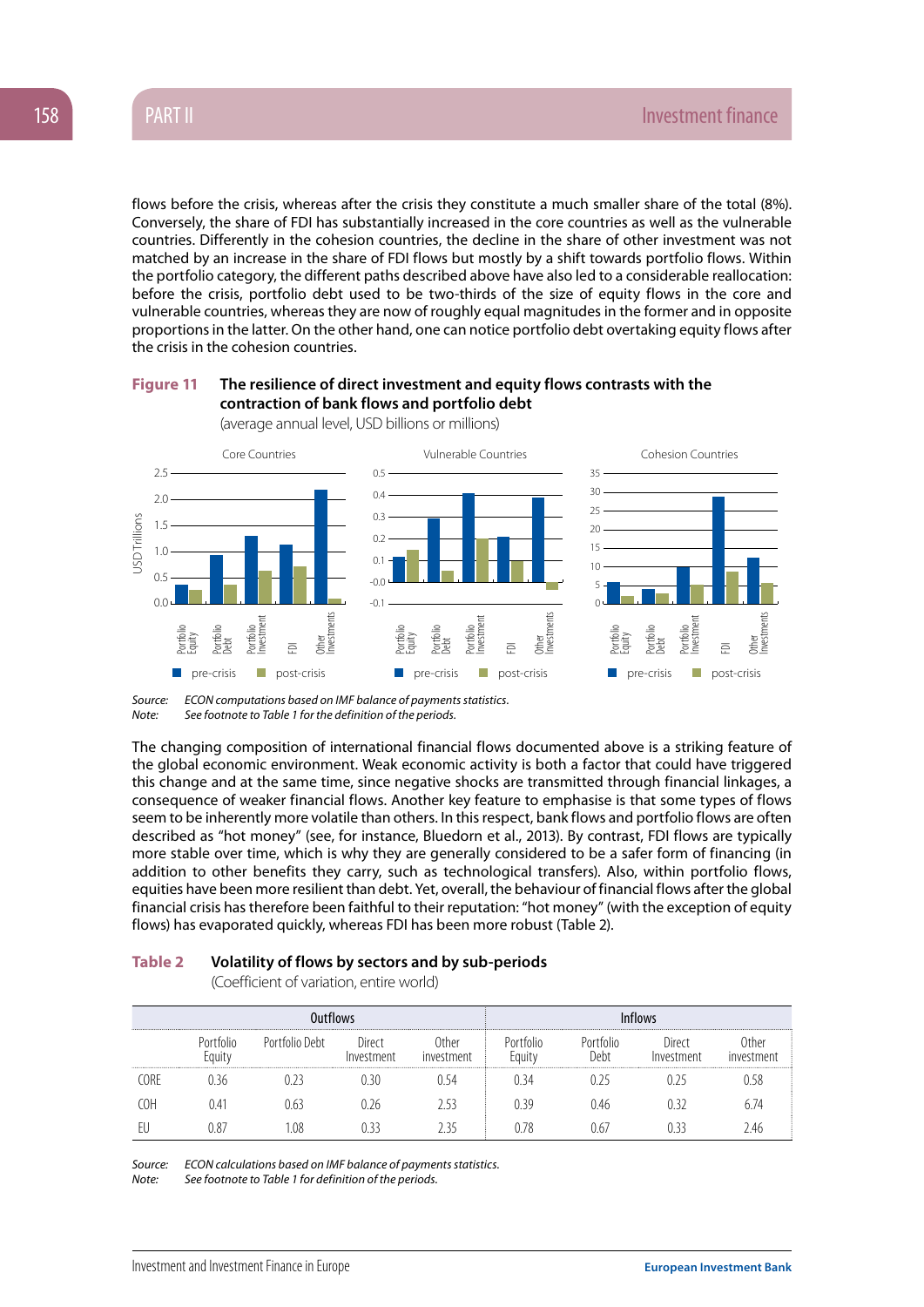Among the possible explanatory factors, the paper by CGFS (2011) highlighted the role of risk aversion, proxied by the VIX index. Figure 12 reports the VIX, together with the policy indicators calculated by Bloom (2014) and Bloom et al. (2007). The rise of the VIX in the wake of Lehman Brothers correlates well with the drop in capital flows that took place during this period. The VIX has considerably abated since then, but this is not associated with a rebound in capital flows. Other uncertainty indicators do not seem to point to a high degree of uncertainty in recent years, suggesting that uncertainty does not play a central role in the weakness of financial flows. To some extent, the fall in bank flows could be interpreted as a correction from the "global banking glut" that prevailed in the pre-crisis period (Shin, 2011), through which European banks helped to enhance intermediation capacities in the US. These considerations represent a convincing argument as to why it is important to look at gross and not just net international financial flows.

The consequences of these changes, for financial stability issues, are not clear at this stage. The fact that the share of "hot money" has gone down while that of FDI has increased may lead to a more stable international monetary system, although "hot money" may actually impose discipline on the receiving countries. The changes that have taken place since the global financial crisis may correspond to a simple normalisation, after "exuberant" times in the pre-crisis period (see B. Coeuré, 2015).

### 4.2.3. Post-crisis stigma, fragmentation and bottleneck in the allocation of savings?

Besides the implications for financial stability, the reduction in intra-European capital flows may hamper European convergence by limiting the allocation of savings to their most productive use. A simple regression shows that indeed the response of domestic investment to domestic saving has increased on two occasions since the beginning of 2003 (Figure 13), after the Lehman bankruptcy and during the sovereign debt crisis. Theoretically, as argued by Feldstein and Horioka (1986), and later Obtsfeld (1994), in a world of perfect capital mobility, capital expenditure should be independent from domestic savings. Hence, the elasticity of investment to domestic savings should be close to zero. Figure 13 plots the median and the confidence interval of the time-varying coefficient obtained from individual regressions on EU countries. The figure shows important changes across the period, with the coefficient becoming significant at the 60% level in the wake of the Lehman bankruptcy when capital markets froze. The increase was much more pronounced during the sovereign debt crisis but the coefficient remained not significant at the 60% level, showing that, differently from the Lehman episode, not all European countries were affected. While having started to decline again at the end of the period, the coefficient remains relatively high. However, this does not necessarily reflect an elevated degree of fragmentation. Indeed, being estimated over a rolling window of 16 quarters, the value at the end of 2015 reflects an average over the period 2012 to 2015. Hence, by construction, the coefficient lags latest developments.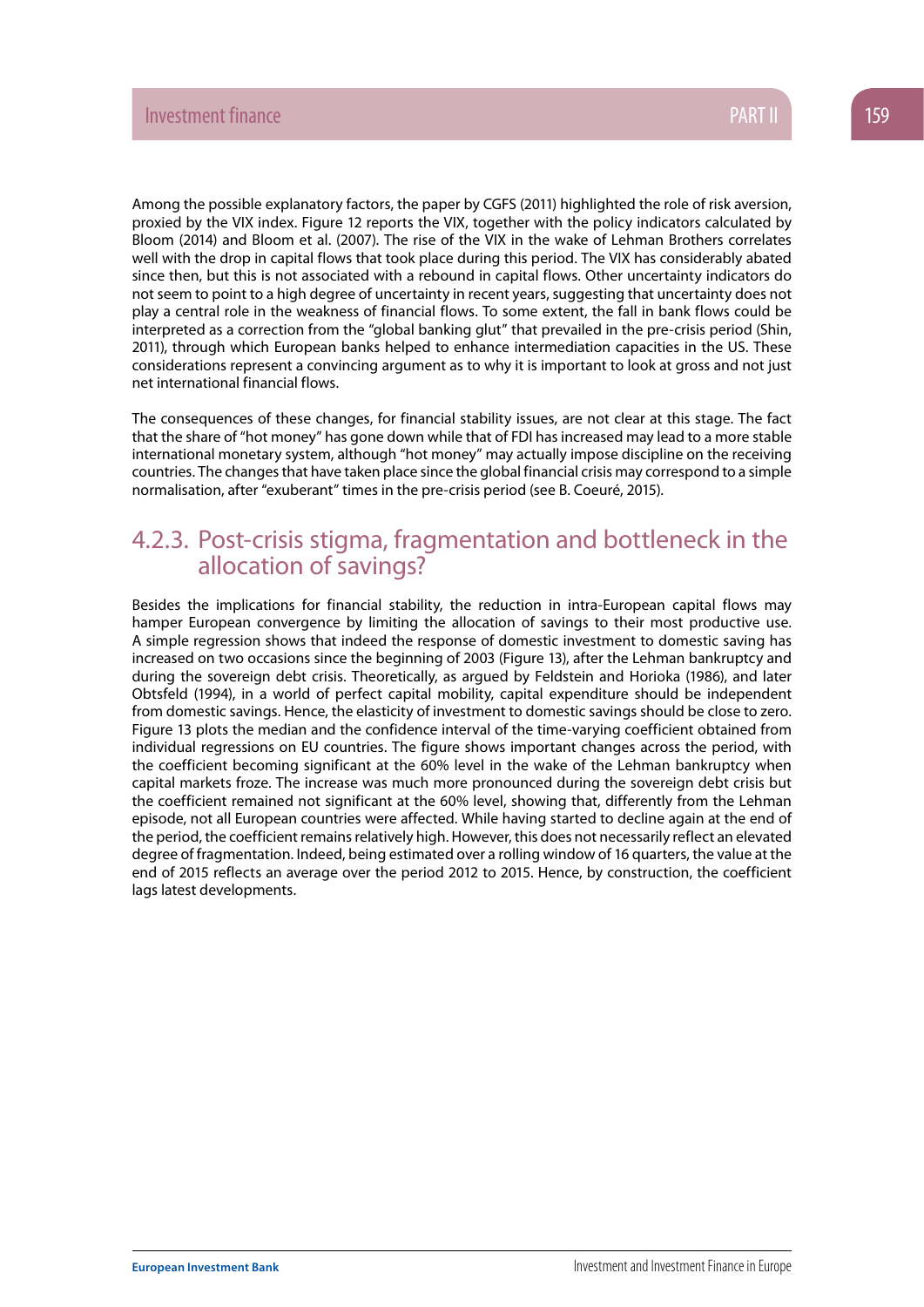



Another indication of the degree of fragmentation of the European banking sector is provided by the evolution of cross-border asset holdings, loans and debt securities. After the sovereign debt crisis, the European financial system became fragmented. Cross-border financial flows diminished substantially mostly on the back of reduced investment in assets issued in other Member States, by governments Figure 14, banks Figure 15, or corporates. While the reduction has come to a half since the end of the sovereign crisis, so far the recovery in cross-border financial flow has remained subdued. This suggests that the financial system remains fragmented. Low intra-European financial flows limit the scope to benefit from risk-sharing as well as the potential to enhance economic growth with an efficient allocation of savings (see Alcidi and Thirion, 2016).

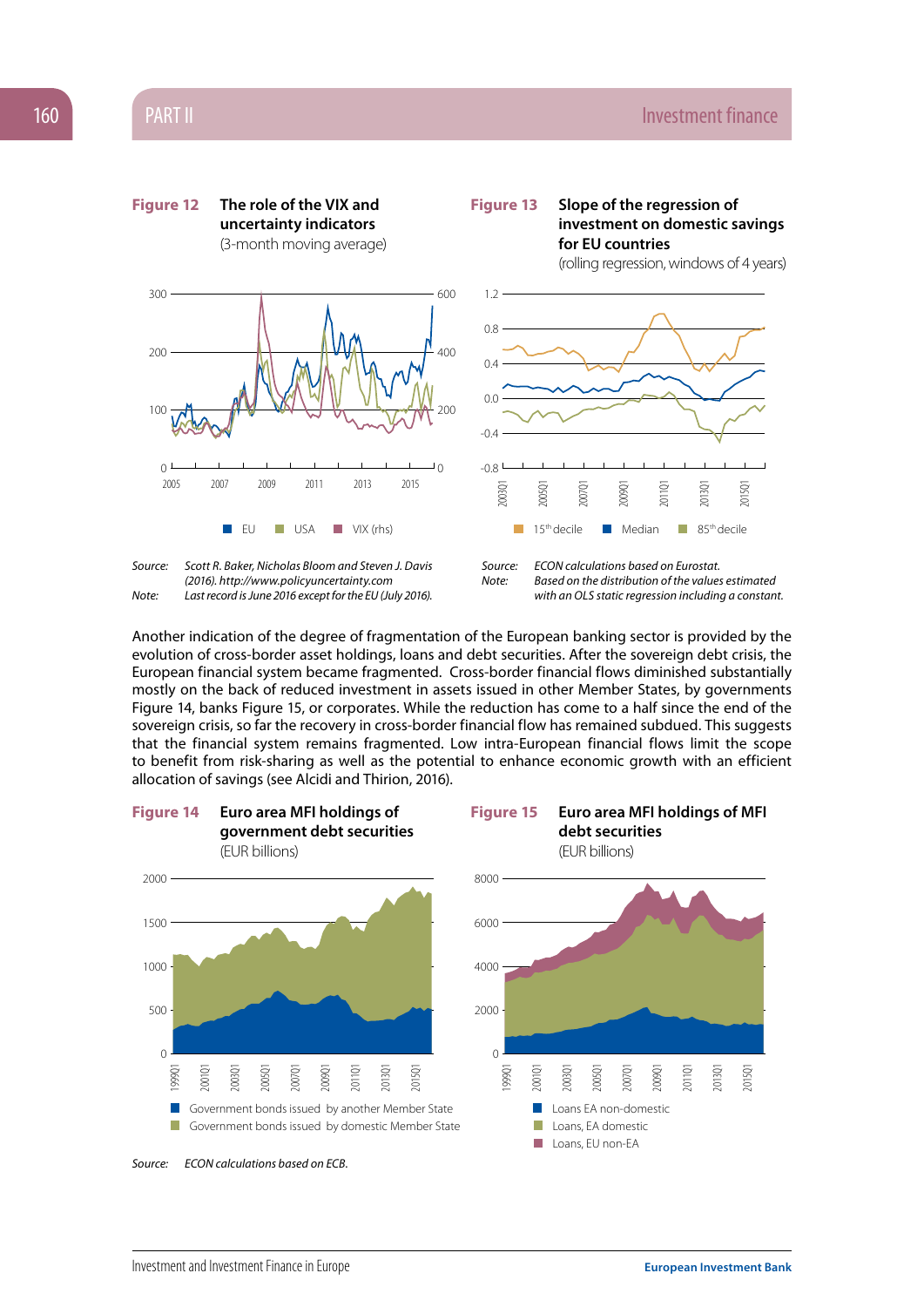Given the still fragmented European financial system, for some EU countries during some periods, then, domestic savings may limit capital expenditure. This limits the possibilities of risk-sharing, a key element of a monetary union, especially in the absence of public transfers.

Decomposing the EU countries into the three main groups, it is interesting to note that in the core countries, domestic investment is recurrently below domestic savings so that savings are exported. Looking at the vulnerable countries, the financing of domestic investment required capital inflows up to the start of the sovereign debt crisis. Since then, investment has declined, domestic savings have increased and these countries have become overall net exporters of savings. Mostly, this reflects a return to a more sustainable investment path but possibly also reflects frictions in the European financial system and post-crisis stigma. In this regard, the trend decline in the net inflows to cohesion countries may be worrisome. As seen in Figure 16, these countries, which given their lower level of development could be expected to have many investment opportunities, have exported savings since the beginning of the sovereign debt crisis.



#### **Figure 16 Domestic vs external source of finance for domestic investment** (EUR billions, annual flows)

*Source: ECON calculations based on Eurostat.*

*Note: See note to Figure 1 for the definition of the country groups. A negative value for foreign funding signifies that part of the domestic savings is exported and finances investment in foreign countries.*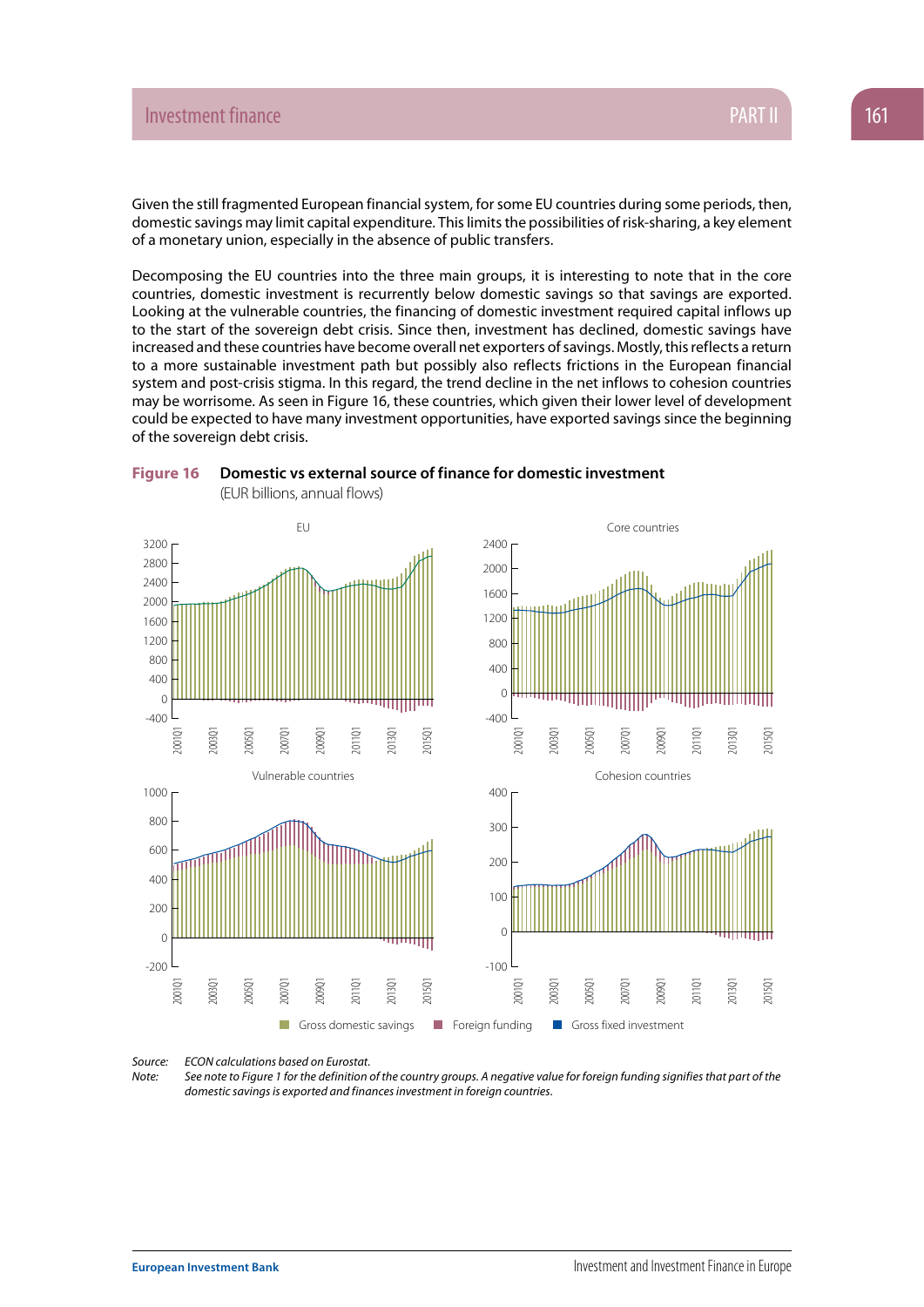# 4.3. Can the balance sheet adjustment of NFCs explain the weakness in investment?

An alternative explanation of the weakness in investment is that, after the banking crisis, banks and corporations needed to deleverage to restore sound balance sheets (Lo and Rogoff, 1995). According to the "financial cycle" view, after years of relatively strong economic growth during which agents accumulated excessive debt on the basis of overly optimistic expectations of future income and revenues and a sharp regulatory adjustment, agents have to deleverage. The need to repay existing debt and also contract less new debt dampens investment spending. Household savings increase along a protracted corporate deleveraging process (Borio, 2012) and the interaction between the two behaviours reinforces the persistence of the cyclical dip (Cuerpo et al., 2013). The deleveraging process is weighing on investment and changes are at play in the corporate liability structure. The adjustment is long but the decline in economic momentum is not permanent and interest rates are expected to normalise at some point.

This section focuses on corporate finance and provides some elements supporting the debt supercyle view, as well as some analysis of the adjustment taking place within the euro area between core and vulnerable countries. Box 1 focuses on public project finance, a form of financing relatively developed in Europe where around half of the borrowers are located. The box details how its financial characteristics differ from those of corporate finance. It shows that, compared to corporate finance, this source of finance is more used for capital-intensive facilities and utilities and is associated with lower spreads.

# 4.3.1. Rebound in NFCs' earnings accompanied by cash accumulation

While in the first years of the crisis, weak demand compressed internal financing capacity, more recently the start of a recovery in Europe has resulted in increased gross entrepreneurial income (Figure 17). This bodes well for corporate capital expenditure as retained earnings constitute around 70% of investment finance. As shown in Figure 17, the acceleration in gross entrepreneurial income was shared across the four EU groups. For the EU, core and vulnerable countries, the annual growth rate increased from around zero in the first half of 2013 to more than 5% in the first quarter of 2016. For cohesion countries, the acceleration over the period was very similar, but started from a higher level.

Higher gross entrepreneurial income has increased corporates' financing capacity. Together with weaker capital expenditure, this has reduced the ratio of net borrowing over investment, similarly across country groups. Indeed, after the start of the financial crisis, since the middle of 2009, nonfinancial corporations have recorded negative financial gaps (Figure 18): they have invested less than their financing capacity. With the exception of the core countries, this is an unusual pattern over history since the beginning of the millennium. Moreover, the swing from net borrower to net saver is especially pronounced for cohesion countries and vulnerable countries. While for vulnerable countries, this may reflect the need for a sustained adjustment, it is difficult to explain for cohesion counties, which, being less advanced, should have more investment opportunities. From a macroeconomic perspective, since the financial crisis, in net terms, the European corporate sector has been providing savings to the rest of the economy. In 2015 and at the beginning of 2016, no major change was observed in this unusual pattern (Figure 18).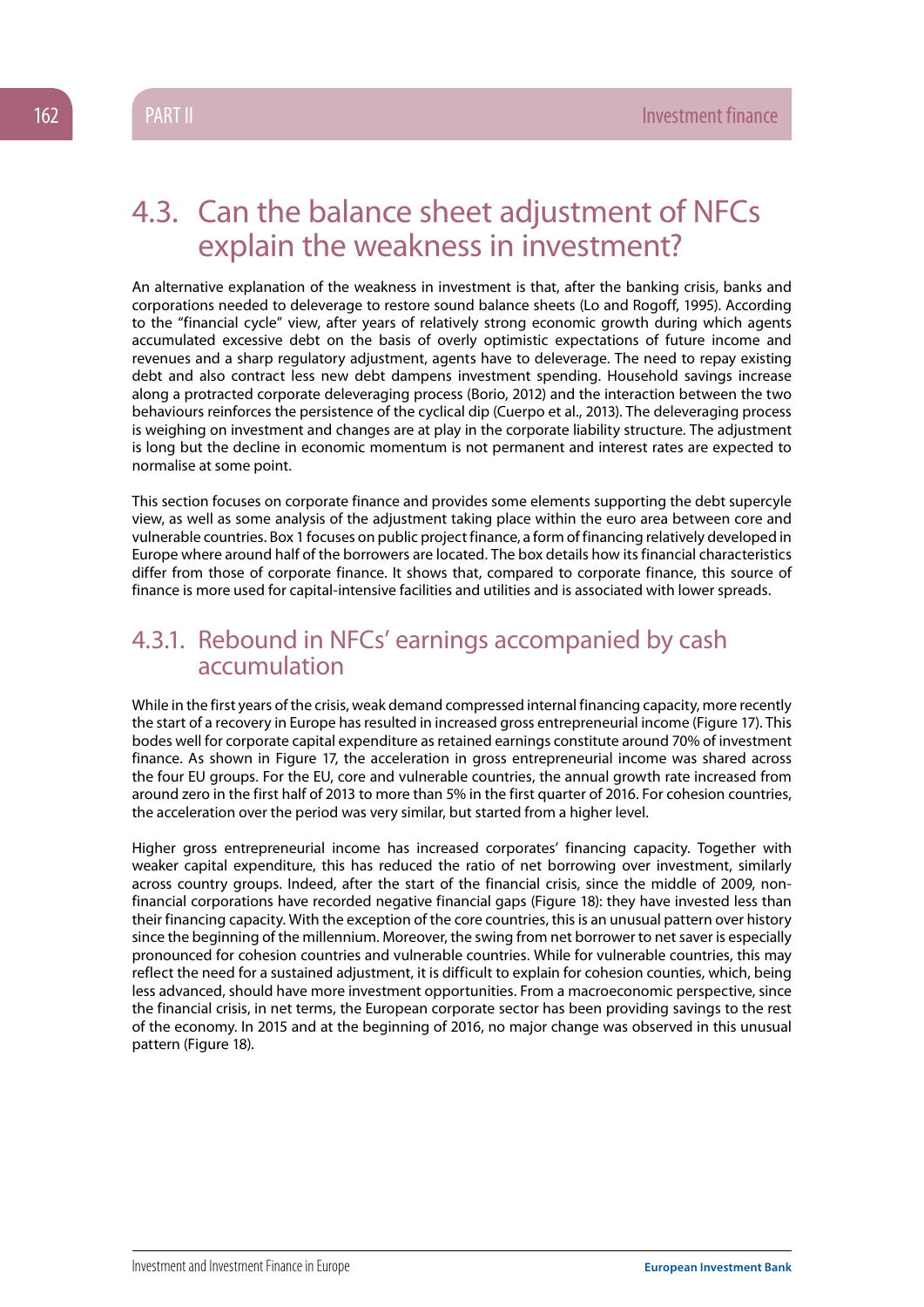

*Source: ECON calculations based on EUROSTAT sectoral accounts. Note: 4-quarter moving average of the annual growth rate of non-seasonally adjusted data. See note to Figure 1 for the definition of the country groups.*

Becoming net savers, European NFCs have improved their net financial position, partly by reducing debt, partly by accumulating financial assets. An interesting feature is that a large part of the asset accumulation has taken the form of the most liquid assets, cash and deposits (Figure 19). From the beginning of 2000 until the end of 2015, the ratio of cash and deposits of EU NFCs over GDP increased from 13% to 22%, a rise which was very similar among the group of countries. Nonetheless, it should be noted that the rise started well before the crisis, and does not seem to have accelerated since then. In fact, it is almost a trend increase over the period since 2000. Hence, it is difficult to disentangle what in the most recent developments reflects a reaction to the crisis – cash hoarding in the face of increased uncertainty – from other possible reasons, such as improvements in treasury management, or composition effects. The latter may be especially relevant. As shown by the Survey on the Access to Finance of Enterprises in the euro area (ECB, 2016), the level of liquid assets held by NFCs differs widely across companies as well as by size of enterprise. The percentage of firms reporting higher than usual levels of liquid assets minus those reporting levels lower than usual is positive, at 4% for large enterprises, but negative, at -11% for small and medium-sized enterprises (SMEs).<sup>8</sup> Looking backward, the stronger cash position of European corporations reflects the lack of investment, at least in part, but looking forward, it is a relatively good sign as it reflects a stronger financial position. It reinforces the capacity to react quickly to a more pronounced pick-up in demand.

<sup>8</sup> For a deeper analysis of the financing situation of SMEs in Europe, see the chapter "SME finance in Europe" in this report.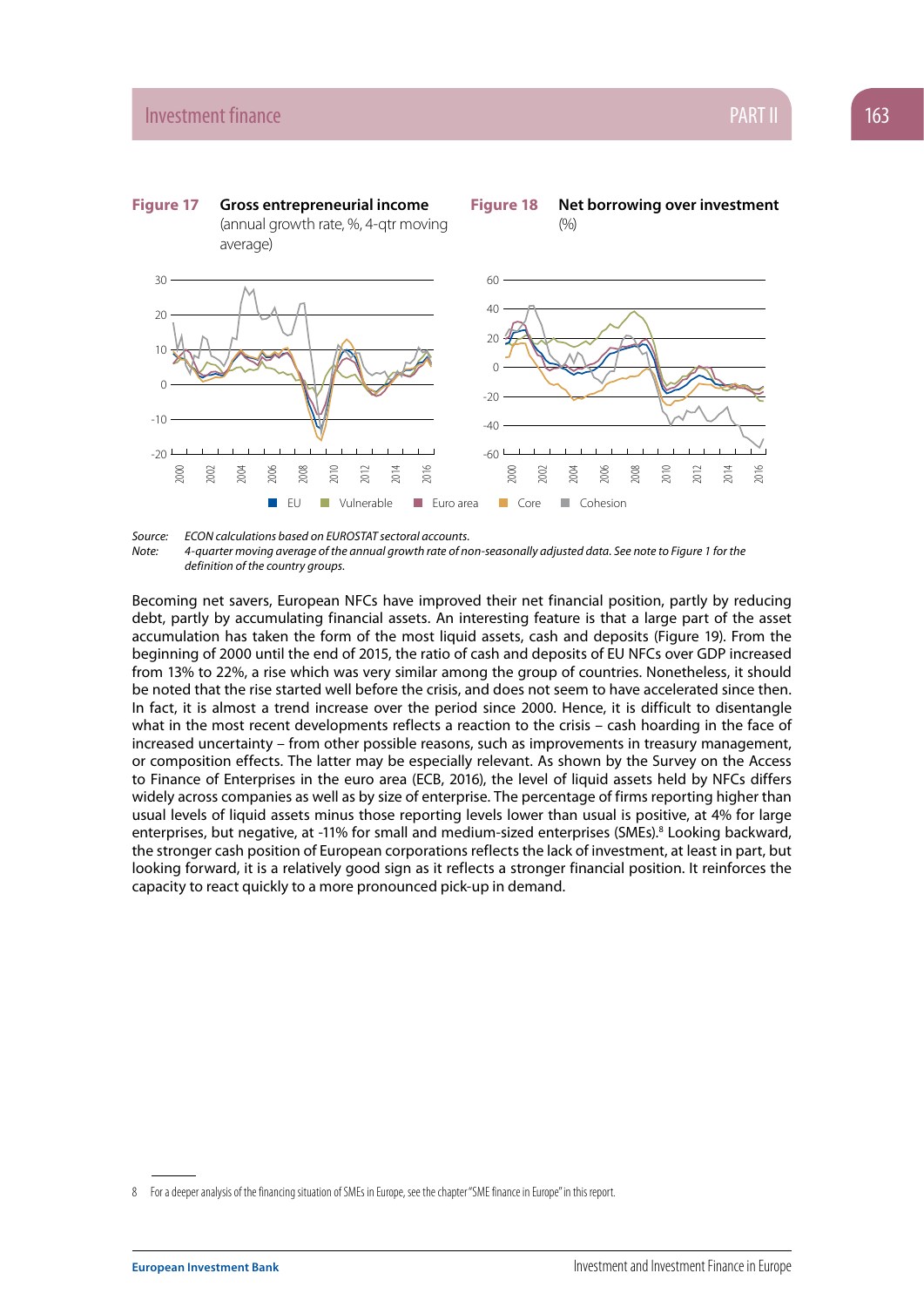

#### **Box 1** Project Finance in Europe: An Overview and Discussion of Key Drivers<sup>9,10</sup>

*Typically used for funding public and private capital-intensive facilities and utilities, project finance (PF) is a form of financing based on a standalone entity created by the sponsors, with highly leveraged capital structures and concentrated equity and debt ownerships.11*

PF is an economically significant growing financial market segment, but one that is still largely understudied. According to Thomson Reuters, the PF market was smaller than both the corporate bond and the asset securitisation markets in 2014, but the amount invested in PF was larger than the amounts raised through IPOs or venture capital. In 2014, PF loans worth USD 54.1bn and USD 60.2bn were arranged in Western Europe and the US respectively, and a total of USD 260bn arranged worldwide. The extant literature on PF (Brealey et al. (1996), Esty (2003, 2004), and Corielli, Gatti, and Steffanoni (2010)) suggests that PF creates value and thus reduces funding costs by resolving agency problems, reducing asymmetric information costs, and improving risk management. However, PF transactions are complex, expensive to set up, take a long time to execute – they require a significant amount of cash flow evaluation, due diligence, negotiation, and legal processing – and are highly restrictive once in place (Esty (2004) and Gatti (2008)). Thus, the following questions arise: (1) *What factors determine the choice between project financing and corporate financing structures?* (2) *How do spreads and common pricing characteristics compare between PF loans and other (non-PF) syndicated loans?* (3) *Is the spread on PF loans significantly lower than the spread on other syndicated loans?* And (4) *To what extent are PF loans and other syndicated loans priced by common characteristics?* Additionally, empirical evidence (Carey and Nini (2007)) suggests that the corporate syndicated loan market is not globally integrated, offering evidence that spreads and pricing characteristics are different in Europe and the US. This raises one last question: (5) *Are PF loans financed in integrated debt markets (Western Europe versus the US and Western Europe internally)?*

<sup>9</sup> This box was prepared by João M. Pinto (Catholic University of Portugal) and Paulo P. Alves (Catholic University of Portugal).

<sup>10</sup> We are grateful for the comments and advice provided by Philipp Brutscher and the participants in the 2016 Corporate Finance Alternatives in Europe Workshop at the European Investment Bank and Católica Porto Business School 9th Internal Conference. We would also like to thank the European Investment Bank for providing the ORBIS data. For further details please refer to the full version of the working paper.

<sup>11</sup> Due to its contractual idiosyncrasies, PF is also used to segregate the credit risk of the project from those of its sponsors so that lenders, investors and other parties will appraise the project strictly on its own economic merits. For further discussion, see Brealey, Cooper, and Habib (1996), Kleimeier and Megginson (2000), Esty (2003, 2004), Caselli and Gatti (2005), Fabozzi, Davis, and Choudhry (2006), Blanc-Brude and Strange (2007), Gatti (2008), and references therein.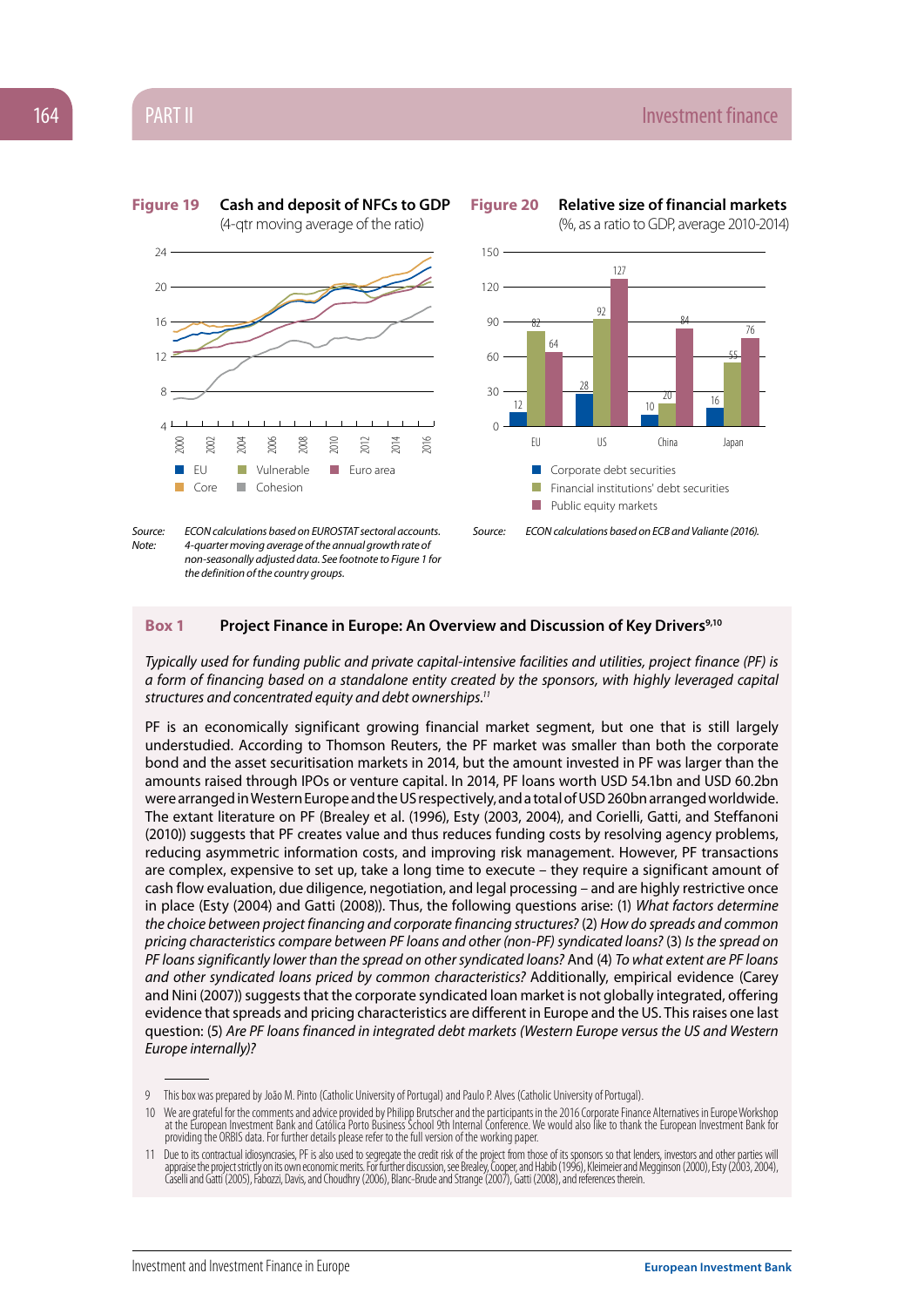To compare the financial characteristics of PF loans to those of non-PF loans and examine which factors may explain the choice between project financing and corporate financing, we use a dataset including a comprehensive sample of syndicated loans closed between 1 January 2000 and 31 December 2014. Our sample contains information about 10,950 PF loans (5,935 PF deals worth USD 2,108.8bn) and 199,323 (129,256 non-PF deals worth USD 40,592.6bn) non-PF loans. In addition to deal characteristics (Dealscan), and in order to analyse what factors determine the choice between project financing and corporate financing structures, we also collected firm-specific accounting and market data (Datastream

for publicly traded firms and Orbis for privately held firms) and macroeconomic variables, such as the

level of interest rates, market volatility, and slope of the yield curve (Datastream).

Figures 1 to 3 present the distribution of PF deals across time, industry, and region. Figure 1 shows that PF lending peaked in 2008, fell in 2009 and rose again in 2010 and 2011. In 2014 a record USD 259.9bn in PF funding was globally arranged, a 278.5% increase from the USD 68.7bn reported for 2000. Similarly, a record USD 3,905.8bn in non-PF syndicated loans was globally arranged in 2014, a 101.1% increase from the USD 1,942.7bn reported for 2000. PF did not significantly contract during the 2007-2008 financial crisis when compared to other forms of syndicated credit. Figure 2 shows that PF lending is concentrated in five key industries, whereas the general population of non-PF deals reveals a far less concentrated industrial pattern: i.e. utilities (29.8%), construction (13.7%), manufacturing (12.6%), mining (10.7%) and transportation (10.7%) account for 77.3% of all PF lending, but only 55.2% of non-PF syndicated deals. This finding is consistent with the common understanding that PF is used primarily to fund tangible-asset-rich and capital-intensive projects. Figure 3 also shows clear differences between the countries which attract PF lending and those where other types of syndicated loans are directed. Whereas the majority of non-PF lending is concentrated in the US (46.1%), only 10.4% of PF lending goes to US borrowers. The biggest recipients of PF lending are Western Europe and Eastern Asia. These regions account for 23.4% and 18.4% of the total value of PF loans, respectively. UK borrowers and the rest of Western Europe accounts for an almost identical fraction (23.4% versus 24.3%) of both types of lending. The relevance of PF lending in Western Europe reflects two major trends. First, the emphasis placed by UK governments on the Private Finance Initiative (PFI): i.e. on private rather than public financing of large public infrastructure projects. Second, PF, especially public-private partnerships (PPPs), played an important role in reducing the need for government borrowing and shifting project risks to the private sector in Southern European countries. Through PPP structures, governments shift construction and operating risks to the private sector, which is usually more efficient in building and running the asset, and obtains both private sector funding and private sector management.

#### PF and non-PF deals by year PF non-PF 2000 2001 2002 2003 2004 2005 2006 2007 2008 2009  $\overline{20}$ 2011 2012 2013  $\overline{Q}$  $\Omega$ 50000 100000 150000 200000 250000  $300000 1500000 -$ 2000000 2500000 3000000 3500000 4000000 USD million

#### **Figure 1 Evolution of PF and non-PF deals by year**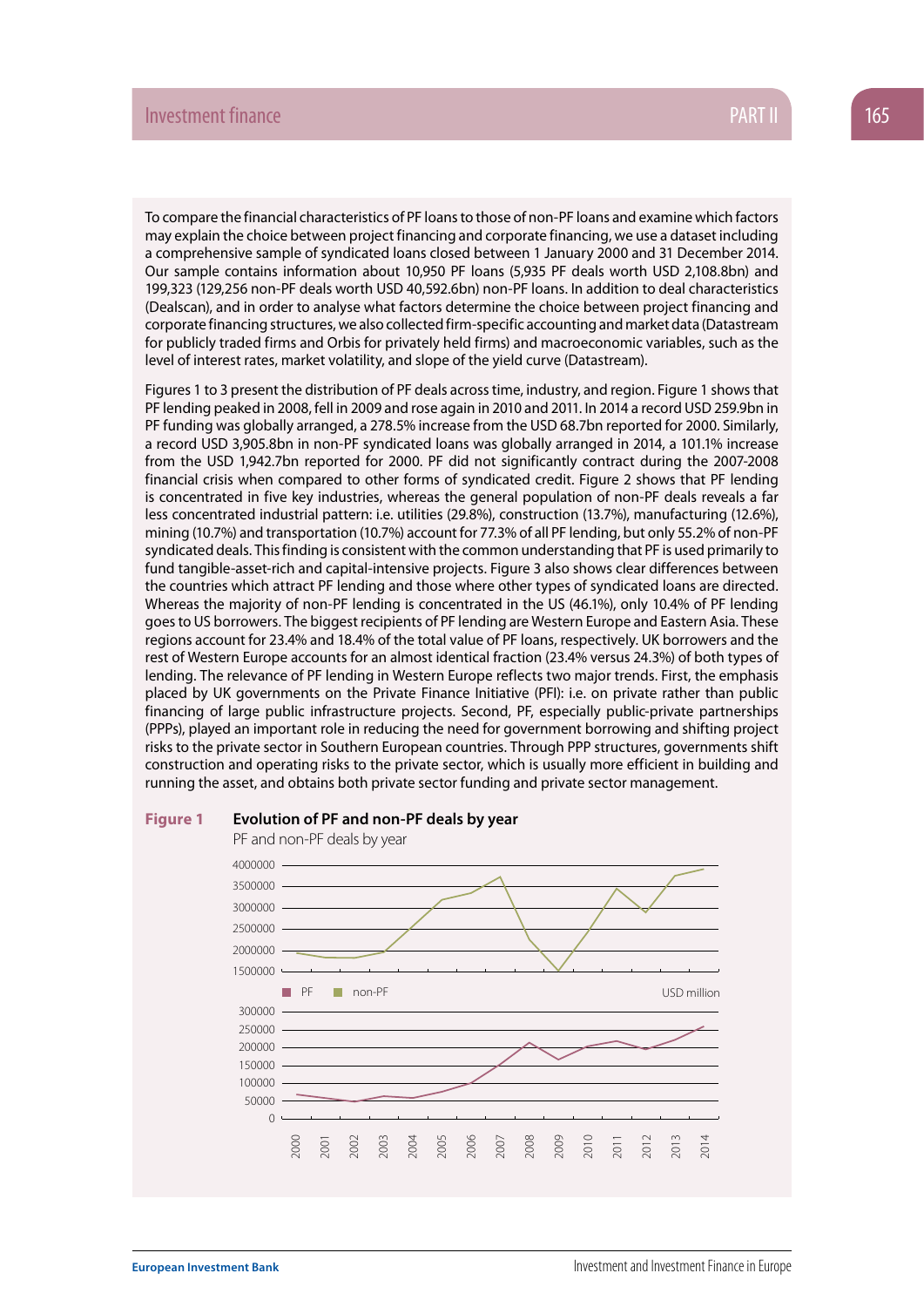

#### **Figure 3 Geographic distribution of the full sample of PF and non-PF deals**



Univariate analyses show that most of the common pricing characteristics differ significantly between PF and non-PF loans, with PF being most commonly used for capital-intensive facilities and utilities in riskier than average countries, using relatively long-term financing.

In order to answer questions (3) to (5) we employ an OLS regression with standard errors clustered by deal. A Chow test for a structural break is used to investigate whether the credit spreads associated with PF and non-PF loans are influenced differently by common pricing factors, as well as whether PF loans in the US and Western Europe are priced in integrated or segmented debt markets. Our results reveal that PF loans and other syndicated loans – corporate control loans, capital structure loans, fixed asset based loans, and general corporate purpose loans – are debt instruments influenced differently by common pricing characteristics. Additionally, we create subsamples for loans by US and Western European borrowers and we find that PF loans and each of the four categories of non-PF loans are not priced in an integrated debt market.

The results suggest that PF loans are associated with lower spreads: ceteris paribus, spreads on PF loans are, on average, 42.1 bps lower than the spreads on otherwise comparable corporate financing loans. Our results remain unchanged when estimating our base model for sub-samples created, based on whether the borrower is located in the US, UK, or Western Europe or when using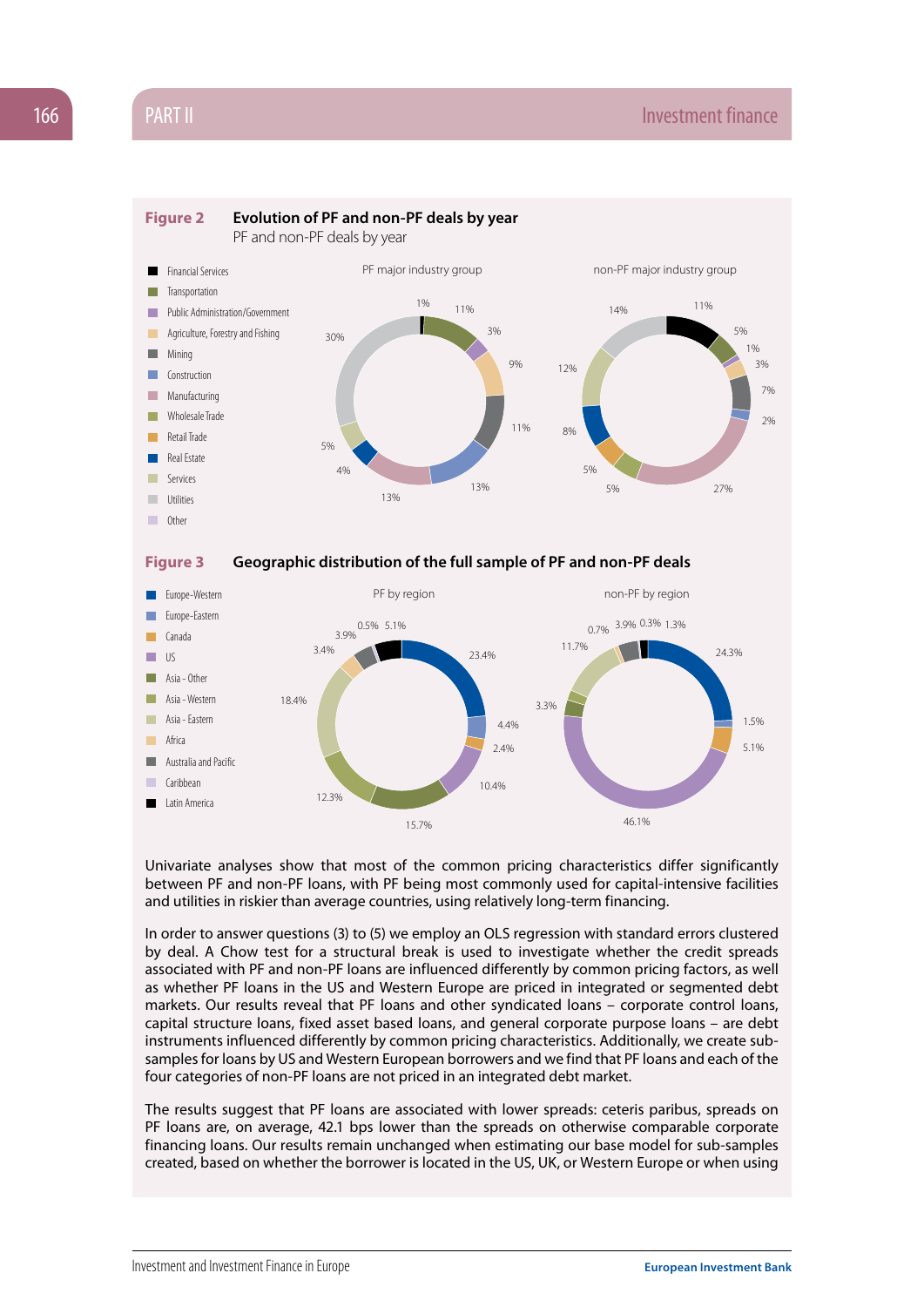the total cost of borrowing (TCB) measure as proposed by Berg, Saunders, and Steffen (2015) as an alternative to the spread. However, when re-estimating our model for each category of non-PF loans separately, we find that (*i*) PF loans are associated, when other factors remain constant, with lower spreads than corporate control, capital structure, and general corporate purpose loans; and (*ii*) whereas for loans extended to US borrowers, the spread on PF loans and fixed asset based loans do not differ significantly, the PF dummy variable is associated with a statistically significant 20.7 bps drop in spreads for loans arranged for Western European borrowers. Overall results support hypotheses of PF transactions as mechanisms for asymmetric information problems, principalagent conflict reduction and improving risk management within the project: i.e. risks are allocated to the parties that are in the best position to manage them.

Our results also indicate that PF loans in the US and Western Europe are priced in segmented debt markets and that those in Western Europe are associated with lower spreads: PF loans extended to US borrowers are associated with a statistically significant 85.2 bps increase in the spread. Our results remain unchanged when estimating our model for sub-samples created, based on whether the Western European borrower is located in Continental Europe or in the UK. We also conclude that PF loans extended to Continental European and UK borrowers are priced in integrated debt markets and that PF loans are influenced differently by common pricing characteristics when considering borrowers located in Northern Europe versus Southern Europe. Finally, we document that the 2007-2008 financial crisis and the subsequent European sovereign debt crisis significantly impacted PF loan spreads and pricing processes: spreads increased significantly and bank liquidity and sovereign risk became important credit spread determinants during the crisis period.

In order to investigate how firms' characteristics influence the choice between PF and non-PF debt we use a unique dataset, compiled from three different data providers (Dealscan, Orbis, and Datastream). Our sample includes 750 PF loans (470 PF deals) and 33,962 non-PF loans (25,838 non-PF deals) closed by 6,381 publically traded firms located in Western Europe and the US. It also includes 89 PF loans (59 PF deals) and 3,384 PF loans (2,031 non-PF deals) closed by 1,107 privately held firms. Following the extant literature, we focus on the firm characteristics that reflect transaction costs, renegotiation and liquidation risks, and information asymmetries. For this analysis, we use a logistic regression model. Our dependent variable, choice of debt, is a binary variable equal to 1 if the firm closes a PF loan and 0 if it, instead, closes a non-PF loan. We control for debt contracting characteristics and as the financing choice may be sector-specific, we use dummy variables to control for industry factors. We also account for macroeconomic conditions and if firms employ multiple debt types (PF loans and non-PF loans) within our sample period.

Our results regarding publicly traded firms' choice between project financing and corporate financing support hypotheses of project financing as a mechanism of overcoming agency conflicts between borrowers and lenders, but provide mixed evidence concerning the relevance of PF in reducing deadweight costs from asymmetric information problems. We find that sponsors choose PF transactions when they seek long-term financing and want to maintain financial flexibility and protect their credit standing. Furthermore, firms that employ project financing over corporate financing are larger and more financially constrained; they also have higher asset tangibility and operate in countries with lower sovereign debt ratings. Finally, firms prefer project financing when issuing relatively lower amounts of debt and are less profitable.

Regarding privately held firms, our results support the asymmetric information hypothesis: Western European sponsors choose project financing when they are relatively smaller and seek long-term financing. Our results document that firms choose PF transactions for relatively large amounts of debt to economise on scale. In addition, firms that employ project financing over corporate financing are less profitable and operate in countries with lower sovereign debt ratings. Finally, UK borrowers positively affect the probability of observing a PF loan rather than a non-PF loan.

For both public and private sponsors, we document that firms which employ both PF and corporate finance lending within our sample period are more likely to choose PF loans when issuing new debt.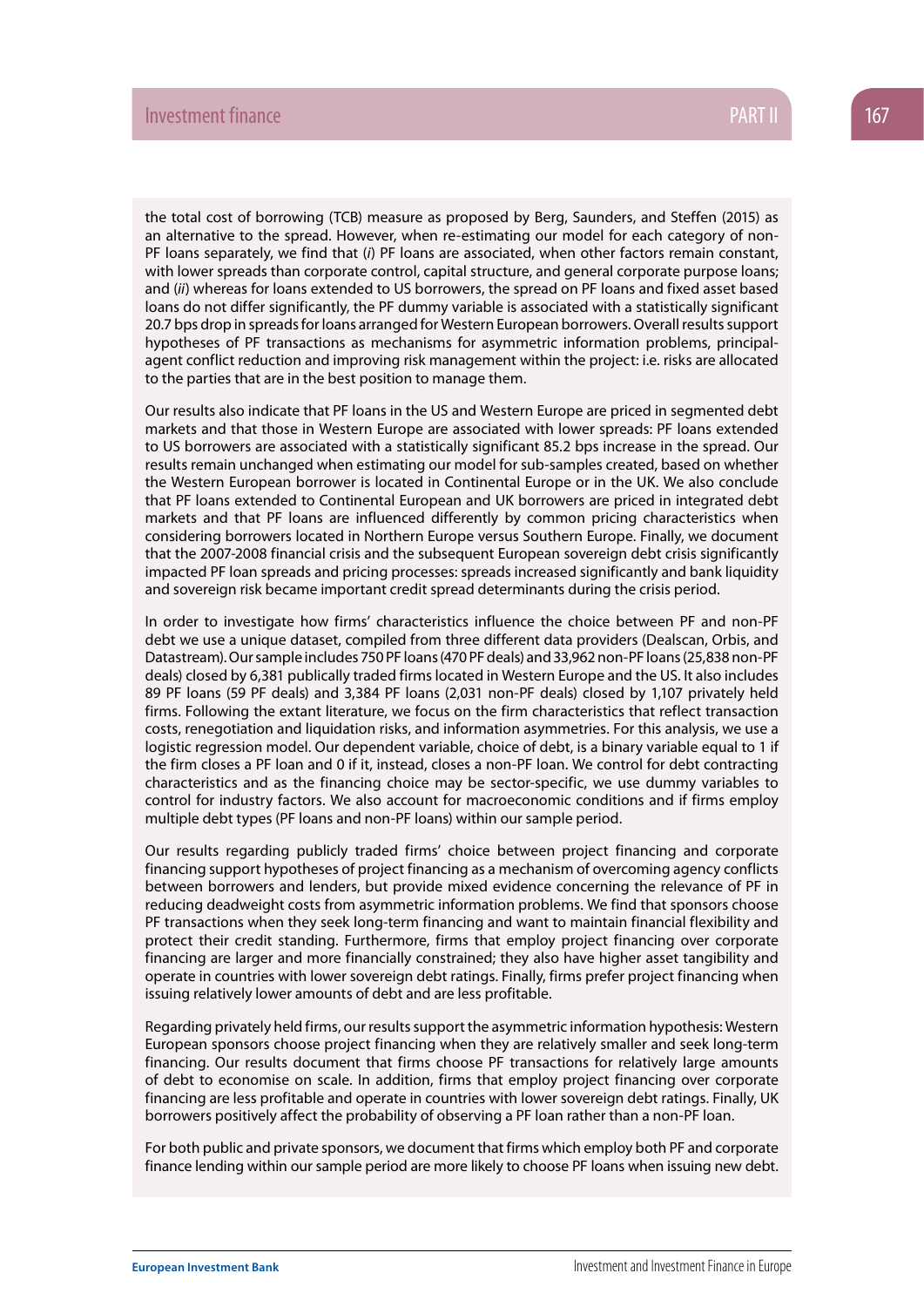In addition, the 2007-2008 financial crisis and the subsequent European sovereign debt crisis increased the probability of choosing PF over other syndicated loans in Western Europe. Finally, transactions by firms in Western European countries with higher sovereign credit risk are more likely to be arranged as PF loans than other syndicated loans. These results noticeably reflect the importance of PF, namely PPPs, in reducing a government's borrowing and shifting project risks to the private sector during the crisis period, mainly in Southern European countries.

### References

Berg, T., A. Saunders, and S. Steffen, 2015. The Total Cost of Corporate Borrowing in the Loan Market: Don't Ignore the Fees, *Journal of Finance* 71, 1357-1392.

Blanc-Brude, F., and R. Strange, 2007. How banks price loans to public-private partnerships: Evidence from the European markets, *Journal of Applied Corporate Finance* 19, 94-106.

Brealey, R., I. Cooper, and M. Habib, 1996. Using PF to fund infrastructure investments, *Journal of Applied Corporate Finance* 9, 25-38.

Carey, M., and G. Nini, 2007. Is the corporate loan market globally integrated? A pricing puzzle, *Journal of Finance* 62, 2969-3007.

Caselli, S., and S. Gatti, 2005. *Structured Finance: Techniques, Products and Market*, Springer: Berlin.

Corielli, F., S. Gatti, and A. Steffanoni, 2010. Risk Shifting through Nonfinancial Contracts: Effects on Loan Spreads and Capital Structure of PF Deals, *Journal of Money, Credit and Banking* 42, 1295-1320.

Esty, Benjamin, 2003. *The Economic Motivations for Using PF*, Boston: Harvard Business School publishing.

Esty, Benjamin, 2004. Modern PF – *A Casebook*, John Wiley & Sons, Inc.

Fabozzi, F., H. Davis, and M. Choudhry, 2006. *Introduction to Structured Finance*, Wiley Finance.

Gatti, Stefano, 2008. *PF in Theory and Practice – Designing, Structuring, and Financing Private and Public Projects*, Academic Press Advanced Finance Series.

Kleimeier, S., and W. Megginson, 2000. Are PF loans different from other syndicated credits?, *Journal of Applied Corporate Finance* 13, 75-87.

# 4.3.2. NFCs' financial liabilities dominated by debt

In comparison to GDP, the size of equity markets in Europe is well below that in the US (Figure 20). It is even lower than in China and Japan. Turning to NFC debt securities, the outstanding amount is around 12% of GDP in the EU, while it is above that in Japan and the US. In fact, differently from the US where debt is almost equally split into securities traded on a market, in Europe most of corporate debt consists of banks loans. Looking across country groups, the predominance of bank loans is confirmed and remains a structural characteristic of the EU financial system<sup>12</sup> and, overall, the European financial system is bank-centred when compared to the US. In particular, corporate bond issuance plays a relatively limited role. Equity financing plays a much smaller role in new external financing than in the US and the development of securitisation is much more limited.

Taking a time-series perspective and looking at the evolution of the liability structure of European NFCs, the ratio of debt to equity, which peaked in 2009, has since then declined, substantially in most countries apart from cohesion countries (Figure 21). In the latter, it remained unchanged but at a relatively lower level. The decline in the debt to equity ratio was more pronounced in vulnerable countries than in core countries, from more than 120% to less than 80% in the former and around 80% to 60% in the latter.

<sup>12</sup> For more details, see EIB (2015), "Recent developments in investment finance", Investment and Investment Finance in Europe, especially Figures 7 and 8.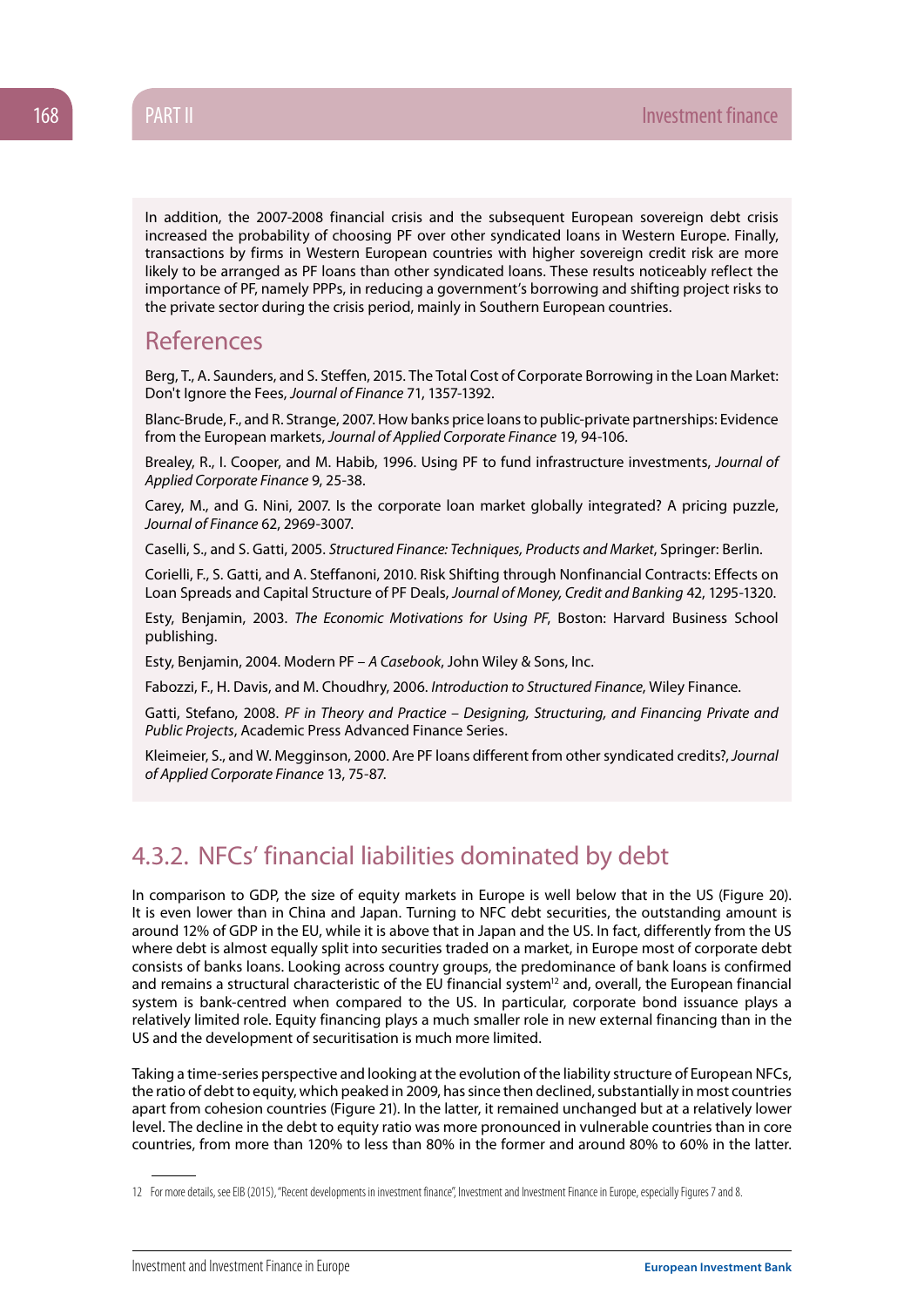While this decline signals increased resilience of the financial structure to financial shock, it does not necessarily reflect deleveraging alone but also asset price changes. The rebound in stock prices since the end of the sovereign debt crisis has increased the value of equity and therefore lowered the debt to equity ratio.

The decline in the debt to equity ratio of European NFCs is linked to a very limited extent to new issuance increasing the outstanding amount of equity. The rebound in equity issuance recorded since the beginning of 2014 remains relatively contained. From the end of 2013 until the beginning of 2015, the acceleration in equity issuance is most likely explained by the decline in the cost of equity issuance linked to the higher stock prices over the period. Indeed, issuance and cost of equity tend to be negatively correlated (Figure 22). More recently, since the beginning of 2016, stock market issuance has remained subdued. Hence, the movements recorded since the beginning of the financial crisis do not indicate any structural change in the financial liability structure of European NFCs.



Looking at the joint evolution of the net change in bank loans, inter-company loans and outstanding amount of debt, the overall net flow of external financing to European NFCs was positive in 2015 and continued to increase compared to the year before (Figure 23). In Europe as a whole and in core countries, NFCs' external financing flows reached levels comparable to those at the beginning of the previous cyclical upturn in 2005 and prior to the start of the sovereign debt crisis. This is not the case in vulnerable countries where the net financing flows increased but remained negative in 2015.

Looking at the main sources of external financing together (Figure 23), it appears that bank loans, both short and long, dominate the corporate liability structure. Evolutions in long-term and shortterm loans are highly correlated across time and group of countries and, overall, in the EU long-term loans predominate, especially during the pre-crisis period. This mostly reflects the financial structure of corporates in vulnerable countries, where the predominance of long-term loans is more pronounced. This is also true in cohesion countries but for much lower amounts. Net financing occurring through debt issuance is very limited overall and mostly used by corporates in core countries. It nonetheless provided some source of financing to NFCs in vulnerable countries at the end of the sovereign debt crisis. Almost all of it is constituted by long-term debt securities with short-term debt almost nil. Interestingly, intercompany loans compensated for a small part of the decline in short-term loans in vulnerable countries during the sovereign debt crisis.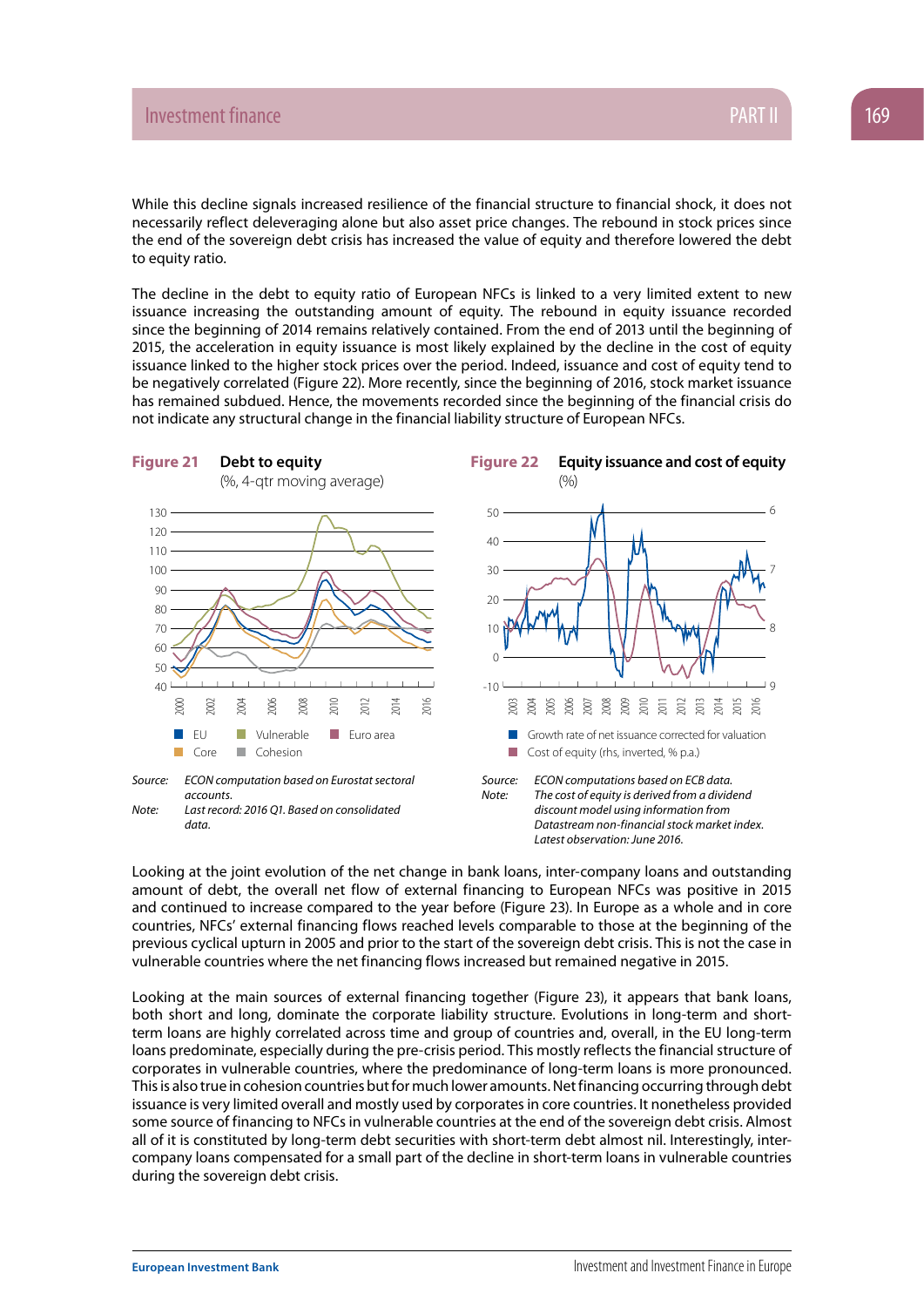#### EU Core countries 1200 800 800 400  $400$  $\epsilon$  $\mathbf 0$  $-400$ -800  $-400$ 2015Q1 2011Q1 2015Q1 2001Q1 2003Q1 2007Q1 2011Q1 2013Q1 2001Q1 2003Q1 2005Q1 2013Q1 2005Q1 2009Q1 2007Q1 2009Q1 Vulnerable countries **Cohesion** Cohesion countries 600 120  $80$ 300 40  $\overline{0}$  $\mathcal{C}_{\mathcal{C}}$ -300  $-40$ 2015Q1 2003Q1 2013Q1 2015Q1 2001Q1 2003Q1 2007Q1 2009Q1 2011Q1 2013Q1 2001Q1 2011Q1 2005Q1 2005Q1 2009Q1 2007Q1 П ST debt sec.  $\blacksquare$  LT debt sec.  $\blacksquare$  ST loans (cons) П LT loans (cons)  $\Box$  Inter-company loans  $\Box$  Sum

#### **Figure 23 External financing of NFCs**

(net transactions in EUR billions, 4-qtr sums, clockwise, EU, Core countries, Cohesion countries and Vulnerable countries)

*Source: ECON computations based on Eurostat integrated accounts. Note: Breakdown between intra and extra company loans and debt based on annual accounts. Latest observation: 2015Q4.*

# 4.3.3. Reduction of the debt burden and shift towards longer maturity

Looking at corporate debt over GDP to assess where corporations stand in the deleveraging process, one can see that the corporate ratio has marginally declined in Europe. This mostly reflects the deleveraging process in vulnerable countries, where the ratio came down by around 15 pps, from 100% in 2010 to 85% at the beginning of 2016. Across all the country groups, the ratio at the beginning of 2016 significantly retained its value at the beginning of the latest cyclical upturn in 2005 (Figure 24). However, it is not certain that, measured at the aggregated level, the long-term ratio of corporate indebtedness should remain constant over the period. For each firm individually, the capacity to repay debt should be the criteria determining the sustainable level of indebtedness, and this should evolve with productivity, activity and the cost of indebtedness. But measured at the aggregated level, the increase in the debt ratio also reflects changes in the composition of the debt holder, and the possibility for new firms to tap external sources of financing. Indeed, along with financial liberalisation and openness, the development of information technology has enabled firms to relax their short-term financing constraints and may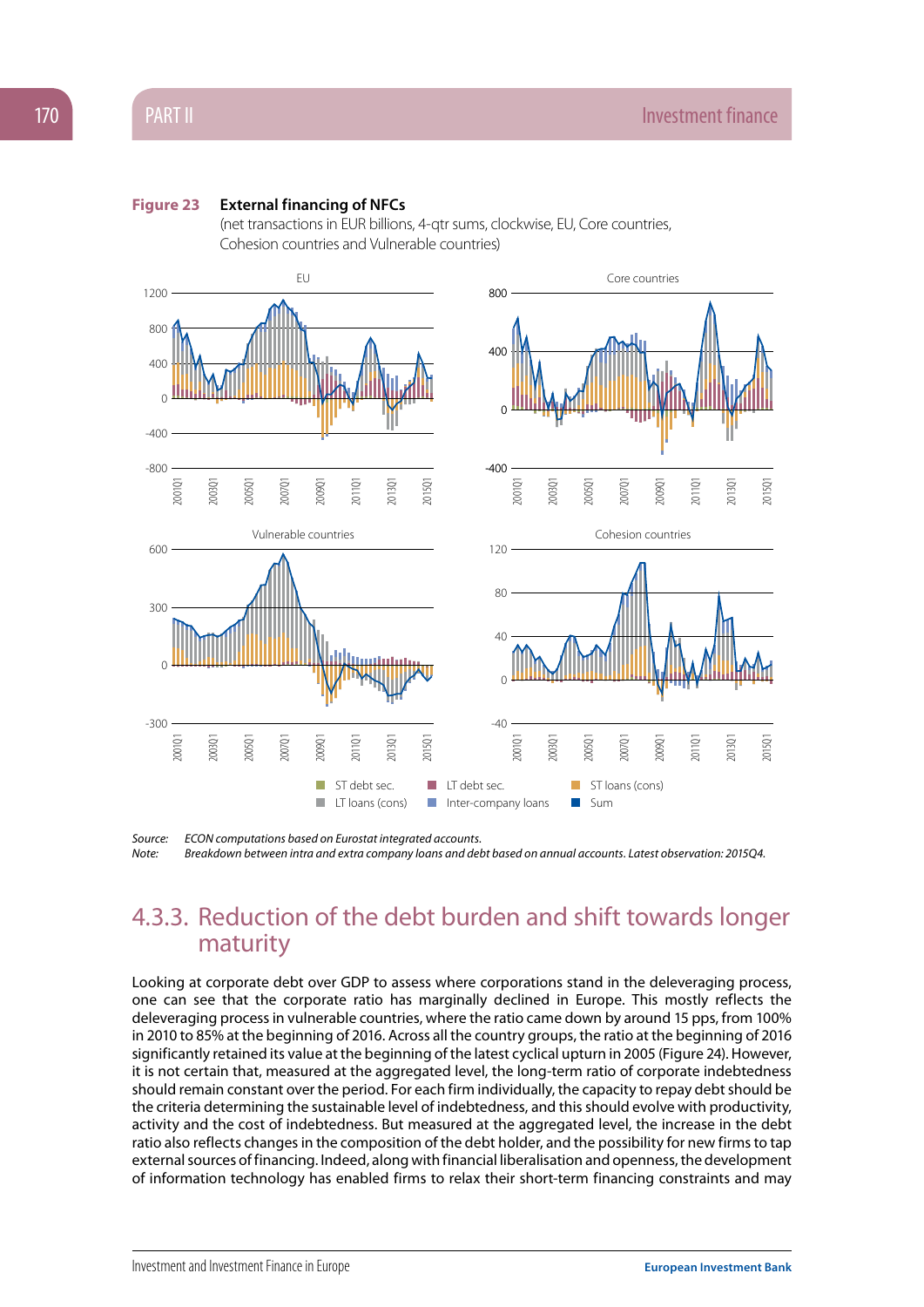have shifted the sustainable debt ratio at the aggregate level. Overall, the slight decline in the debt ratio when measured against activity, after years of increase, supports the view that corporate deleveraging has taken place in Europe, and was concentrated in a few countries. As shown in Chapter 7, firms which accumulated more debt before the crisis have experienced a more pronounced decline in investment. Box 2 shows that while the adverse demand effect of deleveraging has been more pronounced in vulnerable countries, specific factors at play in the banking sector also contribute to explaining the asymmetric cyclical developments between core and vulnerable countries.

Together with this light deleveraging process, the decline in the composite cost of nominal debt, and the recovery in gross operating surplus or net entrepreneurial income fuelled by better demand conditions have helped to alleviate the burden of debt, the share of gross interest payments over GOS. Partly reflecting the slow deleveraging process, the burden of corporate debt has been decreasing since the beginning of 2013 (Figure 25). Indeed, for vulnerable countries, after having been well above the average, by more than 5% in 2009, it now stands below that of core Europe. For cohesion countries, given the structurally tighter access to external finance and the relatively lower debt, it remains well below and less volatile. Companies located in vulnerable countries have seen high but markedly decreasing debt service burdens, with the debt service burden now below the European average. At the beginning of 2016, across Europe, firms' debt payment burdens were very low compared to the historical average since the beginning of 2000.



This is mostly due to the decline in bank lending rates, which are also at historically low levels. Indeed, even if the debt burden reflects the cost of the outstanding debt contracts, the cost of the part constituted by bank loans, which is the larger one, is largely reset within less than a year in most European countries, even if the loan is long term. Hence, corporations have been able to substantially benefit from the lower bank lending rates resulting from lower monetary policy rates. Figure 26 shows the decline in the composite nominal cost of debt financing for EU NFCs. From more than 6% at the beginning of 2009, the cost has declined to around 2.5% in mid-2016 in the EU. With the exception of the increase recorded on the occasion of the debt crisis, in 2011 and 2012, the cost has declined during the entire period. The movement has been shared by the three main components: long-term loans, short-term loans and debt securities, a component which has been more volatile and on many occasions less expensive than bank loans.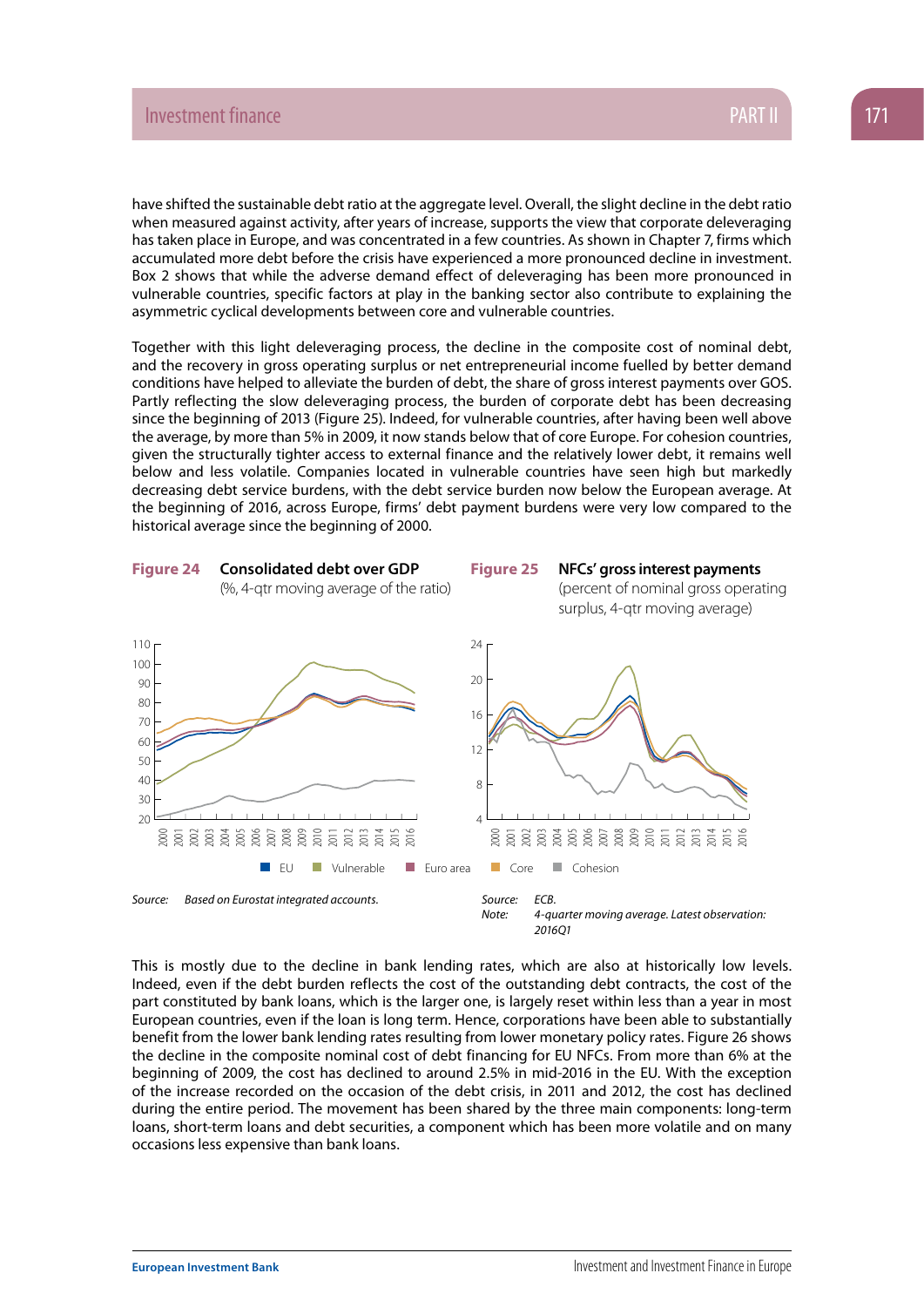

In parallel to the change in the overall amount of corporate debt, the maturity of the corporate debt has also changed. Indeed, the ratio of short to long-term debt trends downward, a good sign of financial soundness (Figure 28). This can reflect two very different factors. On the one hand, simply the fact that short-term loans (debt), being renewed more frequently, are impacted more quickly than long-term loans (debt); on the other hand, an active policy of companies which want to benefit from the relatively low-term spread. Corporates in vulnerable and cohesion countries substantially modified their maturity structure before the crisis by debt instrument, increasing the share of short-term liabilities, while corporates in core countries were reducing it. For loans, the share of short-term diminished during the entire period. The change was more pronounced in vulnerable countries.

**Figure 28** Maturity structure of main liabilities (ratio of short over long)



#### *Source: ECON computations based on Eurostat integrated accounts. Note: Ratio of short to longer-term debt; corrected with short-term lending as proxy for inter-company loans.*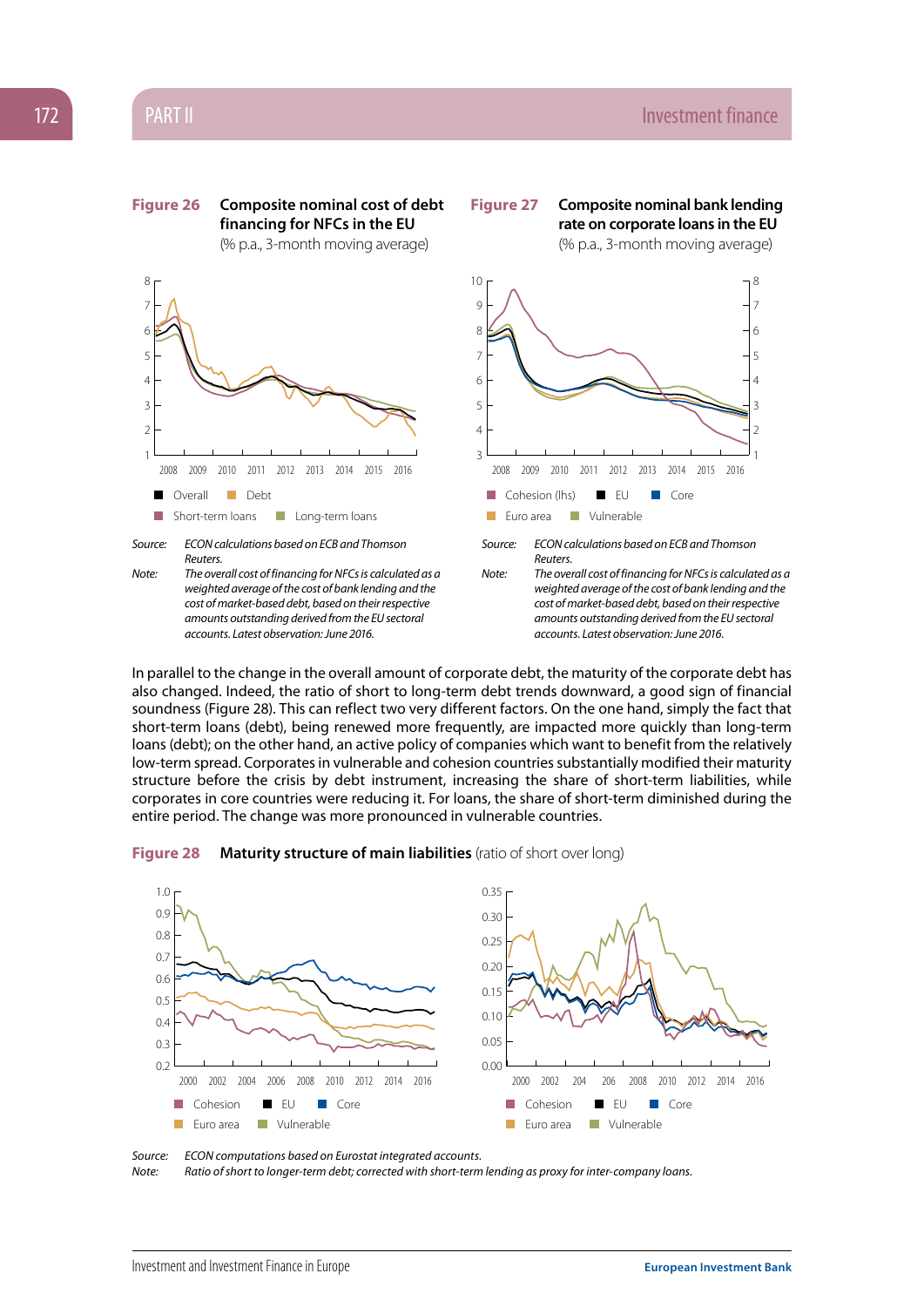# 4.3.4. Evidence of corporate bond issuance fuelled by ECB policy

With an outstanding amount of EUR 1.8tn (1.2) respectively in the EU and in the euro area in mid-2016, the stock of non-financial corporate debt securities remains relatively low, at around 10% of GDP, and well below that of bank loans (50%). Although there is some evidence of a long-run trend increase, the pace is very slow. Being relatively small, the European corporate debt market is also concentrated across countries and firms, with a few issuers having a large market share (Figure 29). Corporates located in France represent the larger issuers, with a share averaging 31% in the first half of 2016, followed by those located in the UK (27%). Corporates in Germany represent the third largest issuers, but with a share well below the first two (8%). Together, the three largest European economies represent around two-thirds of the EU debt market. The market is not only concentrated by country but also on individual issuers. In the euro area, the first 20 issuers account for 45% of the turnover.



*Source: Eurostat, ECB.* 

*Note: Last record is June 2016 (lhs, annual average from mid-2015 to mid-2016).* 

From the start of the sovereign debt crisis, in 2011, until 2015, corporate debt issuance in Europe remained relatively stable, except in 2012, with net issuance at the end of the year ranging between EUR 40 and 50bn (Figure 30). In 2012, net issuance amounted to more than EUR 120bn, a record number, explained by some specific factors. At the beginning of 2016, the pace of issuance was starting below that of the years excluding 2012, but since then, in February 2016, the pace has markedly shifted upward, catching up with the rhythm recorded in 2012. Moreover, differently from the recent past, the spike in activity was shared across core and vulnerable countries (Box 2). The increase is likely to partly result from a reaction to the ECB corporate-sector purchase programme announced in March 2016. The programme was part of a recalibration of the non-standard measure package. In June 2016, investment-grade eurodenominated bonds issued by non-bank corporations established in the euro area became eligible for the APP. The purchases can be conducted in the primary and secondary markets for ratings above BBBand maturities of 6 months to 30 years. The programme, widely expected by market participants, has the capacity to foster debt security issuance (Box 2).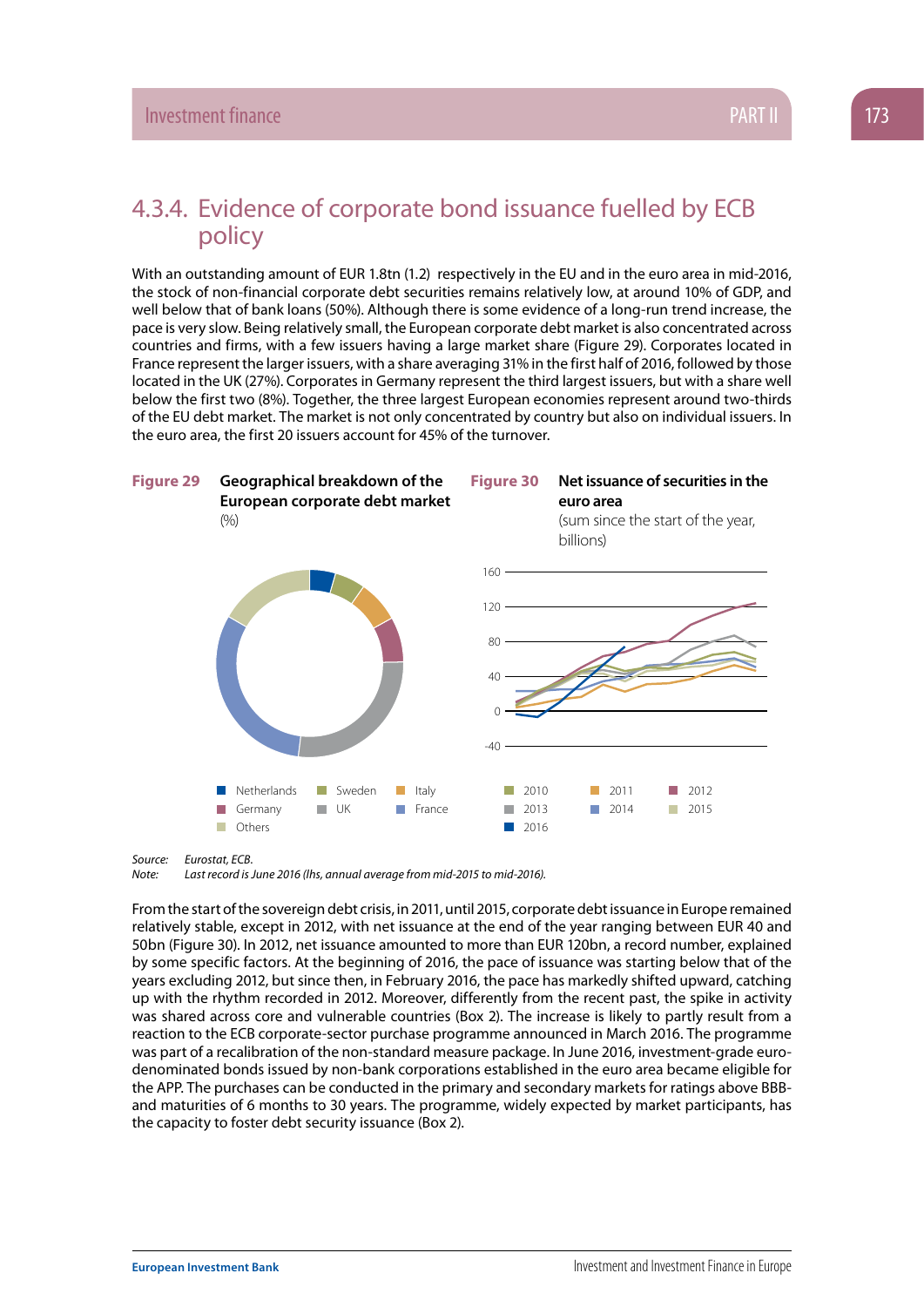#### **Box 2 Explaining the differences in investment dynamics between vulnerable and other euro area countries**

Demand, policies, access to external financing and pricing conditions are all relevant factors to explain changes in business investment across the business cycles. Since the start of the sovereign crisis, capital spending has been weak in the euro area, and much more so in vulnerable countries. To understand the reasons behind the weakness of investment in Europe overall and the factors behind asymmetric patterns between core and vulnerable countries, we use two SVAR models. We show that beyond the weakness in demand, factors at play in the banking sector have also contributed in the vulnerable countries. While debt issuance may have helped corporations to circumvent tight access to bank credit, this possibility has been limited by the size and degree of concentration of the corporate debt market.

Given the data limitation, core countries are proxied by Germany, France and the Netherlands, while vulnerable countries consist of Italy and Spain. For each group, the country data are aggregated using GDP weights. We estimate two SVAR models consisting of the same seven variables each: entrepreneurial income, bank lending spreads, MFI loans, debt premium, annual growth in the outstanding amount of NFC debt securities, business investment (other private investment until end-2015 extended by gross fixed capital formation), and real short-term rate.<sup>13</sup> All the series are country-specific except the series on corporate bond yields, which is available for EU NFCs only. The estimation covers the period from 1992Q1 – 2016Q2, 102 quarterly observations.

After estimation of the two models, that for core countries and that for vulnerable countries, the shocks are extracted following a recursive decomposition. Demand shocks are then assimilated to shocks to investment and to gross entrepreneurial income, shocks to access to bank loans assimilated to shocks on corporate loans and lending spreads, and shocks to access to the debt market to shocks to debt premiums and to debt issuance. Together with the estimated impulse response, the shocks are used to compute the contributions to each variable in each group of countries. This makes it possible to identify the factors which may have contributed to the different evolution observed between the core and the vulnerable countries for the variables in the model. We focus on investment, bank loans, bank lending spreads and debt issuance. Figures A-D below depict by how much the asymmetric demand conditions, and tighter access to bank loans or to the debt market, between the core and the vulnerable countries can account for the different evolution. The Figures in level are also appended.

Figure A shows that from the beginning of the 2010s to the beginning of 2014, investment growth in the vulnerable countries was much below, by more than two standard deviations, that in the core countries. Since then, the gap between the two has decreased, and at the end of 2015 investment growth in the core countries was above that in the vulnerable countries only marginally. The bulk of the difference was explained by demand conditions, which are estimated to have been in favour of the core countries over virtually the entire period. Yet, access to bank loans also played a role, but a more balanced one.

Figure B shows how much the swing in bank loans has been pronounced in the vulnerable countries, from well above the core countries from 2003 until 2007 to well below since 2010, and still remaining below at the end of the period. Differently than for investment, the main drivers of these differences are to be found in access to bank loans, which pushed bank loans before the crisis in favour of the vulnerable countries and has restricted them permanently since then. This was similar for demand. Again, access to debt markets plays a relatively minor role but may have favoured bank loans in the vulnerable countries at a time of high stress, given the difficulty to issue.

<sup>13</sup> See Maurin L. (2014) for a detailed description of the model and its estimation at the euro area level.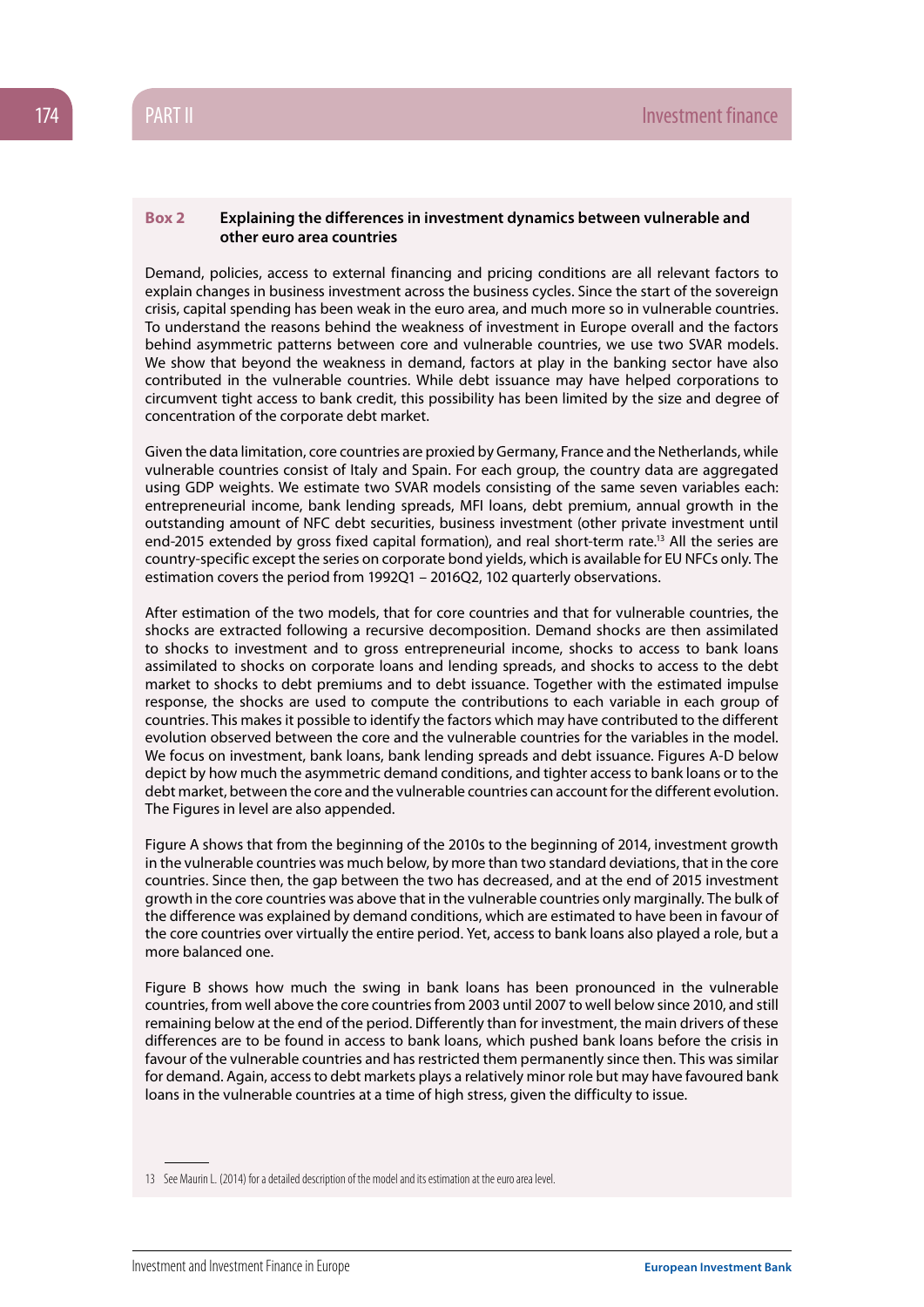### **Investment finance** PART II 175



*Source: Based on Maurin L. (2014).* 

*Note: Based on a SVAR identified with Choleski decomposition and incorporating the series in the following order: entrepreneurial income, bank lending spread, MFI loans, debt premium, stock of debt, business investment, real short-term rate. The shadow area portrays the period during which investment growth in the vulnerable countries is below that in the other by more than two standard deviations. The contribution is the difference between that in the core and that in the vulnerable countries. The actual series are plotted in deviation from the historical average.*

The differences in the movements in bank lending spreads are even more pronounced than for bank loans, with a gap opening in mid-2011. Since then, bank lending spreads in vulnerable countries have remained well above those in the core economies. The gap widened to around 120 bps at the turn of 2012 and subsequently declined to around 25 bps in mid-2016 (Figure C). According to the model, from mid-2011 until the end of 2015, the gap reflects more adverse demand conditions in the vulnerable countries, and therefore the inclusion of a stronger credit risk in the pricing of the loans, but not that alone. Indeed, factors specific to the banking sector, such as more impaired assets, fewer capital buffers and recapitalisation needs, resulted in tighter conditions for accessing bank loans in vulnerable countries during that period. These are estimated to have become more symmetric across the two groups of countries since the middle of 2015. Interestingly, relatively better debt issuance conditions in vulnerable countries have contributed to reducing the gap, as in 2013 and 2014 some corporations in vulnerable countries were able to substitute funding sources and benefit quickly from improved conditions in the debt market.

Debt issuance is much more volatile (Figure D). As explained in the main text, the law of large numbers does not apply, as the bulk of issuance is driven by a few corporations. Therefore, issuance activity may reflect conditions specific to the firms or the sector in which they operate more than the macroeconomy. As such, it is not surprising that the bulk of the differences in debt issuance appears to be driven by idiosyncratic events, portrayed by the green bars. Also, these contributions do not seem very persistent. Still, it is interesting to note that from 1999 until the beginning of 2012, debt issuance co-moves in core and vulnerable countries. Thereafter, until the end of 2014, debt issuance increases in the vulnerable countries when it decreases in the core and vice versa. At the end of the period, at the beginning of 2016, debt issuance rebounds in both groups of countries. This is due to specific factors becoming more supportive in both areas. Most likely, the support results from the extension of the ECB asset purchase programme to corporate debt securities.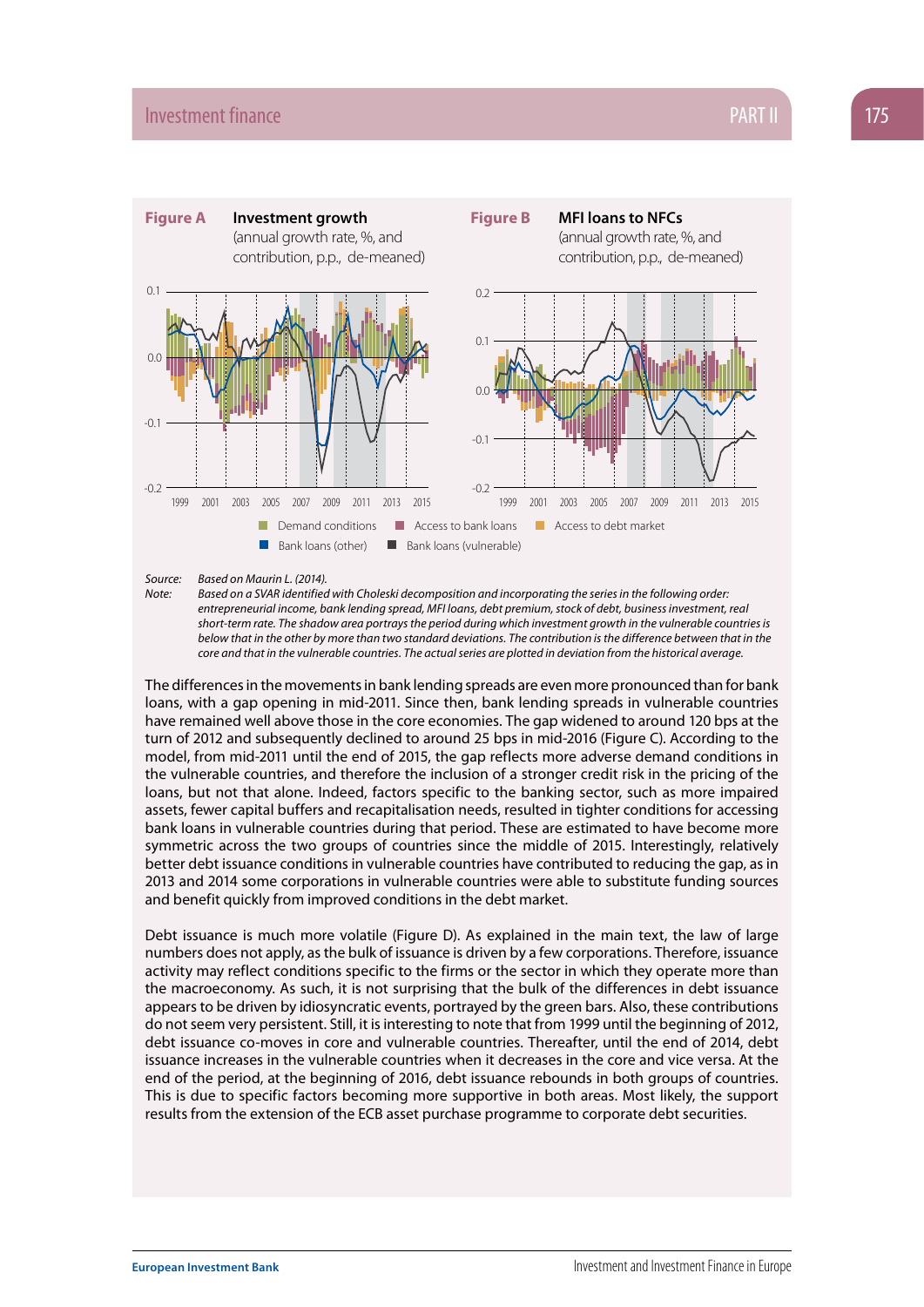



*Source and Note: See Figure A* 

Besides demand conditions, conditions specific to the financial sector help to explain some of the differences recorded between vulnerable and core countries since the beginning of the sovereign debt crisis: a more pronounced decline in investment, a sharper decline in bank loans and the opening of a gap in bank lending spreads. Also, the limited capacity to issue debt securities is considered to have partly safeguarded core countries from the lasting effects of the banking sector adjustment. More recently, with the inclusion of corporate debt in the APP, the ECB may have reactivated this channel for the entire euro area. Beyond its role in supporting capital expenditure in the short-to-medium term this policy contributes to promoting the development of more diversified financial markets, improving market stability and resilience and the monetary transmission channel (Valiante, 2016). Helping to foster the corporate debt market, the inclusion of corporate debt in the APP can be instrumental to establishing the Capital Market Union. Although still at an early stage, the Capital Market Union can be expected to make it easier for smaller firms to raise funding, for example, by helping to free up bank balance sheets.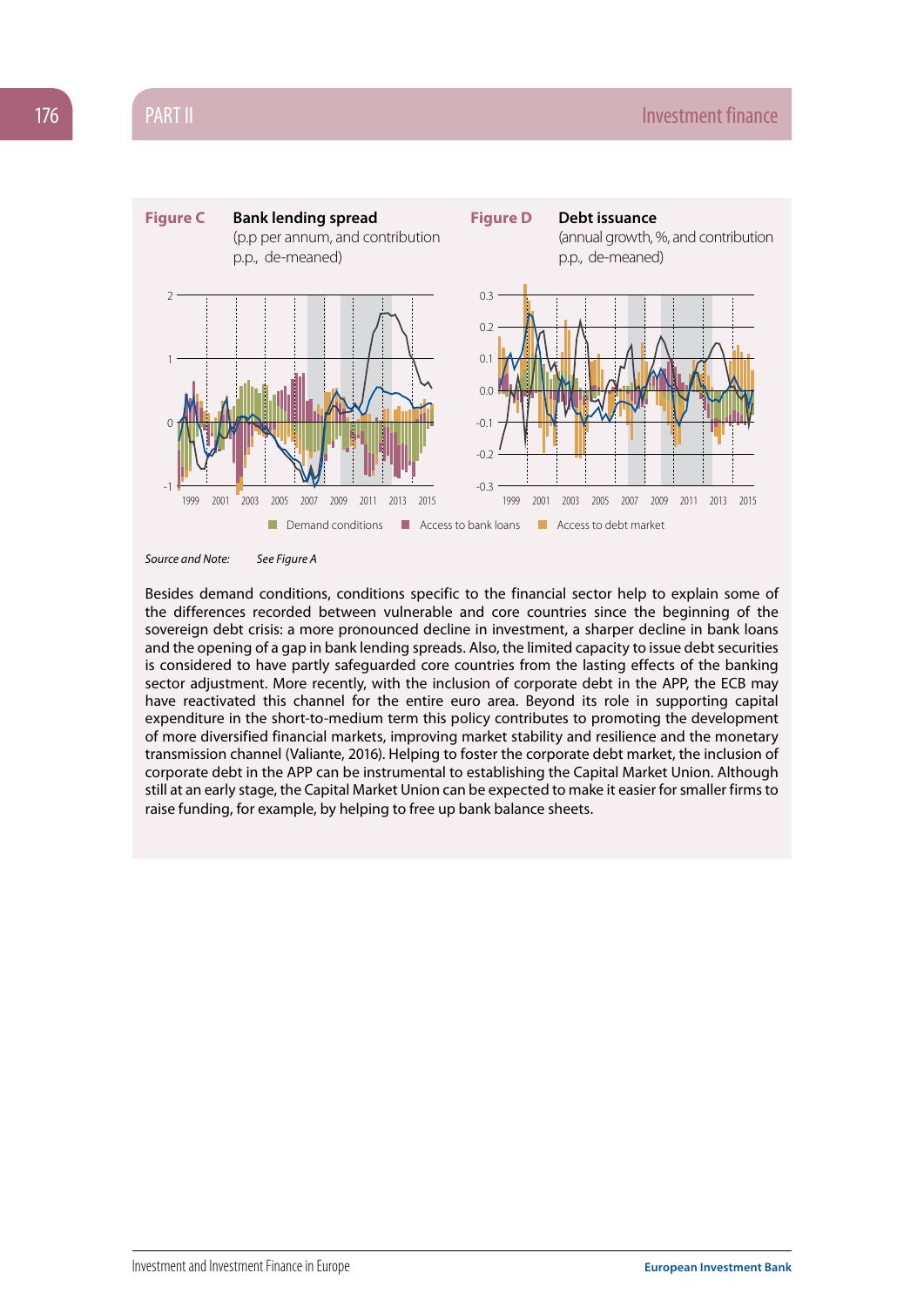### **Investment finance PART II 177**

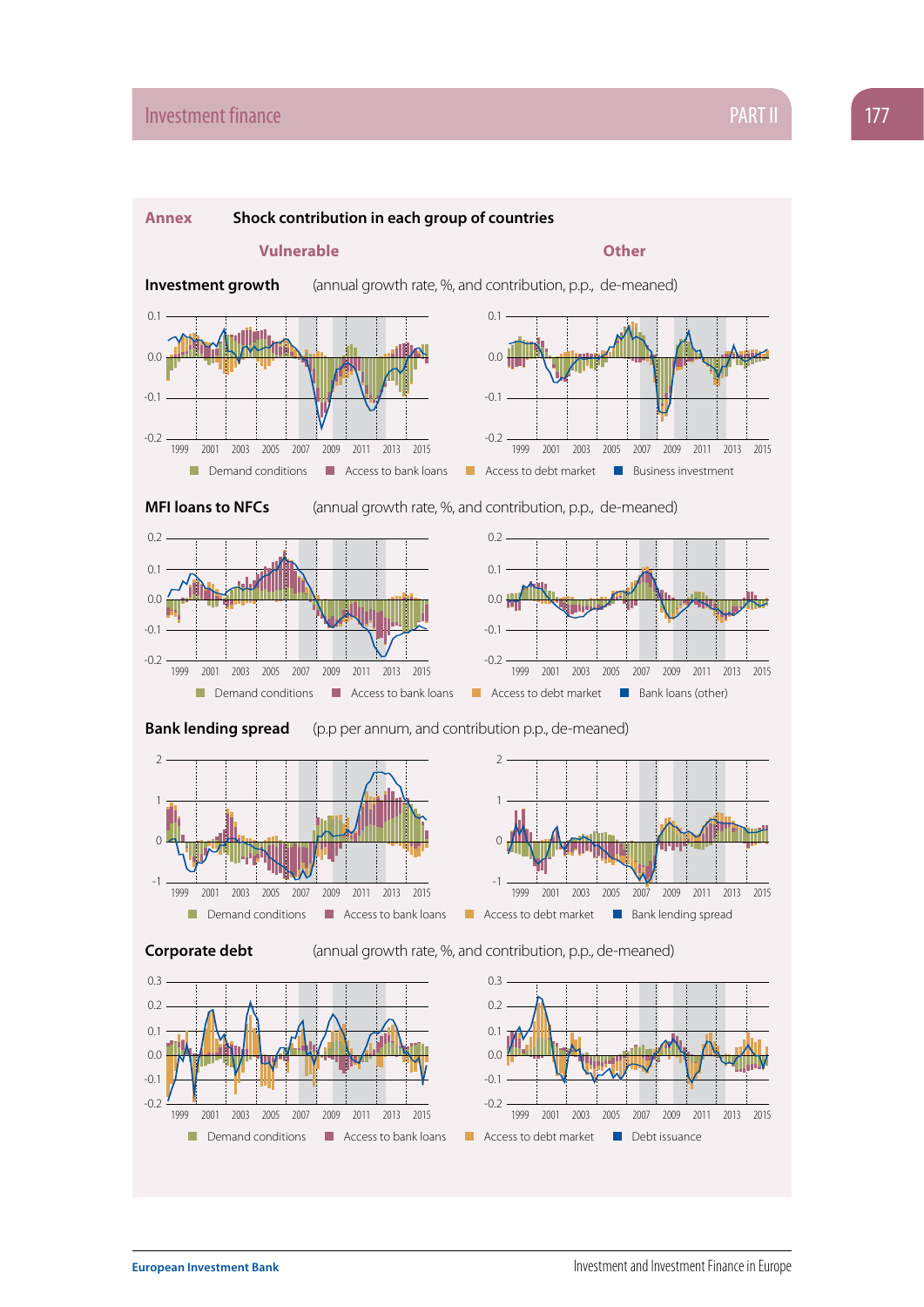# 4.4. Banking sector's capacity to take risk and finance capital expenditure

In this section, we analyse the strength of the European banking sector, in order to assess its capacity to provide loans. We review where banks stand in terms of capital adjustment and show that the European banking sector has become more resilient, as supported by the EBA 2016 stress test. ECB monetary policy has been successful in restoring the transmission channel of monetary policy, so that the passthrough of monetary policy rates to the cost of bank borrowing has been restored.

Box 3 shows that the risk components have been especially elevated for vulnerable countries in the wake of the sovereign debt crisis. However, the bulk of the risks reflect the vicious bank-to-sovereign loop and not risks originating in the corporate sector. More recently, since mid-2014, as Box 3 shows, the cuts in monetary policy rates have been passed-through to the cost of borrowing so that pricing conditions have become more symmetric across Europe. However, the European banking sector is going through a period of structural adjustment and the quality of bank assets remains very diverse across European jurisdictions. Looking forward, banking sectors may differ in their capacity to finance them through accumulated earnings in a low interest rate environment. This would be especially important if the current environment were to remain persistent. Banking sectors encumbered with impaired assets and drawing most of their income from net interest revenue would then be more exposed.

# 4.4.1. EU banks have strengthened their balance sheets…

Over the last four years, EU banks have increased their capital ratio substantially, in an unprecedented manner. At the end of 2015, the EU banking sector had a Core Tier 1 capital ratio of 13.2% (EBA 2016).<sup>14</sup> This was 200 bps higher than in the stress sample of 2014 and 400 bps higher than in that of 2011. A large part of the adjustment has occurred through equity issuance and capital retention. Indeed, the increase in the CET1 capital base is estimated to have contributed to almost all of the 3 p.p. increase in the CET1 ratio since the beginning of 2010 (Figure 31). This mostly resulted from recapitalisation.<sup>15</sup> This was accompanied by a rise in assets, being offset by de-risking, and a change in the asset composition of banks towards relatively less risky components. The fact that the bulk of the adjustment took place through a stronger capital base does not mean that the effect on the economy was muted. Indeed, part of the stronger capital base resulted from higher earnings retention achieved through a higher bank lending margin. There is some evidence in the literature that the capital adjustment towards a more resilient banking sector has been detrimental to the provision of credit (BIS, 2010 or Bridges et al., 2014).

The CET1 capital ratio is one of the measures of bank balance sheet strength and it is possible that during the adjustment to more stringent capital requirements, European banks optimised their response by implementing regulatory arbitrage, following the less costly strategy to achieve the same goal. For instance, analysis has shown that banks implementing the Internal Risk Based Approach (IRBA) were reporting lower risk weights than those applying the Standard Risk Methodology (EBA, 2013). To some extent, this reflects differences in the sample of banks considered. Banks implementing IRBA are larger banks which have more expertise and more scope to minimise the risk on their entire portfolio by covering positions with risks negatively correlated. However, the implementation of IRBA may have also enabled banks to lower risk weights. This is supported by the fact that changes in risk weights contributed positively to the capital ratio over the period; they declined at the time of one of the worst economic crisis (Figure 31). Of course, several technical factors may explain this evolution, among them the shift of part of the bank portfolio towards the distressed portfolio during the crisis. However, in these conditions, other ratios, such as the leverage ratios, can provide a more accurate measure of the strength of bank balance sheets (Blundell-Wignal and Roulet, 2013). To take this possibility into consideration, we provide a measure of the change in capital ratio which computes the principal component of a broad set of measures, such as total capital ratio, risk-weighted capital ratio, leverage ratio, loan to deposit.

<sup>14</sup> The stress test sample consists of 51 banks, covering around 70% of the European banking sector. 37 banks are domiciled in the euro area, with the remainder in Denmark, Hungary, Norway, Poland, Sweden and the United Kingdom.

<sup>15</sup> See Maurin L. and M. Toivanen (2015).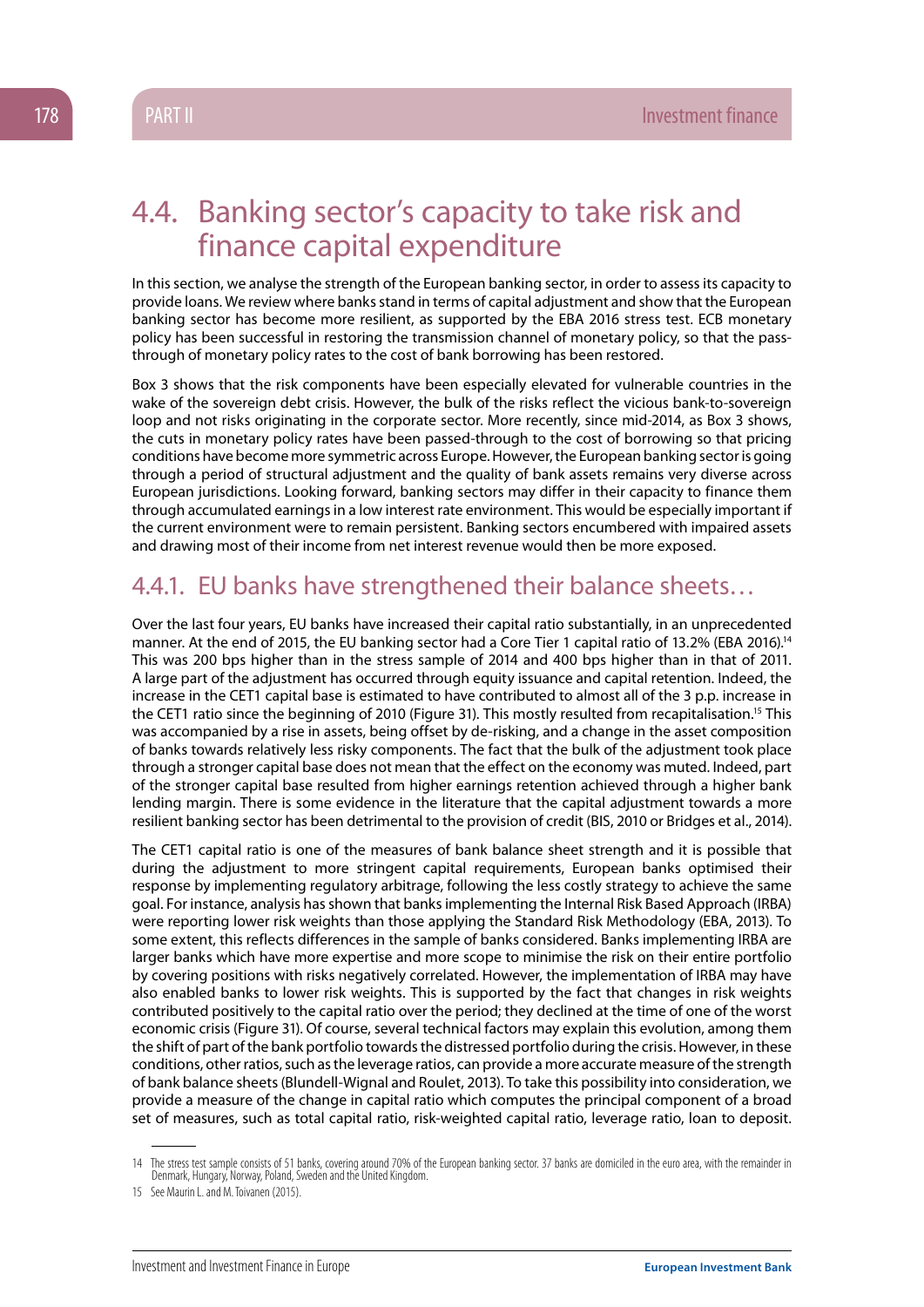The rise observed in Figure 32 confirms that banks have strengthened the resilience of their balance sheets and their overall solvency. This assessment is confirmed by the stress test results released in July 2016, which show that, overall, the EU banking sector is robust enough to withstand adverse economic conditions.

Moreover, it confirms that the regulatory adjustment of capital ratios recommended under Basel III and enforced under CRR-CRD IV has come to completion.







**Figure 32 Factor-based measure of capital** 



*Source: ECON computations based on Eikon DataStream. Note: Based on 33 listed banks located in DE, FR, IT, ES, AU, UK, SW and DK, see Galiay A. and L. Maurin (2015). For each bank, the principal component of a set of balance sheet indicators related to capital and leverage is computed and de-meaned over 2003Q1-2016Q2. The blue line inside the green ones portrays the median of the indicator across the sample of banks while the two green lines represent the 25% and 75% quartiles.*

# 4.4.2 … and should be relatively resilient in the current environment…

On the one hand, the cost of funding of banks has substantially declined. Indeed, as shown in Figure 33, the spread to the underlying reference rate has declined by almost 200 bps since the beginning of 2013. However, it has remained relatively stable since the beginning of 2015, above the pre-Lehman period. This indicator may provide a rosy picture of the current situation and underestimate the tensions, at least in the euro area given that the incentive to issue bank debt may be relatively weak, especially in the euro area where Targeted Longer-Term Refinancing Operations and full allotment policies are being implemented. In this context, the less creditworthy issuer may favour recourse to ECB funding. Yet, as reiterated by the results of the July 2016 EBA stress tests, EU banks are well capitalised. In the adverse scenario, which entails a GDP 7.1 p.p. below the EC baseline forecast in 2018, the capital ratio decreases by 380 bps but stands at 9.4% at the end of 2018. European banks continue to suffer from weak investor preference and their valuation remains very sensitive to negative events hurting specific institutions.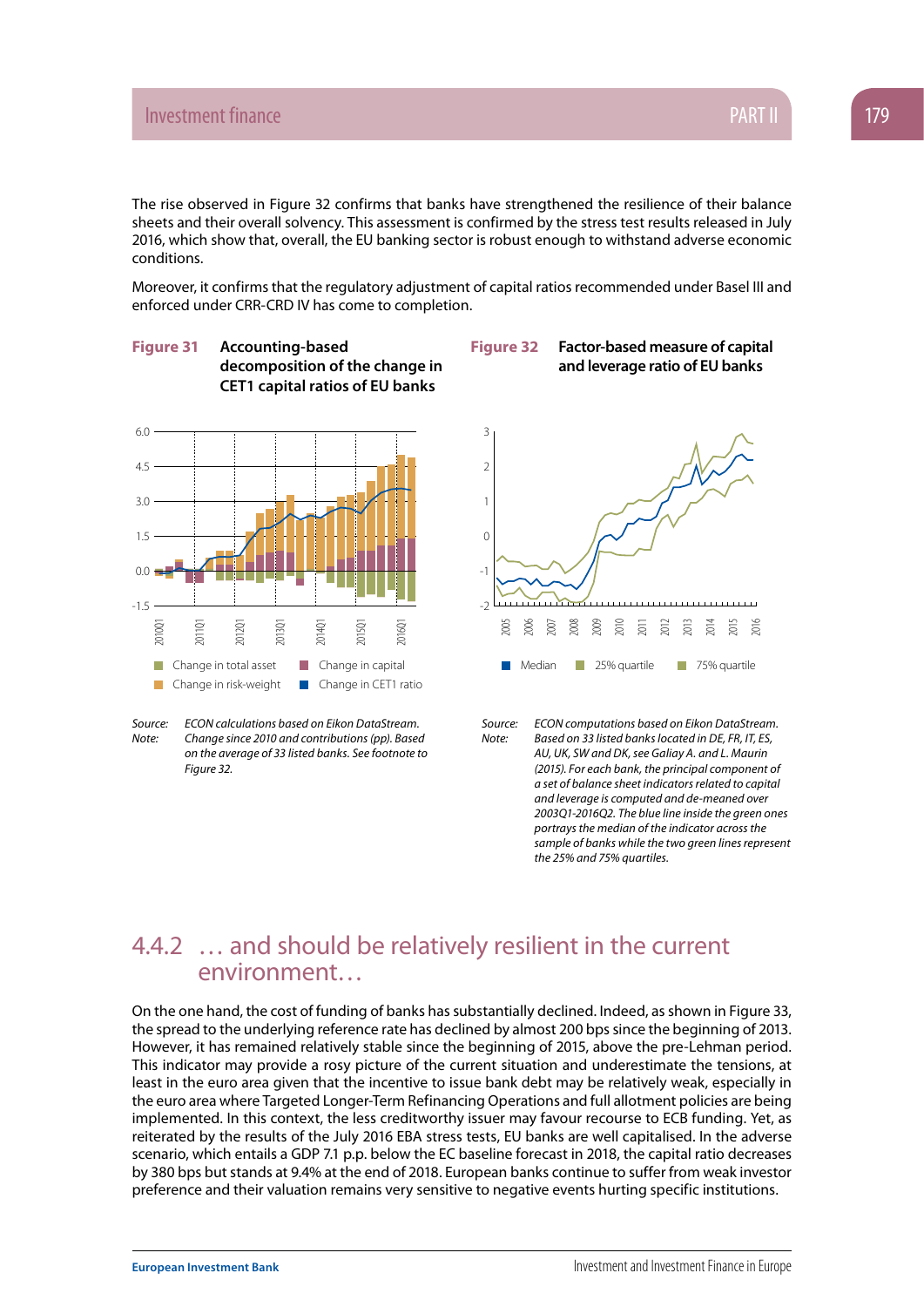As developed in Chapter 1 and reiterated throughout this report, the current macroeconomic environment, whilst remaining challenging, is improving across Europe. Hence, many indications suggest improved bank balance sheets and higher income. An indication of these improvements is provided in Figure 34. For most of the larger European banks, a dataset mixing indicators of the domestic macroeconomic environment where the bank is domiciled together with key indicators of profit and loss, liquidity and funding and capital and leverage ratios is set up. Out of it, the common component is extracted. The indicator characterises the bank's operating environment: the higher it is, the more supportive it is to the conduct of banking operations and the supply of loans. Figure 34 reports the median common component and the inter-quartile interval for the 33 banks operating in the eight EU countries covered in the sample. It appears that after the trough of the Lehman crisis at the turn of 2008 and, more recently, that of the sovereign debt crisis, in mid-2012, the indicator has improved but remains below the levels reached before 2008. Interestingly also, the dispersion around the indicator has decreased, thereby suggesting less divergence across European banking systems.<sup>16</sup>

#### **Figure 33 Spread between the cost of bank debt issuance and the EURIBOR 3 months**



*Source: ECON computation based on Eikon Datastream. Note: See Galiay A. and L. Maurin (2015). For each quarter, the blue (green) line portrays the median (quartiles) of the spread at issuance between the bank bonds issued by European banks and the EURIBOR 3 months.* 





*Source: ECON computations based on Eikon DataStream. Note: Based on 33 listed banks located in DE, FR, IT, ES, AU, UK, SW and DK, see Galiay A. and L. Maurin (2015). For each bank, the principal component of around 15 indicators comprising both bank-specific indicators related to P&L and the macroeconomic situation of the country where the parent bank is located is computed and de-meaned over 2003Q1- 2016Q2. The blue line inside the green ones portrays the median of the indicator across the sample of* 

*and 75% quartiles.*

*banks while the two green lines represent the 25%* 

<sup>16</sup> A very similar picture is provided by the systemic risk indicator computed over more than 300 European banks by the VLAB at the NY Stern University available on http://vlab.stern.nyu.edu/analysis/RISK.WORLDFIN-MR.GMES. See Archarya et al. (2012).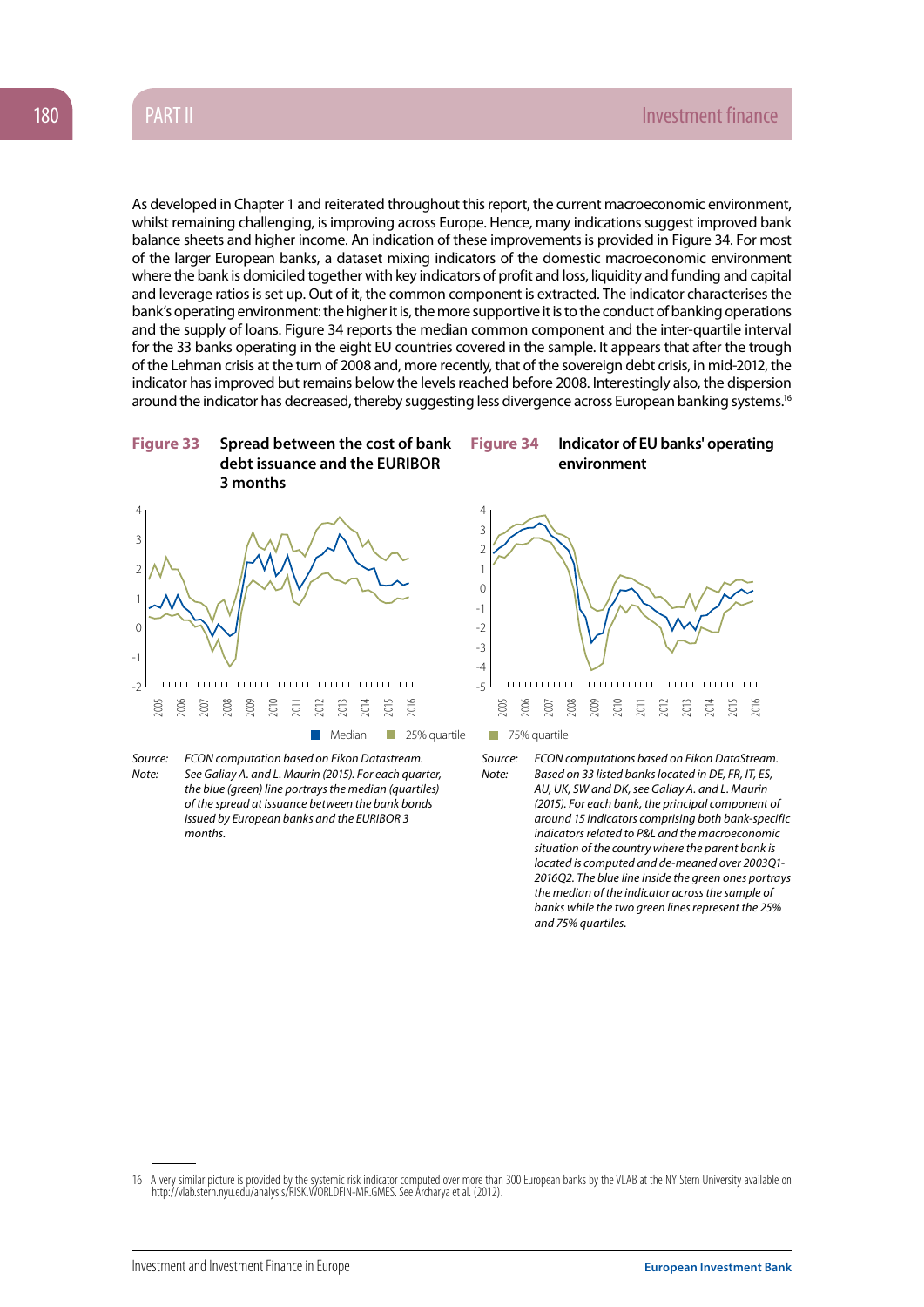## 4.4.3. ... in which the cost of bank borrowing has reached historically low levels

While the long-term benefits of more stringent capital requirements have not vet materialised.<sup>17</sup> during the cyclical rebound, the more capitalised and stronger banking sector is in a better position to transmit the monetary policy measures to the real economy and provide loans. There are several evidences of this. On the back of cuts in monetary policy rates, the cost of bank borrowing has declined substantially, all across Europe and even in real terms. In June 2016, it stood lower than at the beginning of 2014, even in real terms, by between 47 bps on average across EU countries (Figure 35). The decline was even more impressive in the vulnerable countries, where it seems that, after having been relatively subdued, the transmission channel has been restored in Italy and Spain, on the back of non-standard measures implemented by the ECB (Box 2 and Box 3). For vulnerable countries as a whole, the real cost of bank borrowing declined by 114 bps from mid-2014 to June 2016. This stronger decline may reflect the success of non-standard measures implemented by the ECB to restore the monetary transmission channel of monetary policy. Indeed, prior to May 2014, the bank lending rate in these two countries had become relatively less responsive to the cuts in monetary policy rates. Following the implementation of the June 2014 package<sup>18</sup>, the pass-through is estimated to have rebounded in these two countries and the euro area as a whole, while remaining unchanged in France and Germany (Figure 36).



*Source: ECON estimations based on Eurostat. Note: See Figure 1.* 

*Source: ECON estimations*

*Note: Model simulations based on bank lending rate pass-through equations comprising a money market rate and a sovereign spread as a measure of risk. The equations are Single Error Correction Equations. They are estimated on monthly data starting in March 2003.*

17 See Galiay and Maurin (2015).

The package entails a cut in the deposit facility rate, which falls below zero, as well as the announcement of two targeted longer-term refinancing operations. It was followed at the beginning of 2015 by the start of the Asset Purchase Programme.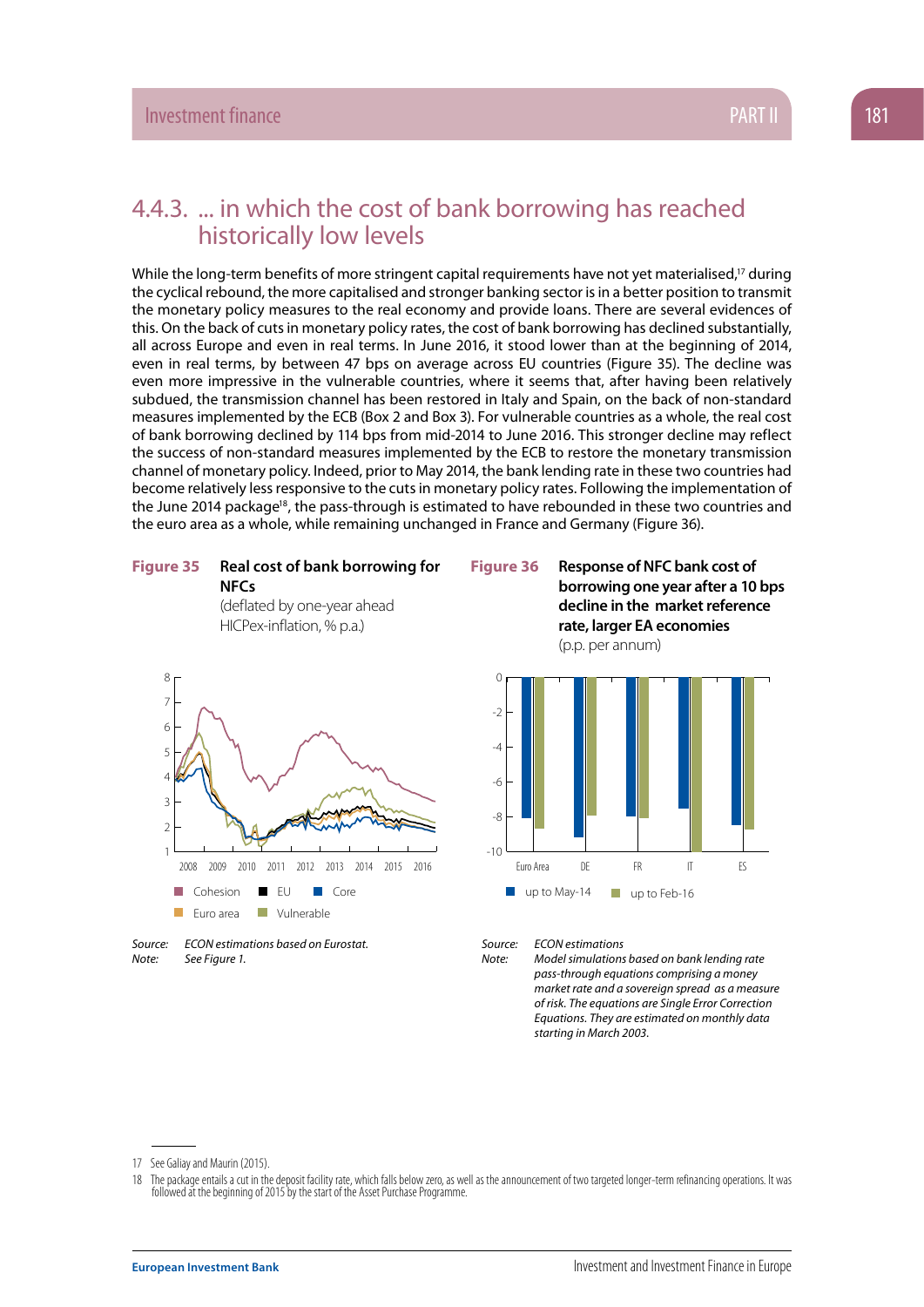#### **Box 3 Drivers of bank lending rates**

*In normal times, as a consequence of arbitrage opportunities and market competition, banks' lending rates closely reflect changes in their funding costs. In abnormal times, as a result of heterogeneous risk components and market segmentation, this relationship can be distorted, making policy-making particularly difficult. In the largely banking-dependent European financial sector this can place an additional burden on the corporate sector and curb real economic activity.*

Asymmetric developments in bank lending rates in recent years have weighed on the process of financial integration across Europe. In this respect, the euro area is a particular example, as even with access to the common liquidity provided by the European Central Bank (ECB), bank lending rates differ strongly across different jurisdictions. As a consequence, the transmission of the euro-wide policy instruments to the real economy is hampered, or can even create asymmetric distortions across the Member States. Better understanding of the factors driving bank lending conditions can ensure more effective policy implementation and alleviate many of the borrowers' constraints.

Empirical studies highlight that heterogeneity in bank lending conditions can originate in high levels of sovereign debt, sluggish economic activity, weak banks or high economic uncertainty (Paries, et al. 2014). High levels of sovereign indebtedness and therefore higher sovereign funding costs are a sign of unsustainable fiscal policy. They can increase the solvency risk of a country and force banks to account for them when granting loans. In the case of a sovereign default, debtors who are government-dependent would find it more difficult to finance their obligations, which will have a direct effect on banks. Similarly, in a slow-growing or stagnating economy incomes and investments are stalled, making the debt more burdensome than had been assumed when applying for a loan. The banks need to compensate for this risk by raising retail lending rates. Weak banking positions, i.e. low capital ratios or high riskiness of balance sheets, limit the incentives to take additional risk by granting new loans as well as increasing the counterparty risk in the interbank market. These two effects put upward pressure on retail rates. Similarly, high economic uncertainty and subdued economic growth increase the risk that the debtor will not be able to repay its obligations, which eventually makes banks demand higher risk premia on the loans they grant.

In this box we study the evolution of the factors which affected bank lending rates, taking the example of four euro area countries: Germany, France, Italy and Spain. We distinguish between three potential factors affecting bank lending: namely sovereign, supply-side and demand-side conditions, which we approximate by generalised macroeconomic measures. We look at interest rates on small loans (up to and including EUR 1m) which the Monetary Financial Institutions (MFIs) granted to Non-Financial Corporates (NFCs) in the period from January 2000 until March 2016. We estimate a factor-augmented pass-through model, explaining the dynamics of the bank lending rates (BR<sub>r</sub>) as a function of interbank market rates (IR<sub>r</sub>) and sovereign (*SOV<sub>r</sub>*), supply (*SF<sub>r</sub>*) and demand factors (DF<sub>t</sub>). One can formally write the model as

$$
\Delta BR_t = \sum_{j=1}^J \delta_j \Delta BR_{t,j} + \sum_{j=1}^K \lambda_k \Delta IR_{t-k} + \sum_{s=1}^S \omega_s \Delta SOV_{t-s} + \sum_{m=1}^M \sigma_m \Delta SF_{t-m} + \sum_{n=1}^N \Delta DF_{t-n} + \alpha (BR_{t-1} - \beta_1 IR_{t-1}) - \beta_2 SOV_{t-1}
$$

$$
-\beta_3 SF_{t-1} - \beta_4 DF_{t-1} - \beta_0) + \varepsilon_{t'}
$$

where Δ denotes the changes and  $\bm{\varepsilon}_{t}$  is the error term. We approximate sovereign and supply-side components by probabilities of default (PD). In particular, we take 1-year PDs for the sovereign, and sample median of 1-year PDs for the banking sector.<sup>19</sup> As a demand-side proxy we take labour market conditions, expressed by either employment expectations or unemployment rate, depending on

<sup>19</sup> The banking samples for which PDs are available tend to be skewed towards larger and more transparent entities. We therefore carried out several robustness checks, including rates granted on bigger loans and different quantiles of the PD distributions. The main results were robust to these specifications.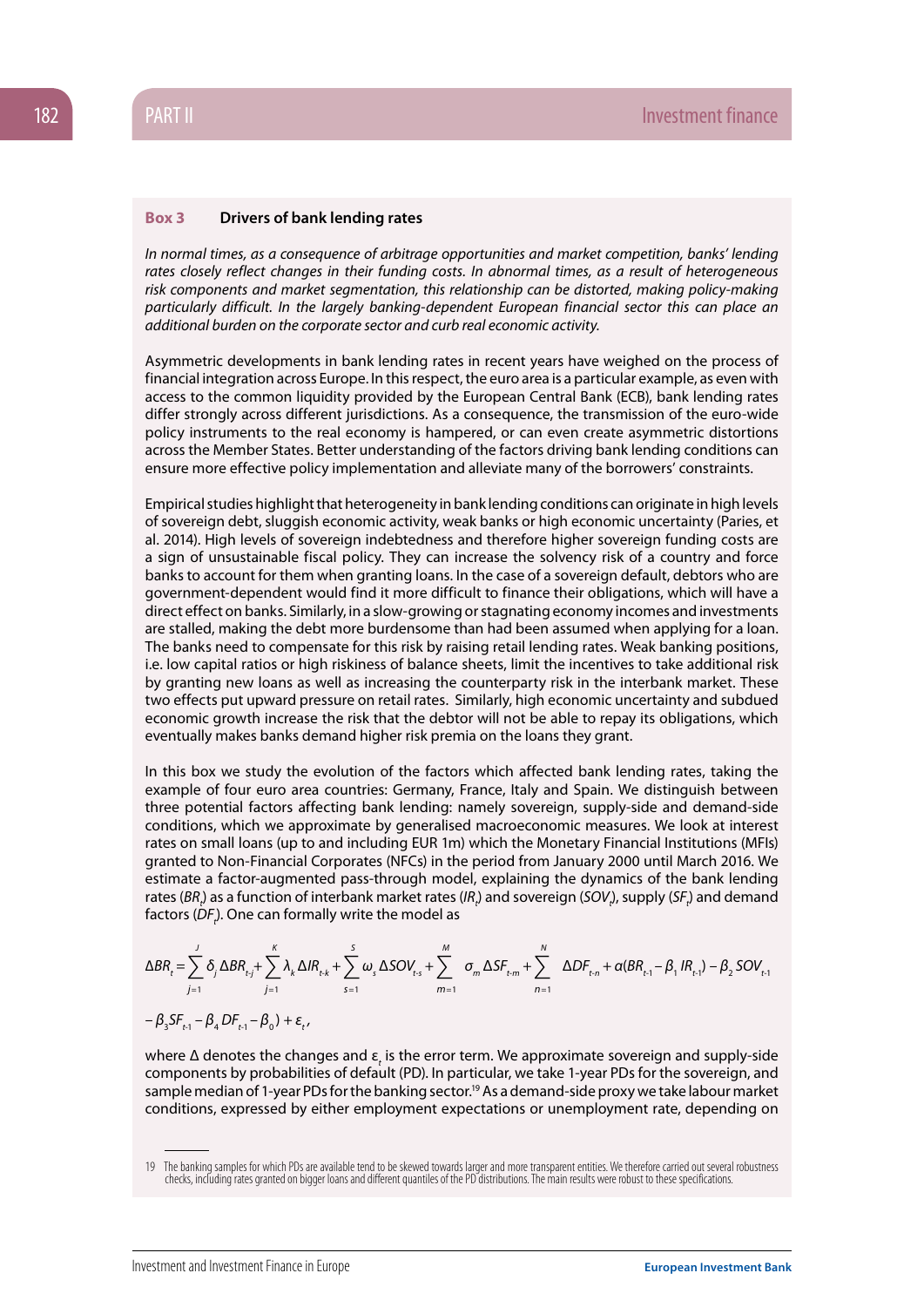the explanatory power of the variable. As a benchmark interbank rate we use the 3-month EURIBOR, which is the average interest rate at which euro area banks trade unsecured in the euro wholesale money market. The interest rate and labour market data come from the ECB, sovereign PDs come from Kamakura and banking PDs come from Moody's. The dynamics are smoothed by the 3-month moving average. The results are presented in Figure A.





*The contributions for each country are calculated from the augmented interest rate pass-through model. Market rate is taken as 3-month Euribor whereas risk factors include sovereign risk which is approximated by 1-year sovereign PDs, financial risk which is represented by 1-year PDs of the banking sector and macro risk which is taken as employment expectations for Germany, France and Spain, and as an unemployment rate for Italy. The contributions of the market rate and macro risks are de-meaned*  by the sample averages. The estimation sample covers the period from January 2000 until March 2016. The optimal lag order of *particular variables has been selected on the basis of the in-sample goodness of fit. Source: ECB, Kamakura, Moody's.*

One can readily observe the differences in interest rate dynamics between the core and vulnerable euro area countries. In the former, the risk factors did not translate into much higher bank lending rates. To the contrary, low levels of risk put marginal downward pressure on bank lending rates in Germany. In France they jointly contributed around 7.5 bps as of March 2016.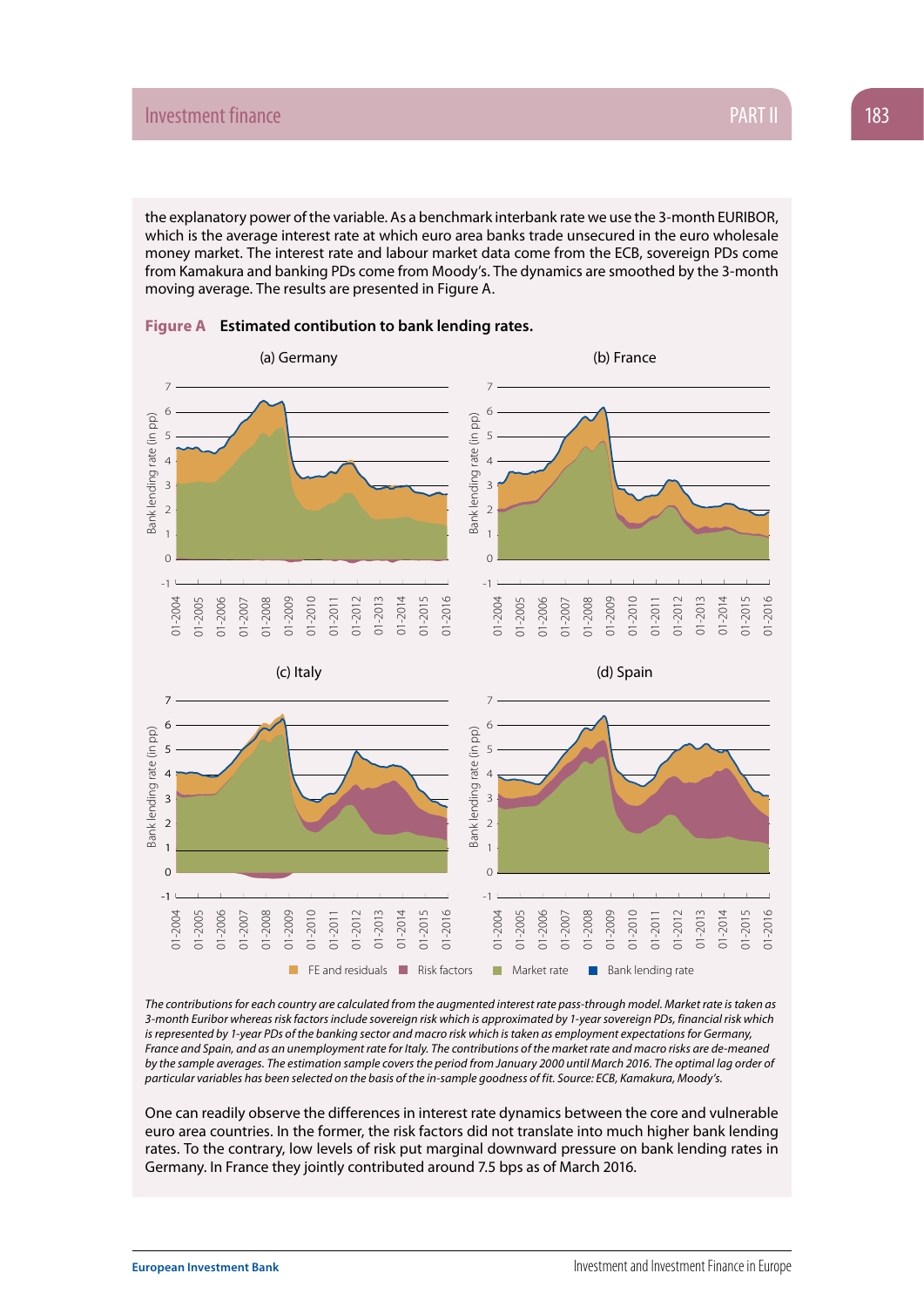The risk factors have substantially dampened monetary policy transmission in Italy and Spain, in particular, in the years following the financial and sovereign debt crises. Financial intermediation was strongly disturbed in Italy after 2008, reaching the apogee in 2013. Spanish risk contributed around 50 bps to bank lending rates before the crisis, but the effect surged during the sovereign debt crisis, mostly driven by sovereign disturbance. During the peak period in 2014 the risk factors added almost 2.6 pp to lending rates in Spain, and even though they declined over recent months they still contribute around 1.1 pp. In Italy, during the peak period, the risk built up to around 2.1 pp and it recently converged to nearly 0.9 pp.

With non-responsive retail rates the standard monetary policy actions are largely ineffective. The fact that the ECB operates near to the zero lower bound environment makes bank lending only more difficult to stimulate as the conventional tools run out of scope. Strategies which could improve the effectiveness of the transmission channels should gain more attention. These could include policies aimed at restoring market confidence, cross-border risk-sharing and fostering financial integration in the euro area.

# Bibliography

Paries, Matthieu Darracq, Diego N. Moccero, Elizaveta Krylova, and Claudia Marchini. *The Retail Bank Interest Rate Pass-Through: The Case of the Euro Area During the Financial and Sovereign Debt Crisis*. Occasional Paper Series No 155, Frankfurt am Main: European Central Bank, 2014, 1-45.

## 4.4.4. But the persistence of the current policy configuration may pose a risk to the capacity to provide credits…

The most recent experience suggests that the Zero Lower Bound (ZLB) is below zero. The rate is defined as the minimum monetary policy rate that can be achieved without transmitting into a deposit rate provided by banks to money holders, which would trigger a rush on cash. Even the deposit rate may be below zero as storing and insuring a large quantity of cash is costly. However, should the return on monetary assets go down further and be expected to remain lower for a prolonged period, such behaviour could be triggered.

Because of this possibility, banks are reluctant to pass on negative interest rates to their depositors and the funding cost of banks becomes less elastic to monetary policy rates at low levels. Hence, when lowering the lending rate they offer on corporate loans, the net interest rate margin can be reduced. If all banks were sharing the same funding structure while operating competitively, the lending rate would just move according to the change in the funding cost without impacting the net interest margin. But banks have different liability structures, across countries and within countries, some being more market-funded and others more deposit-funded. The latter are likely to be more negatively affected by a negative interest rate policy (NIRP).

Beside the possible detrimental effect of a NIRP on the net interest margin, the current monetary policy may contribute to weakening banks' income as it flattens the yield curve. Banks operate maturity transformation; they borrow short and lend long. Hence, their profits are negatively affected by a decline in the term spread. The reaction may however take time to materialise as given the maturity structure of banks' balance sheets, the funding costs react more quickly than the return on assets. Assuming a high share of fixed rate loans, the short-term effect may even be positive.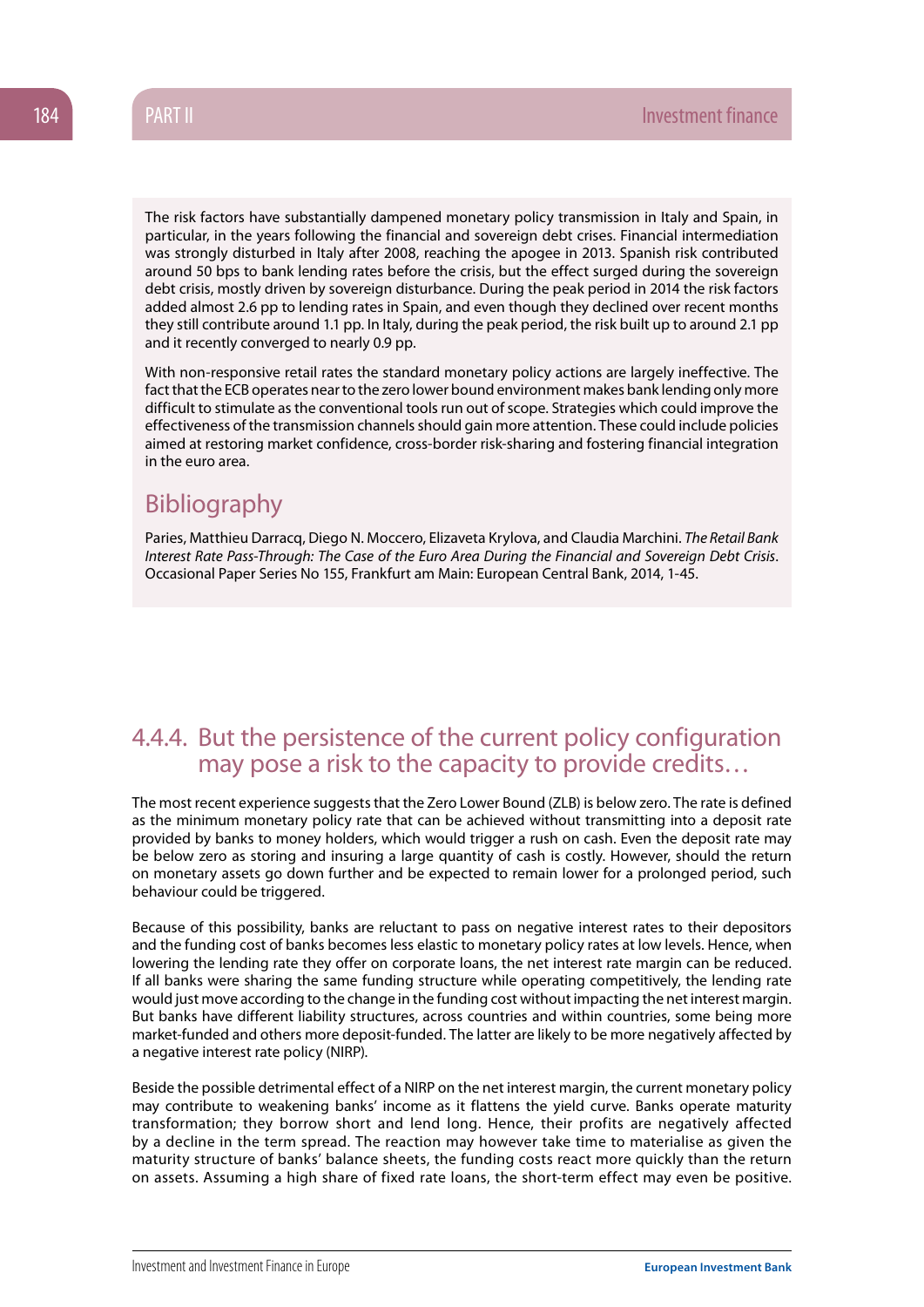To summarise, banks' interest margins may be negatively affected by the current monetary policy configuration. More exposed are banks which have a larger deposit base offering floating rate loans. However, this remains only part of the overall effect. The rebound in activity fuelled by the monetary accommodation is also likely to increase asset quality and loan demand, resulting in more activity for banks. Hence, it is difficult to draw conclusions about the impact of the current policy on banks' returns, and the negative partial effect of the current monetary policy on banks' net interest margins has to be compounded by the capital gains for banks and, beyond, the positive effects, in terms of stronger growth, for the economy as a whole.

Given the lack of public statistics on individual banks' P&Ls, one should remain very cautious before drawing conclusions about what has recently happened, as aggregated figures may mask opposite dynamics partly explained by the reasons mentioned above. On top, other factors contribute to explaining the developments in banks' P&Ls which can therefore not be directly attributed to policy. Some information suggests that indeed, net interest margins have declined, but that this decline has been offset and the return on equity has increased (Figure 37). Anecdotal evidence suggests that banks have started adapting their business model, increasing fees and commissions and reducing operating expenses. Asset quality also seems to have increased, resulting in lower provisions. So far, no clear signs of negative impact are visible in Europe and the euro area. But given the differences in business models, banks with a higher share of incomes drawn from net interest income may be more exposed (Figure 38).



While this assessment takes stock of the current picture, stock market information may help to gauge future evolutions (Figure 39). Indeed, European banks are suffering from an undervaluation which accelerated during the summer of 2016 after the release of the stress test results. This comes at odds with the conclusions of the EBA stress test released on 29 July 2016 (EBA, 2016), which shows that almost all the EU banks stress tested are well-capitalised and can withstand an adverse macroeconomic scenario.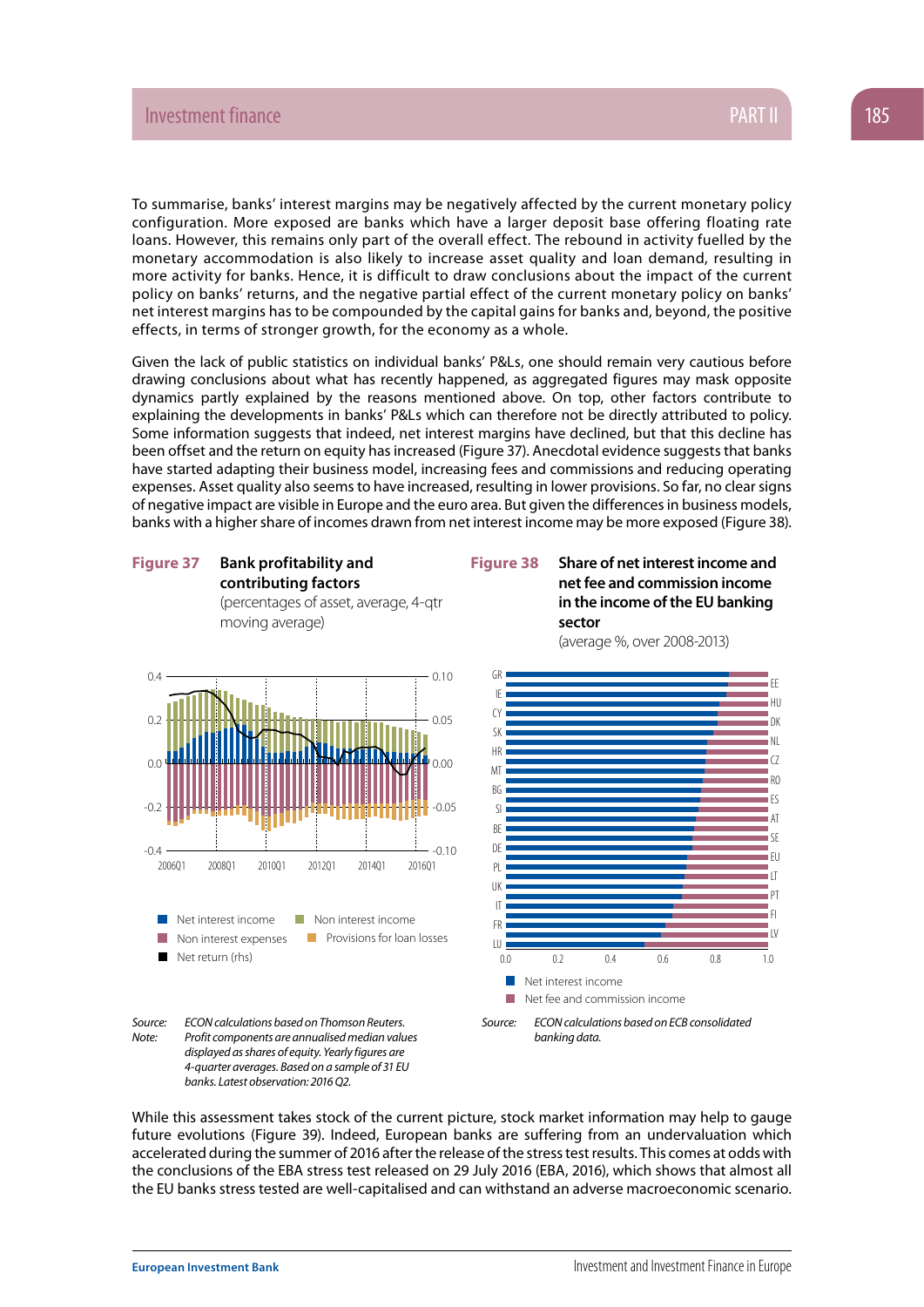The undervaluation of EU banks compared to the pre-crisis level, does not reflect a reassessment of the macroeconomic outlook as stocks of NFCs have rebounded (Figure 39). To some extent, the relatively low valuation of banks' stocks may partly reflect the costs of adjusting to the remaining new regulatory requirements. A structural readjustment may have occurred, resulting in a persistently lower valuation of bank equity in the sense that in the wake of the financial crisis investors realise that banks should act with more capital.

Most likely, the bulk of the decline in banks' stock prices at a time when non-banks' stocks are increasing, suggests low earnings expectations. The low valuation pushes up the cost of bank capital. Overall, internal capital generation is reduced, an equity issuance is also more costly, therefore restricting banks' capacity to provide loans. In turn, the relatively weak earnings expectations may reflect the belief that the current situation is not sustainable and may weaken the banking sector. The longer it lasts, the more financial stability is at risk and the more likely the detrimental effects on activity will predominate.<sup>20</sup>

Besides the risk to income generation in the current monetary policy environment, one should not forget the legacy assets and the ratio of non-performing loans undermining the capacity of banks to take on new risks. For a vast majority of the European banking sector, the results of the asset quality review conducted in 2014 alleviated concerns regarding asset quality. However, in some vulnerable countries, the ratios of NPLs over total loans increased dramatically during the sovereign debt crisis. While they have gone down substantially from their peak for most of them, more needs to be done in some jurisdictions, such as Italy and Ireland for instance (Figure 40). European banks' problems stem from concerns about their future profitability rather than their solvency; the NPL issue needs to be addressed for the bank transmission channel to continue working properly.



*Source: ECON computations based on Eikon DataStream. Note: Latest observation: 2016Q3.*

20 This assessment is shared among European central banks, see Draghi (2016), Constâncio (2016), Praet (2016), Carney (2016).

*Source: IMF Financial stability indicators Note: For Germany, the data for the period 2014-2015 refers to 2014 only.*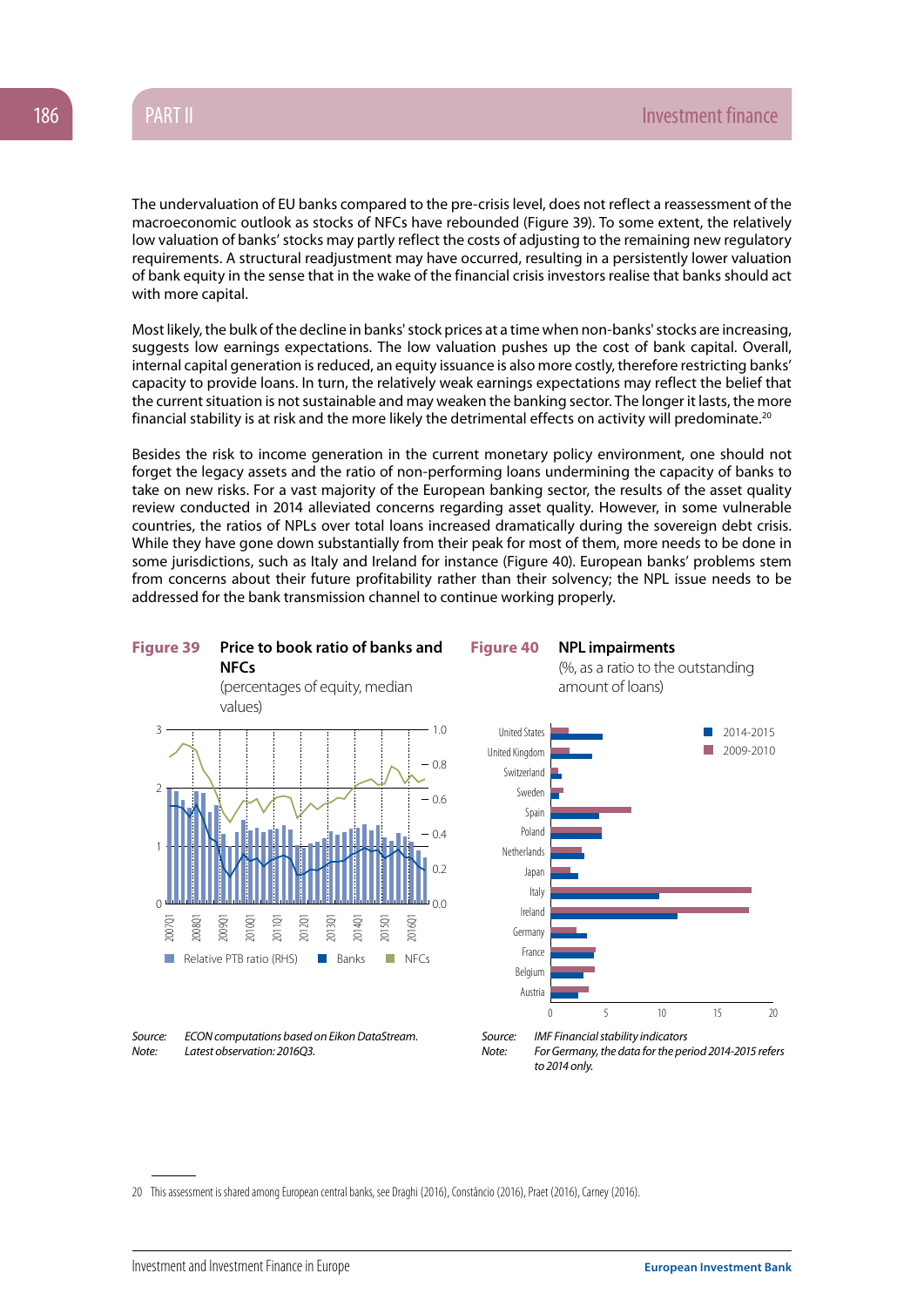### 4.4.5. … and asymmetries across countries and size of enterprises remain

The improvements reviewed point to less fragmentation in the European banking sector. At the same time, there is evidence that the situation remains challenging for some corporates in some parts of the European financial system, with smaller corporations facing tighter access to credit especially in vulnerable countries. This is apparent when looking at the spread between the bank lending rate on small loans – a proxy for small corporations assuming that those are the bulk of the borrowers demanding small loans – and larger loans (Figure 41). While historically, the gap is positive, because smaller borrowers appear more risky over time<sup>21</sup>, the gap has widened in the wake of the post-Lehman crisis and even more during the sovereign debt crisis. Interestingly during the latter, the widening of the gap has been much more pronounced for the smaller corporations in the vulnerable countries, from 1.0 p.p. on average on short-term loans at the beginning of 2011 to around 1.7 p.p. in the first half of 2012. At the same time, the gap for core Europe remained relatively more stable.

The survey on access to finance for enterprises suggests that at the EU level, conditions have improved even for small corporations (Figure 42). But, overall, access to external finance remains tight for SMEs, which cannot access corporate debt markets – even less the stock market – and borrow from banks at more expensive rates. By providing intermediated lending, credit guarantees, securitisation and equity products, the EIB Group is committed to supporting SME finance by providing dedicated funds to, and sharing the credit risk with, the banking sector so that it can lend to this type of final borrowers.









*Source: ECON computations based on ECB. Green reflects improvements, yellow unchanged, red deteriorated, grey don't know and not applicable. The net change is the difference between green and red.*

21 For a more lengthy discussion on the long-term gap between rates on small loans and rates on large loans, as well as a link to the riskiness of the loan, see Chapter 5 of this report.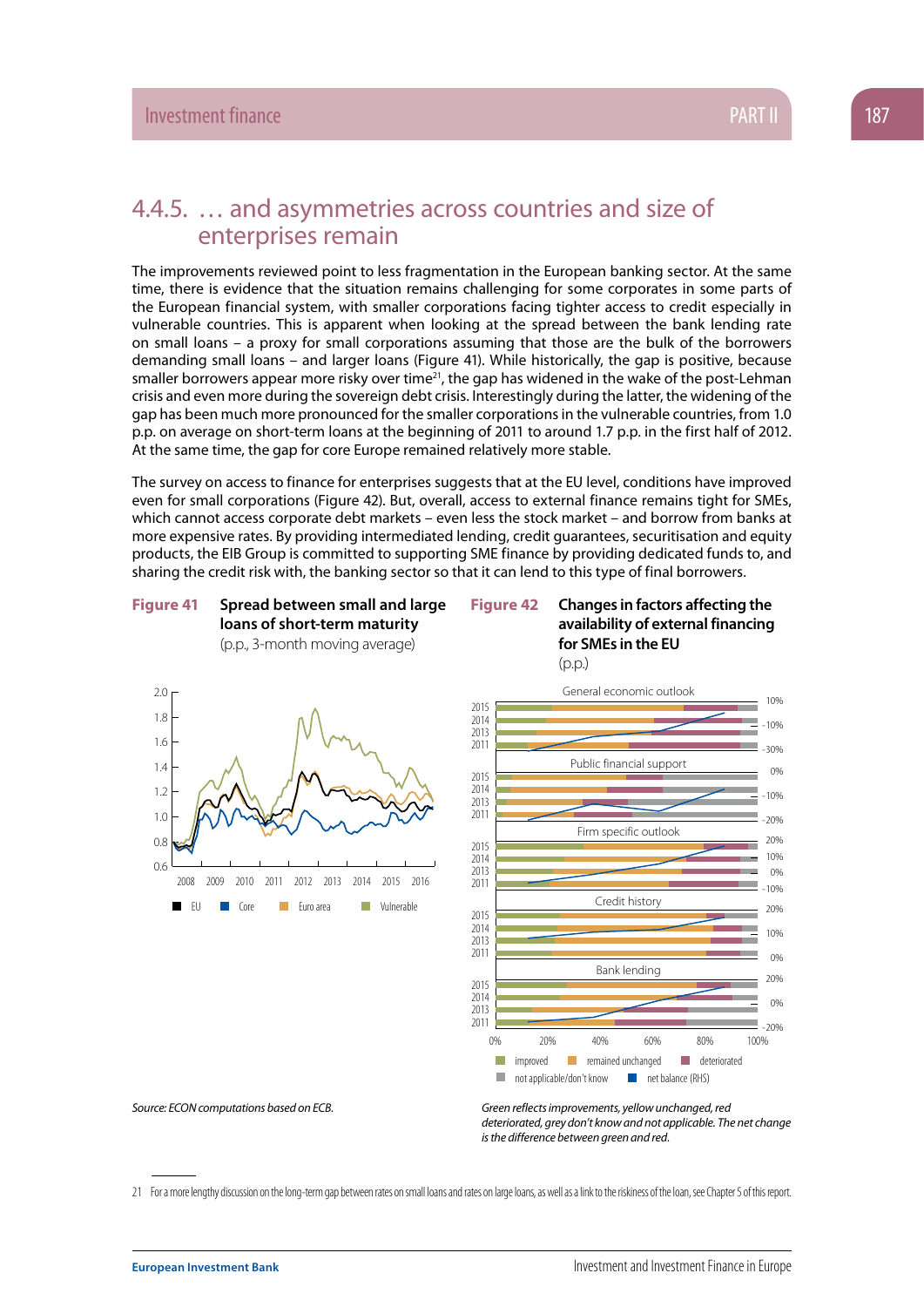# 4.5. Concluding remarks

In this chapter we have analysed the macro-financial environment of European NFCs with a view to detecting financial factors possibly hindering their capital expenditure. We have provided evidence that the macro-financial environment has improved significantly since the end of 2012, and to a lesser extent since the end of 2014. Recently, the financing conditions appear to have been relatively supportive of investment, up to mid-2016 at least. After years of financial crisis, this positive achievement results from several policy measures, primarily monetary policy.

In this context, we have shown that the corporate sector has taken the opportunity to improve its financial soundness, very significantly where it was most needed, in vulnerable economies. At the same time, the banking sector has built up capital buffers and, having increased its resilience, stands in a better position to provide funding. However, the sector needs to adapt its business model. It is going through a period of major transformation and is confronted by weak investor preference.

Going forward, together with the high level of impaired assets, the low and flat yield environment may become a risk to the banking sector's capacity to provide loans. In some countries, the twin coincidence of a banking sector more exposed to the low and flat yield environment, owing to structural features, and impaired assets, owing to a more pronounced cyclical dip, could prove very harmful to the European economy as a whole.

Monetary policy being close to its limits, other policies should be implemented. In the context of the EFSI plan, the EIB is providing more and more support for the recovery. In the longer term, the development of deeper financial markets across Europe would help to achieve better resource allocation, reduce the likelihood of entering secular stagnation, and better protect European economies against shocks.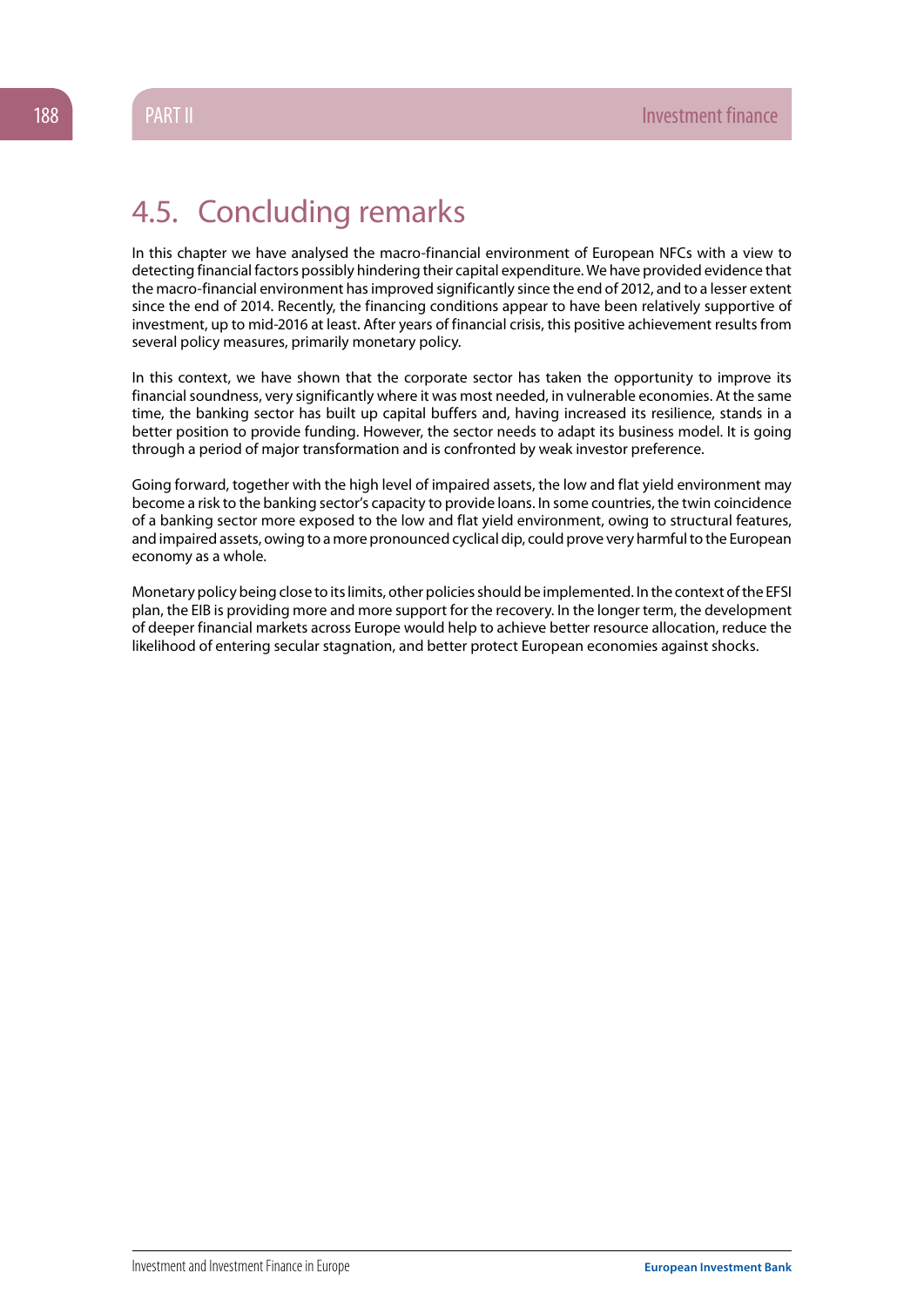# References

Acharya, Viral, Pedersen Lasse, Phillipon Thomas and Matthew Richardson (2012), "Measuring Systemic Risk", CEPR Discussion Paper, 8824.

Aglietta, Michel and Natacha Valla (2016), "Introduction générale à la problématique des taux d´intérêt négatifs", *taux d´intérêt négatifs, douze regards*, Institut Messine.

Alcidi , Cinzia and Gilles Thirion, (2016), "Risk sharing, consumption smoothing and fiscal policy", *CEPS special report*, n° 146, September.

Andy, Andreas, and Huidan Lin Jobst, (2016), "Negative Interest Rate Policy (NIRP): Implications for Monetary Transmission and Bank Profitability in the Euro Area", *IMF Working Paper*, 16/172, August.

Backer, Scott R., and Bloom, Nicholas, and Steven J. Davis (2016). "Measuring Economic Policy Uncertainty", at www.PolicyUncertainty.com.

Bank for International Settlements (2010), Final Report on "Assessing the macroeconomic impact of the transition to stronger capital and liquidity requirements", Macroeconomic Assessment Group

Bloom, Nicholas (2014), Fluctuations in Uncertainty, *Journal of Economic Perspectives*, vol. 28, no. 2, Spring 2014, pp. 153-76

Bloom, Nick, John Van Reenen and Stephen Bond (2007), "Uncertainty and Investment Dynamics", *NBER Working Paper*, No. 12383.

Borio, Claudio and Leonardo Gambacorta and Boris Hofmann (2015), "The influence of monetary policy on bank profitability", *BIS working paper,* 514, October.

Bluedorn, John, Rupa Duttagupta, Jaime Guadardo and Petia Topalova (2013), "Capital flows are fickle: anytime, anywhere", *IMF working paper,* 13/183.

Blundell-Wignal, Adriand and Carolien Roulet (2013), "Business models of banks, leverage and distanceto-default", *OECD Journal: Financial Market Trends*, vol. 2012/2.

Borio, Claudio (2012), "The financial cycle and macroeconomics: What have we learnt?", *Bank for International Settlements Working Papers*, No. 395.

Bussière, Matthieu, Julia Schmidt and Natacha Valla (2016), "International financial flows in the new normal: key patterns (and why we should care)", EIB Working Paper, 2016/02.

Bridges, Jonathan, Gregory, David, Nielsen, Mette, Pezzini, Silvia, Radia, Amar and Spaltro, Marco (2014), "The impact of capital requirements on bank lending", Bank of England Staff Working Paper No. 486

Carney, Mark, (2016), ''Uncertainty, the economy and policy", Speech, Court Room, Bank of England, 30 June 2016.

Chinn, Menzie D. and Hiro Ito (2008), "A New Measure of Financial Openness", *Journal of Comparative Policy Analysis*, Volume 10, Issue 3 September 2008, p. 309 - 322.

Coeuré, Benoît (2016), "Assessing the implications of negative interest rates", *Speech at Yale Financial Crisis Forum*, 28 July.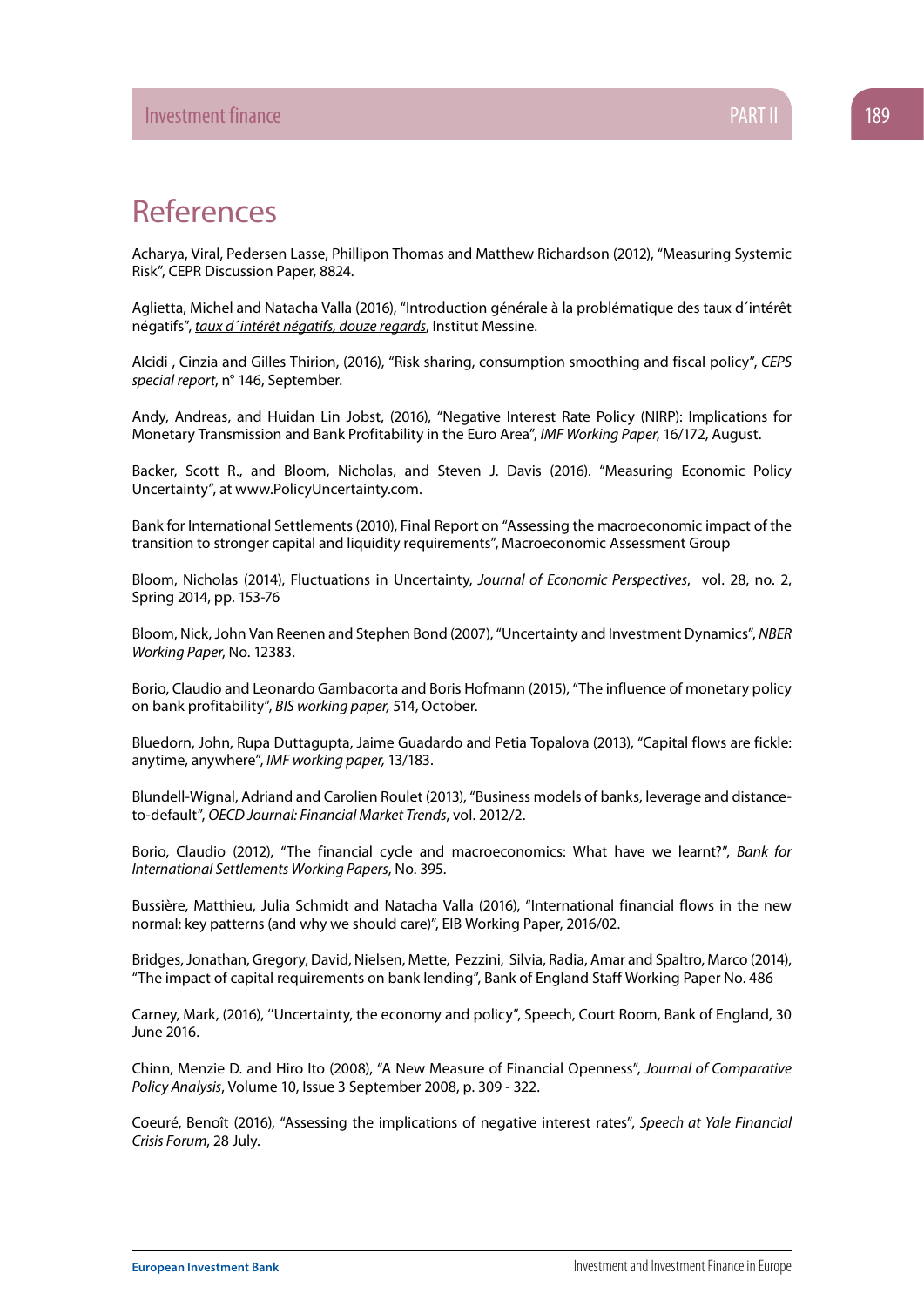Coeuré Benoit, (2015), Paradigm lost: Rethinking international adjustments, Egon and Joan von Kashnitz Lecture, *Clausen Center for International Business and Policy*, Berkeley, 21 November 2015.

Committee on the Global Financial System (2011), "Global liquidity - concept, measurement and policy implications", *CGFS Paper*, No 45.

Constâncio, Victor (2016), "The challenge of low real interest rates for monetary policy", Lecture, *Macroeconomics Symposium,* Utrecht School of Economics, 15 June 2016.

Cuerpo, Claudio, Ines Drumond, Julia Lendvai, Peter Pontuch and Rafal Raciborski (2013). "Indebtedness, Deleveraging Dynamics and Macroeconomic Adjustment", European Economy, Economic Papers, No. 477.

Darracq-Parries, Matthieu, Laurent Maurin and Diego Moccero (2014), "Financing Condition Index and identification of credit supply shock for the euro area", *International finance*, Vol. 17, Issue 3, p.p. 297-321.

Darracq-Parries, Matthieu, Elizaveta Krylova, Claudia Marchini, and Diego Moccero (2014), "The retail interest rate pass-through in the euro area during the financial and sovereign debt crisis", *ECB occasional paper, 155,* https://www.ecb.europa.eu/pub/pdf/scpops/ecbop155.pdf?5a584c009e35f04fc83b38d5e8 d8d5b3.

Didier, Tatiana, Ross Levine and Sergio L. Schmukler (2016), "Capital market financing, firm growth, and firm size distribution", ESRB Working Paper Series, n°4, March 2016.

Draghi, Mario (2016), "Addressing the causes of low interest rates", Introductory speech, *Annual Meeting of the Asian Development Bank*, 2 May 2016.

Eggertsson, G. B. and N. Mehrotra (2014). "A model of secular stagnation", in *Secular Stagnation: Facts, Causes, and Cures*, C. Teulings and R. Baldwin, eds., Centre for Economic Policy Research

Eggertsson, Gauti, and Michael Woodford (2003), "the Zero Lower Bound on interest rates and optimal monetary policy", *Working Paper Columbia University*, June

European Banking Authority (2016), "2016 EU-wide stress test results", 29 July 2016.

European Banking Authority (2013), "Summary report on the comparability and pro-cyclicality of capital requirements under the Internal Ratings Basel approach in accordance with Article 502 of capital requirements regulation", 17 December 20136.

European Central Bank (2010), "Macroeconomic and financial system uncertainty during the latest recession", *Financial Stability Review*, June, pp. 66-71.

European Commission (2016), "The economic outlook after the UK referendum: a first assessment for the Euro Area and the EU", *Institutional Paper*, 032, July 2016.

ECB (2016), "Survey on the Access to Finance of Enterprises in the euro area, October 2015 to March 2016", June 2016.

Galiay, Artus, and Laurent Maurin (2015), "Drivers of banks' cost of debt and long-term benefits of regulation – an empirical analysis based on EU banks", *ECB Working Paper 1849*, https://www.ecb.europa. eu/pub/pdf/scpwps/ecbwp1849.en.pdf.

Hansen, Alvin H. (1939), "Economic progress and declining population growth", *The American Economic Review, Vol. 29, N°1, March, pp. 1-15.*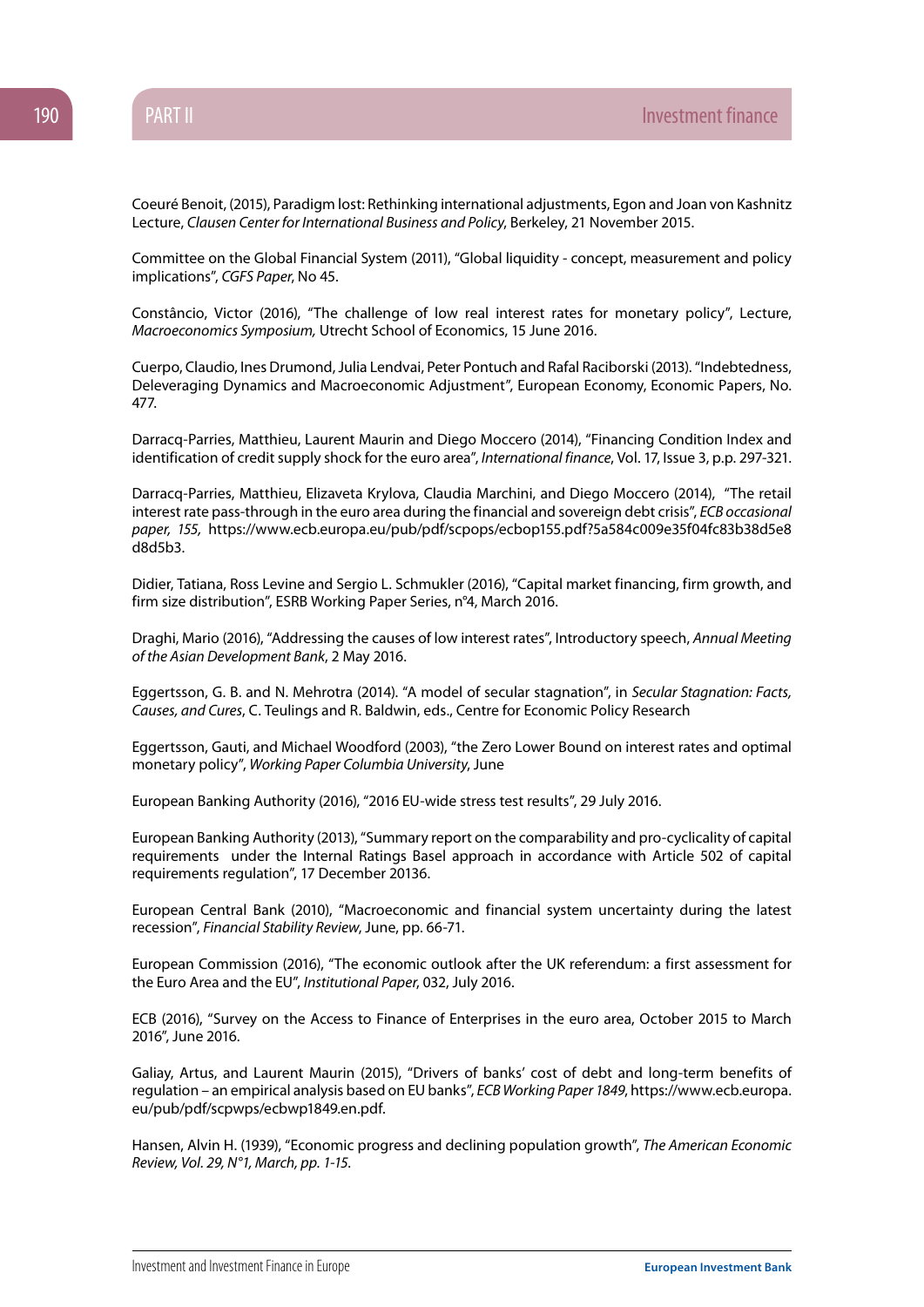Harimohan, Rashmi, and Michael McLeay and Garry Young (2015), "Pass-through of bank funding costs to lending and deposit rates: lessons from the financial crisis", *BOE Working Paper,* 590.

Holston, Katryn, Thomas Laubach and John C. Williams (2016), "Measuring the natural rate of interest: international trends and determinants, *Federal Reserve Bank of San Francisco Working Paper Series*, 2016- 11, June.

Hördahl, Peter, Jhuvesh Sobrun and Philip Turner (2016), "Low long-run interest rates as a global phenomenon", *BIS Working Papers*, n° 574.

International Center for Monetary and Banking Studies and Centre for European Policy Research (2015), "Low for long? Causes and consequences of persistency low interest rates" Bean, Charles and Christian Broda and Ito Takatoshi and Randall Rowsner Eds., Geneva reports on the world economy, 17, September 2015.

International Monetary Fund (2015), "International banking after the crisis: increasingly local and safer?", Global Financial Stability Report, April.

International Monetary Fund (2014), "Perspectives on global real interest rates", World Economic Outlook, Ch. 3.

Lo, Stéphanie and Kenneth Rogoff (2015). "Secular stagnation, debt overhang and other rationales for sluggish growth, six years on", *Bank for International Settlements Working Papers*, No 482.

Maurin, Laurent, and Mervi Toivanen (2015), "Risk, capital buffer and bank lending: a granular approach to the adjustment of euro area banks", *Journal of Banking and Financial Economics,* 1(3) 2015, 113–129. http://www.wz.uw.edu.pl/portaleFiles/3842-journal-of-b/articles/JBFE\_1(3)2015\_art5\_kor3.pdf

Maurin, Laurent (2014), "Analysing recent developments in the financing of euro area NFCs", in *a flow-offunds perspective on the financial crisis*, B. Winkler, A. van Riet and P. Bull Eds, Palgrave Macmillan.

Valiante, Diego (2016), "Europe's Untapped Capital Market: Rethinking financial integration after the crisis", *Centre for European Policy Studies*, https://www.ceps.eu/topics/capital-markets-union.

Valla, Natacha, Xavier Ragot and Christian Thimann (2016), "Taux d´intérêt très bas: symptôme ou opportunité?", forthcoming in *rapport du Conseil d´Analyse Economique*.

Valla, Natacha, Jesper Berg, Laurent Clerc, Olivier Garnier and Erik Nielsen (2015), "A holistic approach to ECB asset purchases, the investment plan and CMU", *CEPII Policy Brief*, n°7, April.

Rachel, Lukasz and Thomas Smith (2015), "Secular drivers of the global real interest rate", *Bank of England Staff Working Paper*, n° 571.

Rey, Hélène (2013) "Dilemma not Trilemma: The global financial cycle and monetary policy independence", *Symposium*, Global Dimensions of Unconventional Monetary Policy

Shin, Hyun Song (2011), "Global banking glut and loan risk premium", *Mundell-Fleming lecture conference*.

Summers, L. H. (2014). "US Economic Prospects: Secular Stagnation, Hysteresis, and the Zero Lower Bound", *Business Economics*, Vol. 49, No.2.

Williams, John (2016), "Monetary Policy in a Low R-star World", *FED San Francisco*.